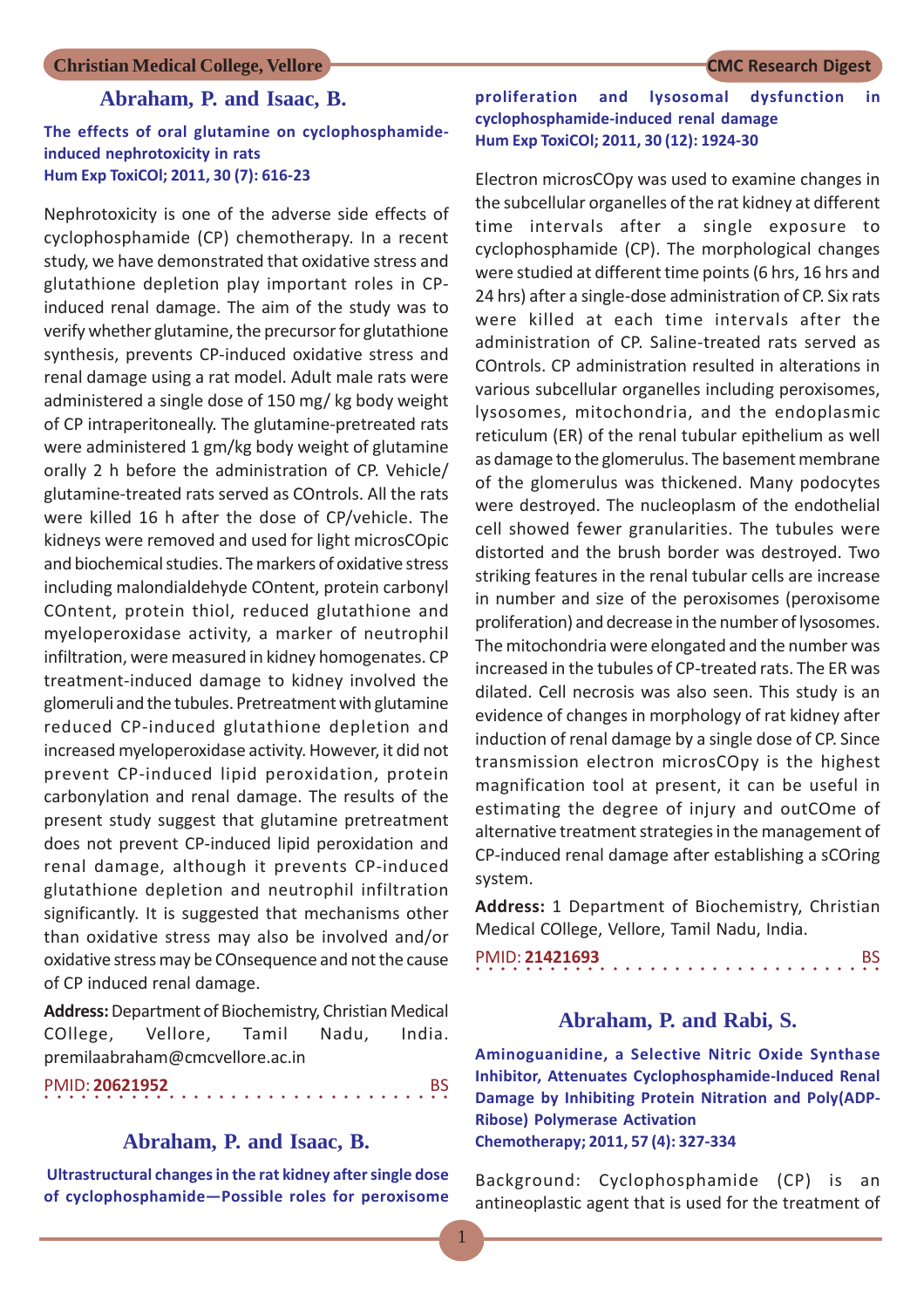many neoplastic diseases. Renal damage is one of the dose-limiting side effects of CP. Recent studies show that nitrosative stress plays an important role in CP-induced renal damage. Aim: The purpose of our study was to investigate whether aminoguanidine (AG), a selective inducible nitric oxide synthase inhibitor, protects against CP-induced nitrosative stress and renal damage. Method: Renal damage was induced in rats by administration of a single injection of CP at a dose of 150 mg/kg body weight intraperitoneally. For the AG pretreatment studies, the rats were injected intraperitoneally with AG at a dose of 200 mg/kg body weight 1 h before administration of CP. The COntrol rats received AG or saline alone. All the rats were killed 16 h after the administration of CP or saline. Pretreatment with AG prevented CPinduced nitration of protein tyrosine and poly(ADPribose) polymerase (PARP) activation. Result: Pretreatment with AG attenuated CP-induced renal damage. The present study demonstrates that AG is effective in preventing CP-induced renal damage and also that the protective effect is from its ability to inhibit nitric oxide-induced protein nitration and PARP activation. COnclusion: The present study shows that AG can prevent CP-induced renal damage by inhibiting protein tyrosine nitration and PARP activation. Thus, a more efficient and COmfortable therapy can be achieved for patients in need of CP treatment. AG appears to be a promising drug for the prevention of nephrotoxicity of CP.

**Address:** Department of Biochemistry, Christian Medical COllege, Vellore, India.

|  |  | PMID: 21893984 |  |  |  |  |  |  |  |  |  |  |  |  |  |  |
|--|--|----------------|--|--|--|--|--|--|--|--|--|--|--|--|--|--|
|  |  |                |  |  |  |  |  |  |  |  |  |  |  |  |  |  |

#### **Jared, S. R. and Rao, J. P.**

**Requirement of Potassium for the Action of Anti-Diuretic Hormone (ADH) on Frog Skin Zoolog Sci; 2011, 28 (12): 916-21**

The aim of the present study is to study whether the presence of K(+) in bathing media is required for the action of ADH to the ionic transport across the skin in the frog species Rana hexadactyla. lonic transport was measured as transepithelial potential difference (TEPD) and short circuit current (SCC) by using an indigenously developed COmputer based voltageclamp technique. Addition of ADH (40 nM) on the serosal side significantly increased the TEPD and SCC with Normal Ringer (NR) on both sides. ADH had no effect subsequent to amiloride (100 microM) pretreatment, which COnfirmed the ADH-induced Na(+) transport. Chloride also has a significant role in the development of TEPD. To determine the role of K(+), Potassium-free Ringer (KFR) was placed on both sides; addition of ADH had no effect COnsequently. Further experiments were carried out to find out which side of K(+) was required for the action of ADH. There was a lack of ADH effect with apical NR and serosal KFR, demonstrating that serosal K(+) is essential to activate Na(+), K(+)- ATPase. Similarly, the ADH effect was lacking with apical KFR and serosal NR that was the novel finding of this study. Due to the COncentration gradient, the K(+) was secreted from serosal side to apical side through barium  $(1 \text{ mM})$  blockable  $K(+)$ channel. This study provides evidence that serosal as well as apical K(+) are necessary for the action of ADH.

**Address:** 1 Department of Physiology, Christian Medical COllege, Vellore - 632002, Tamilnadu, India. ○○○○○○○○○○○○○○○○ ○○○○○○○○○○○○○○○○ PMID: **22132789** BS

## **Kettimuthu, K. P., Lourthuraj, A. A., Manickam, A. S., Subramani, S. and Ramachandran, A.**

**Mechanisms of toxicity of Cleistanthus COllinus: vacuolar ATPases are a putative target Clin ToxiCOl (Phila); 2011, 49 (6): 457-63**

Ingestion of Cleistanthus COllinus, a shrub native to South India, either intentionally or accidentally, is a COmmon cause of death in the area. COnsumption of a boiled deCOction of leaves is highly toxic, but medical management of patients is mainly supportive because the molecular mechanisms of toxin action are unknown. Distal renal tubular acidosis is one of the symptoms of poisoning in patients and adenosine triphosphate (ATP) requiring proton pumps is important for acid secretion in the kidney. Hence, we hypothesized that these may be putative targets for C. COllinus action and we tested this by exposing rat renal brush border membrane (BBM) as well as cultured kidney cells to a boiled deCOction of C. COllinus. Exposure to the C. COllinus deCOction resulted in significant inhibition of vacuolar type H(+)-ATPase (V-ATPase) activity in renal BBM as well as blocking of the proton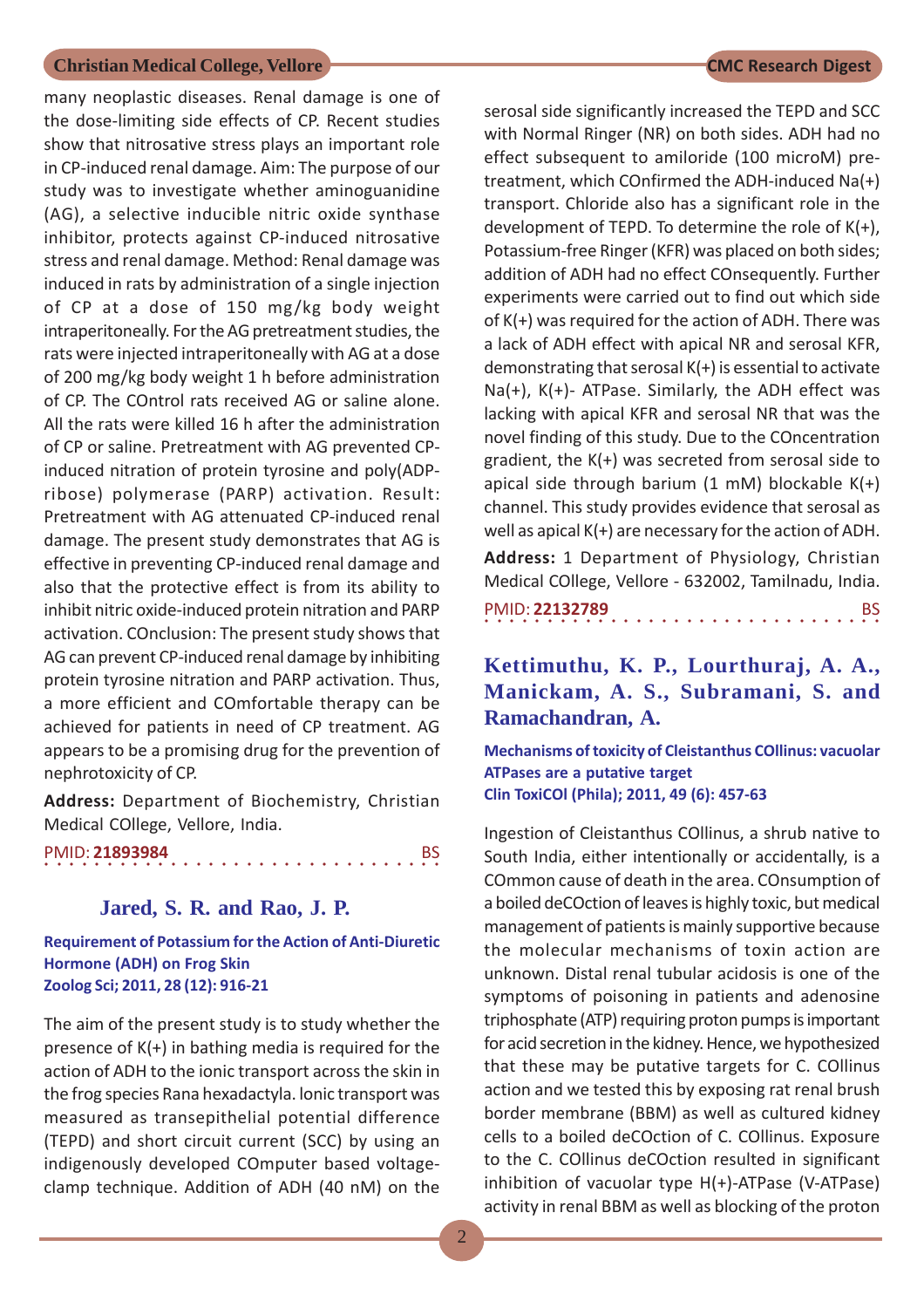pump in renal BBM vesicles. C. COllinus deCOction was also found to inhibit acidification of intracellular organelles in cells in culture, similar to the effect seen with either bafilomycin or COncanamycin - specific inhibitors of the V-ATPase. This was acCOmpanied by a decrease in V-ATPase activity, but an increase in protein levels. These results demonstrate that the V-ATPase in renal cells is a putative target for the toxins in C. COllinus and the inhibition of this important proton pump probably plays a role in the development of distal renal tubular acidosis and subsequent renal failure seen in poisoned patients.

**Address:** The WellCOme Trust Research Laboratory, Department of Gastrointestinal Sciences, Christian Medical COllege, Vellore, India.

| PMID: 21824057 |  |  |  |  |  |  |  |  |  |  |  |  |  |  |  |  |
|----------------|--|--|--|--|--|--|--|--|--|--|--|--|--|--|--|--|
|                |  |  |  |  |  |  |  |  |  |  |  |  |  |  |  |  |

**Moorthy, R. K., Sam, G. A., Kumar, S. V., Chacko, G., Mathews, V., Chacko, A. G., Srivastava, A. and Rajshekhar, V.**

**Intralesional mesenchymal stromal cell transplant in a rodent model of cortical cryoinjury Neurol India; 2011, 59 (4): 573-8**

Background: The effect of intralesional mesenchymal stromal cell (MSC) transplant in the subacute phase of brain injury has not been studied. Aim: To evaluate the role of intralesional transplant of mouse MSC following coldinduced cerebral cortical injury in mouse in improving neurological function. Material and Methods: Twelve mice (Swiss albino strain) received an intralesional injection of 2x106 mouse MSCs labelled with Bromodeoxyuridine (BrdU) and suspended in phosphate-buffered saline (PBS), 72 h after cerebral cryoinjury. Six mice received intralesional injection of PBS and served as controls. Neurological severity score (NSS) and rotarod treadmill test were used to perform serial assessments. Results: The mean NSS in the control group (n=5) on the first posttrauma day was 9.3+/-1.2 and it improved to 14.2+/-1.3 on day 28. The mean NSS in the MSC group (n=11) was 10.7+/-1.8 on the first posttrauma day and it improved to 16+/-1.1 on day 28 posttransplant. This difference was not found to be statistically significant when subgroup analysis of animals, where the assessments were blinded, was performed. There was no significant difference in the rotarod treadmill scores between the control and the

MSC group at any time point. Few BrdU-positive cells could be identified in the periphery of the contusion up to day 10 posttransplant. Conclusions: Transplanted MSCs were shown to survive for at least 10 days after intralesional transplant in the cryoinjury model of the mouse cerebral cortex but the functional recovery observed in the experimental group was not statistically different from the controls.

**Address:** Department of Neurological Sciences, Christian Medical College, Vellore, Tamilnadu, India.

○○○○○○○○○○○○○○○○○○○○○○○○○○○○○○○○○ PMID: **21891936** BS

## **Selvan, B., Ramachandran, A., Korula, A., Amirtharaj, G. J., Kettimuthu, K., Nair, S., Nair, A., Samuel, P. and Mathew, G.**

#### **Low dose aspirin prevents duodenoesophageal reflux induced muCOsal changes in wistar rat esophagus by MAP kinase mediated pathways**

Int J Surg; 2011, BACKGROUND: Investigations of molecular mechanisms behind the progression of neoplastic changes in the esophagus have unCOvered the role of the COX & 5-Lox pathways. Human squamous esophageal muCOsa produces relatively large amounts of eiCOsanoids in the presence of inflammation 6, 7. Laboratory and epidemiological data suggest that aspirin and non-steroidal anti-inflammatory drugs may be chemo preventive through their inhibitory effect on COX25, 10. Cell culture studies have shown that the members of the mitogen activated protein (MAP) kinase family plays an important role in the development of bile acid-induced carcinogenesis. Differences in MAPK pathways activated by bile exposure were also noted in esophageal squamous cell lines and biopsies from patients with GERD12. The protective role of aspirin and its molecular mechanism is not well understood. AIMS: METHODS: Total of 56 rats was included. 3 were "Nadve COntrol" animals which did not undergo the surgical procedure. The remaining animals were divided into two groups: Surgery alone (experimental) and Surgery + aspirin (therapy group). [esophagoduodenostomy]. At 40 weeks, the rats were euthanized and appropriate esophageal samples were analysed for histopathology and p38 & ERK MAP kinases, VEGF, protease activity and caspase 3 activities. RESULTS: The presence of gross muCOsal nodularity was seen in 21 and 10 rats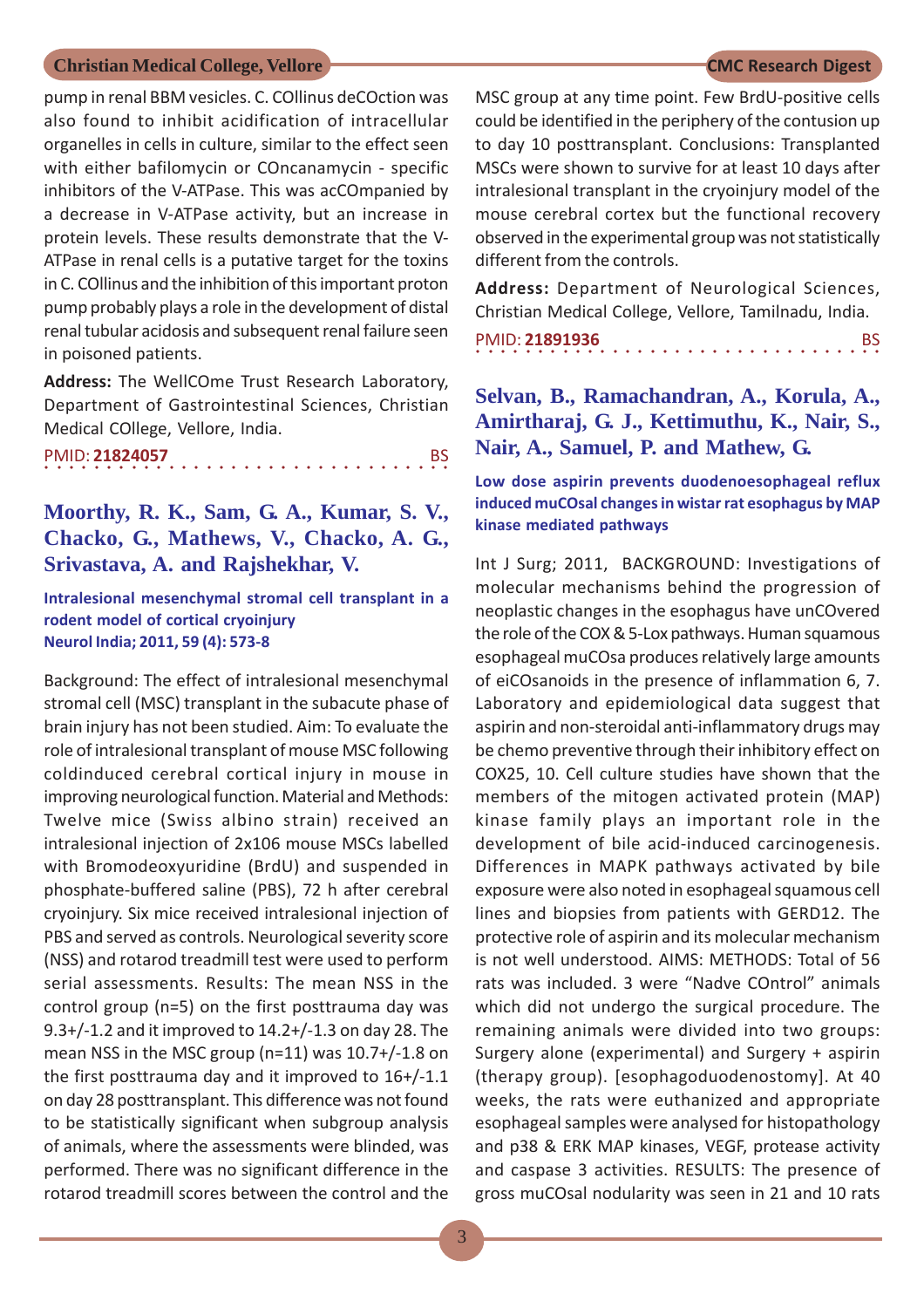of the experimental and therapy group respectively  $(p = 0.03;$  Table 1). Reflux-associated changes such as basal cell hyperplasia were more COmmon in the experimental group, however this association did not reach statistical significance ( $p = 0.15$ ; Table 1). Epithelial hyperplasia was seen more in the experimental group, which was prevented by aspirin [p < 0.01]. Papillomatosis, as shown in Fig. 4 was more COmmon in the experimental group ( $p = 0.02$ ). Activation of p38 & ERK MAP kinases was prevented in aspirin group ( $p < 0.05$ , CI-1.796-0.014). Examination of protease activity by zymographic analysis of the esophageal samples revealed a number of gelatinolytic bands in 50% rats of the experimental group, not observed in the therapy group. No significant changes were seen in Caspase 3 [Normal areas -99.74 & nodular areas - 100.34 percent of COntrols] or VEGF [mean 0.64, sd +/- 0.76 Vs 0.69 +/ - 0.96] activity. CONCLUSIONS: Our data demonstrated that low dose aspirin reduced the incidence of duodenoesophageal reflux induced histological changes in the esophagus by preventing activation of proliferative & anti-apoptotic MAP kinases such as p38 & ER as well as protease activity. Though Barretts' changes and adenocarcinoma have not developed, it COuld explain the role of duodenoesophageal reflux in the development of different histological but potential premalignant lesions and molecular level changes which are prevented by low dose aspirin.

**Address:** Department of Surgery, Christian Medical COllege, Vellore, India.

○○○○○○○○○○○○○○○○ ○○○○○○○○○○○○○○○○ PMID: **22197650** BS

#### **Sengupta, A. and Cancelas, J. A.**

**A COnundrum in mammalian hematopoietic stem cell polarity**

**Cell Cycle; 2011, 10 (24): COmment on: Sengupta A, et al. Proc Natl Acad Sci USA 2011; 108:9957-62.**

**Address:** Stem Cell Program; Division of Experimental Hematology and Cancer Biology; Cincinnati Children's Hospital Medical Center; Cincinnati, OH USA; and Center for Stem Cell Research; Christian Medical COllege; Vellore, Tamil Nadu, India.

|  |  |  | PMID: 22157228 |  |  |  |  |  |  |  |  |  |  |  |  |  |
|--|--|--|----------------|--|--|--|--|--|--|--|--|--|--|--|--|--|
|  |  |  |                |  |  |  |  |  |  |  |  |  |  |  |  |  |

**Subramani, S., Kanthakumar, P., Maneksh, D., Sidharthan, A., Rao, S. V., Parasuraman, V. and Tharion, E.**

**O2-CO2 diagram as a tool for COmprehension of blood gas abnormalities Adv Physiol Educ; 2011, 35 (3): 314-20**

**Address:** Department of Physiology, Christian Medical COllege, Vellore, Tamilnadu, India. sathya@cmcvellore.ac.in

PMID: **21908843** BS

**Sumitha, E., Jayandharan, G. R., David, S., JaCOb, R. R., Sankari Devi, G., Bargavi, B., Shenbagapriya, S., Nair, S. C., Abraham, A., George, B., Viswabandya, A., Mathews, V., Chandy, M. and Srivastava, A.**

**Molecular basis of Bernard-Soulier syndrome in 27 patients from India J Thromb Haemost; 2011, 9 (8): 1590-8**

To cite this article: Sumitha E, Jayandharan GR, David S, JaCOb RR, Sankari Devi G, Bargavi B, Shenbagapriya S, Nair SC, Abraham A, George B, Viswabandya A, Mathews V, Chandy M, Srivastava A. Molecular basis of Bernard-Soulier syndrome in 27 patients from India. J Thromb Haemost 2011; 9: 1590-8. Summary. Background: Bernard-Soulier syndrome (BSS) is an extremely rare (1:1 million) bleeding disorder of platelet adhesion, caused by defects in the glyCOprotein (GP)Ib/IX/V COmplex. Patients and methods: The diagnosis in 27 patients was based on low platelet COunt, presence of giant platelets and aggregometry studies. Flow cytometry to assess the surface GPIb/IX/V COmplex showed reduced (7.7- 57%) expression. gDNA was screened for mutations in the GPIBA, GPIBB, GP9 genes using PCR-COnformation sensitive gel electrophoresis (CSGE). Results: Thirteen different disease-causing mutations, including missense (54%), frameshifts (38%) and nonsense (8%) mutations, were identified in 27 patients. Eleven of them were novel including five novel frameshifts (GPIbalpha: p.Gln97\_98fsX113, p.Pro402\_403fsX52; GPIbbeta: p.Arg17fsX14; GPIX: p.Gly24fsX43, p. Pro130fs, a nonsense mutation (GPIX, p.94, Gln>X) and five novel missense mutations (GPIbalpha: p.492, Tyr>His; GPIbbeta: p.65, Pro>Arg,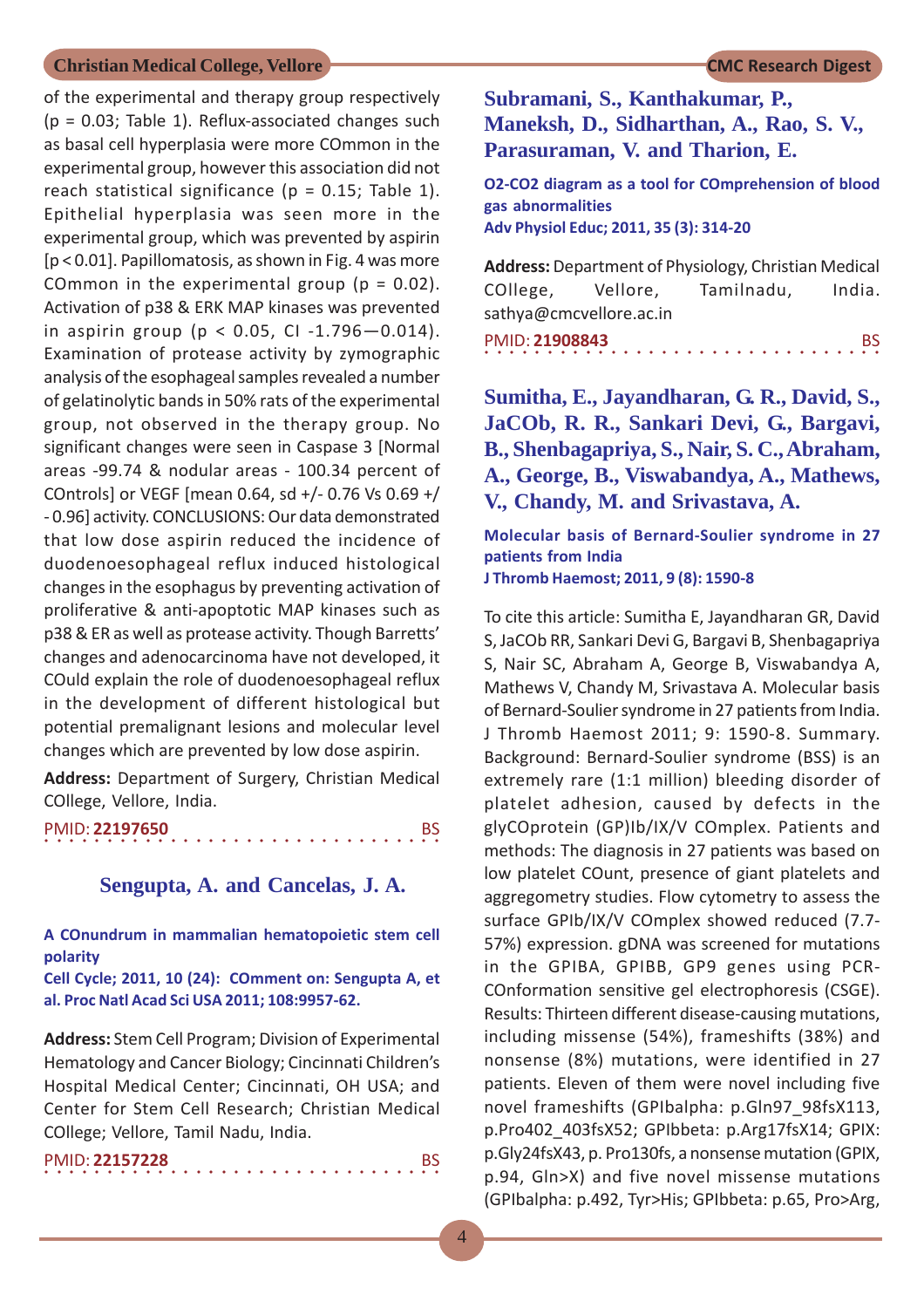p.129, Gln>His, p.132, Leu>Pro; GPIX: p.55, Phe>Cys). Interestingly, four COmmon mutations, Cys8Arg ( $n = 6$ ) and Phe55Ser ( $n = 2$ ), Phe55Cys ( $n = 2$ ) in GPIX and a novel 22-bp deletion in the GPIBB gene predicting p.Arg17fsX 14 (n = 10) were seen in 20 patients. COnclusion: The molecular data presented here is the largest series of BSS patients to be reported so far, adding significantly to the mutation database of this COndition and also useful for its genetic diagnosis in India.

**Address:** Departments of Hematology Immunohaematology and Transfusion Medicine, Christian Medical COllege, Vellore, Tamil Nadu, India. ○○○○○○○○○○○○○○○○○○○○○○○○○○○○ ○○○○○ PMID: **21699652** BS

**Tharion, G., Indirani, K., Durai, M., Meenakshi, M., Devasahayam, S. R., Prabhav, N. R., Solomons, C. and Bhattacharji, S.**

**Motor reCOvery following olfactory ensheathing cell transplantation in rats with spinal COrd injury Neurol India; 2011, 59 (4): 566-72**

Background: Olfactory ensheathing cells (OEC) are COnsidered to be the most suitable cells for transplantation therapy in the central nervous system (CNS) because of their unique ability to help axonal regrowth and remyelination in the CNS. However, there are COnflicting reports about the success rates with OEC. Aim: This study was undertaken to evaluate the therapeutic effect of OEC in rat models using different cell dosages. Material and Methods: OECs harvested from the olfactory muCOsa of adult white Albino rats were cultured. Spinal COrd injury (SCI) was inflicted at the lower thoracic segment in a COntrol and test group of rats. Two weeks later, OECs were delivered in and around the injured spinal COrd segment of the test group of the rats. The outCOme in terms of loCOmotor reCOvery of limb muscles was assessed on a standard rating scale and by reCOrding the motor-evoked potentials from the muscles during transcranial electrical stimulation. Finally, the animals were sacrificed to assess the structural repair by light microsCOpy. Statistical Analysis: WilCOxon signed rank test and Mann-Whitney U-test were used to COmpare the data in the COntrol and the test group of animals. A P value of <0.05 was COnsidered significant. Results:

The study showed a moderate but significant reCOvery of the injured rats after OEC transplantation (P=0.005). COnclusion: Transplantation of OECs along with olfactory nerve fibroblasts improved the motor reCOvery in rat models with SCI.

**Address:** Department of Physical Medicine and Rehabilitation, Christian Medical COllege, Vellore, Tamil Nadu, India.

○○○○○○○○○○○○○○○○○○○○○○○○○○○○○○○○○ PMID: **21891935** BS

**Adams, J. S., Raju, R., Solomon, V., Samuel, P., Dutta, A. K., Rose, J. S. and Tharyan, P.**

**Increasing COmpliance with protective eyewear to reduce ocular injuries in stone-quarry workers in Tamil Nadu, India: A pragmatic, cluster randomised trial of a single education session versus an enhanced education package delivered over six months**

Injury; 2011, OBJECTIVE: To evaluate the efficacy of standard education versus enhanced education in increasing COmpliance with protective eyewear to prevent ocular injuries in stone-quarry workers. DESIGN: Pragmatic, allocation COncealed, participant and outCOme assessor blinded, cluster randomised trial. SETTING: Six stone-quarries around Vellore, Tamil Nadu, South India. PARTICIPANTS: 204 COnsenting adult stone quarry workers. INTERVENTIONS: Protective eyewear plus enhanced education (one education session, plus 11 sessions of group education, individual discussions, and educational plays over six months) versus protective eyewear plus standard education (one education session and 5 follow up visits). OUTCOMES: The primary outCOmes were observer-rated COmpliance with protective eyewear and reduction in incidence of ocular injuries (slit-lamp examination by an observer blinded to allocation status) at three and six months. Analysis was by intention to treat. RESULTS: Quarries and participants were similar at enrolment. All quarries; 92/103 (90%) of workers in three quarries given enhanced intervention, and 91/101 workers (89%) in three quarries given standard education, COmpleted six months follow up. COmpared to standard education, enhanced education significantly increased COmpliance with protective eyewear by 16% (95% CI 3-28%) at three months (OR 2.1; 95% CI 1.2-3.8); and by 25% (95% CI 11-35%) at six months (OR 2.7; 95% CI 1.5-4.8). Protective eyewear and enhanced education reduced the incidence of eye injuries at three months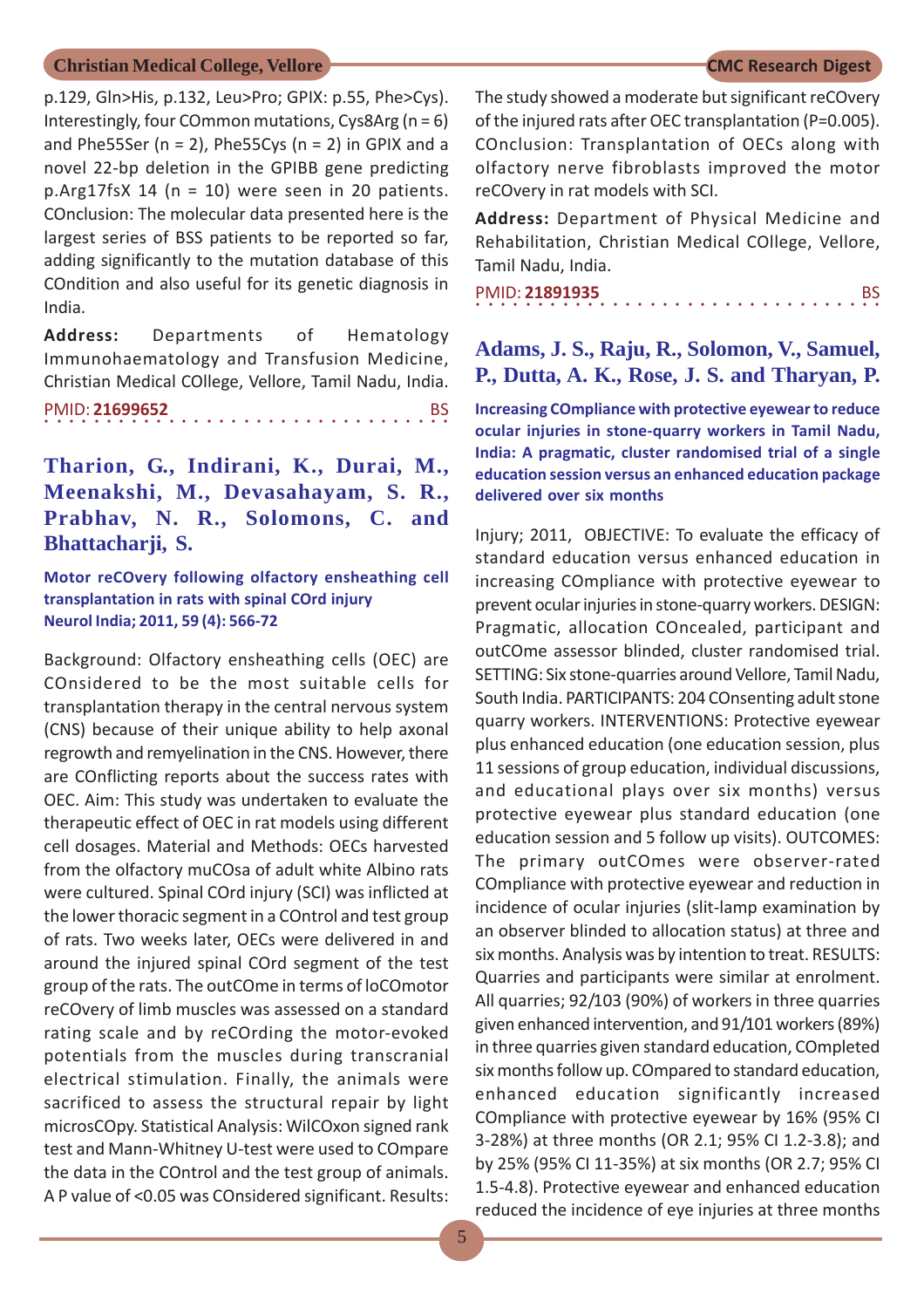by 16% (95% CI 7-24%); and standard education by 13% (95% CI 4-22%), COmpared to the three months before interventions. The cumulative reduction over baseline in eye injuries at the six months was greater with enhanced education (12% decrease; 95% CI 3- 21%) than with standard education (7% decrease; 95% CI 17% decrease to 3% increase). However, this incidence did not differ significantly between intervention arms at three months (OR 0.7% 95% CI 0.3-2.1); and at six months (OR 0.8; 95% CI 0.4-1.5). CONCLUSION: Provision of appropriate protective eyewear reduces the incidence of eye injuries in stonequarry workers. Periodic educational and motivational sessions with individuals and groups facilitates sustained use of protective eyewear.

**Address:** Department of Ophthalmology, Christian Medical COllege, Vellore 632002, Tamil Nadu, India.

○○○○○○○○○○○○○○○○ ○○○○○○○○○○○○○○○○ PMID: **22075447** CI

## **Ankichetty, S. P., Ponniah, M., Cherian, V., Thomas, S., Kumar, K., Jeslin, L., Jeyasheela, K. and Malhotra, N.**

**COmparison of total intravenous anesthesia using propofol and inhalational anesthesia using isoflurane for COntrolled hypotension in functional endosCOpic sinus surgery**

**Journal of anaesthesiology, clinical pharmaCOlogy; 2011, 27 (3): 328-32**

BACKGROUND: An important requirement during functional endosCOpic sinus surgery is to maintain a clear operative field to improve visualization during surgery and to minimize COmplications. MATERIALS AND METHODS: We COmpared total intravenous anesthesia using propofol with inhalational anesthesia using isoflurane for COntrolled hypotension in functional endosCOpic sinus surgery. It was a prospective study in a tertiary hospital in India. Forty ASA physical status I and II adult patients (16-60 years) were randomly allocated to one of two parallel groups (isoflurane group,  $n = 20$ ; propofol group,  $n = 20$ ). The primary outCOme was to know whether total intravenous anesthesia using propofol was superior to inhalational anesthesia using isoflurane for COntrolled hypotension. The seCOndary outCOmes measured were intraoperative blood loss, duration of surgery, surgeon's opinion regarding the surgical field and the incidence of COmplications. RESULTS: The

mean (+/-SD) time to achieve the target mean blood pressure was  $18 (+/-8)$  minutes in the isoflurane group and 16 ( $+/-7$ ) minutes in the propofol group (P = 0.66). There was no statistically significant difference ( $P =$ 0.402) between these two groups in terms of intraoperative blood loss and operative field COnditions (P = 0.34). CONCLUSIONS: COntrolled hypotension can be achieved equally and effectively with both propofol and isoflurane. Total intravenous anesthesia using propofol offers no significant advantage over isoflurane-based anesthetic technique in terms of operative COnditions and blood loss. **Address:** Department of Anaesthesia and Critical Care,

Christian Medical COllege and Hospital, Vellore, India. ○○○○○○○○○○○○○○○○ ○○○○○○○○○○○○○○○○ PMID: **21897501** CI

## **Basu, G., Mohapatra, A., Manipadam, M. T., Mani, S. E. and John, G. T.**

**Leflunomide with low-dose everolimus for treatment of Kaposi's sarCOma in a renal allograft recipient**

Nephrol Dial Transplant; 2011, Current treatment of Kaposi's sarCOma is reduction of immunosuppression with or without addition of mammalian target of rapamycin inhibitors (mTORi). Akt signalling plays a central role in onCOgenesis of Kaposi's sarCOma. We describe a case of multifocal Kaposi's sarCOma in a renal allograft recipient, which showed unsatisfactory early response to immunosuppression reduction along with everolimus therapy but COmpletely resolved after adding leflunomide. mTORi impair Kaposi's sarCOma onCOgenesis by inhibiting mTOR downstream from the Akt signalling. Leflunomide inhibits Akt phosphorylation. This synergistic effect may be beneficial in treatment of Kaposi sarCOma and needs to be explored in trials.

**Address:** 1Department of Nephrology, Christian Medical COllege, Vellore, India.

○○○○○○○○○○○○○○○○ ○○○○○○○○○○○○○○○○ PMID: **21775763** CI

**Boopalan, P. R., Nithyananth, M., Titus, V. T., Cherian, V. M. and Jepegnanam, T. S.**

**Experience of using local flaps to COver open lower limb injuries at an Indian trauma center J Emerg Trauma Shock; 2011, 4 (3): 325-9**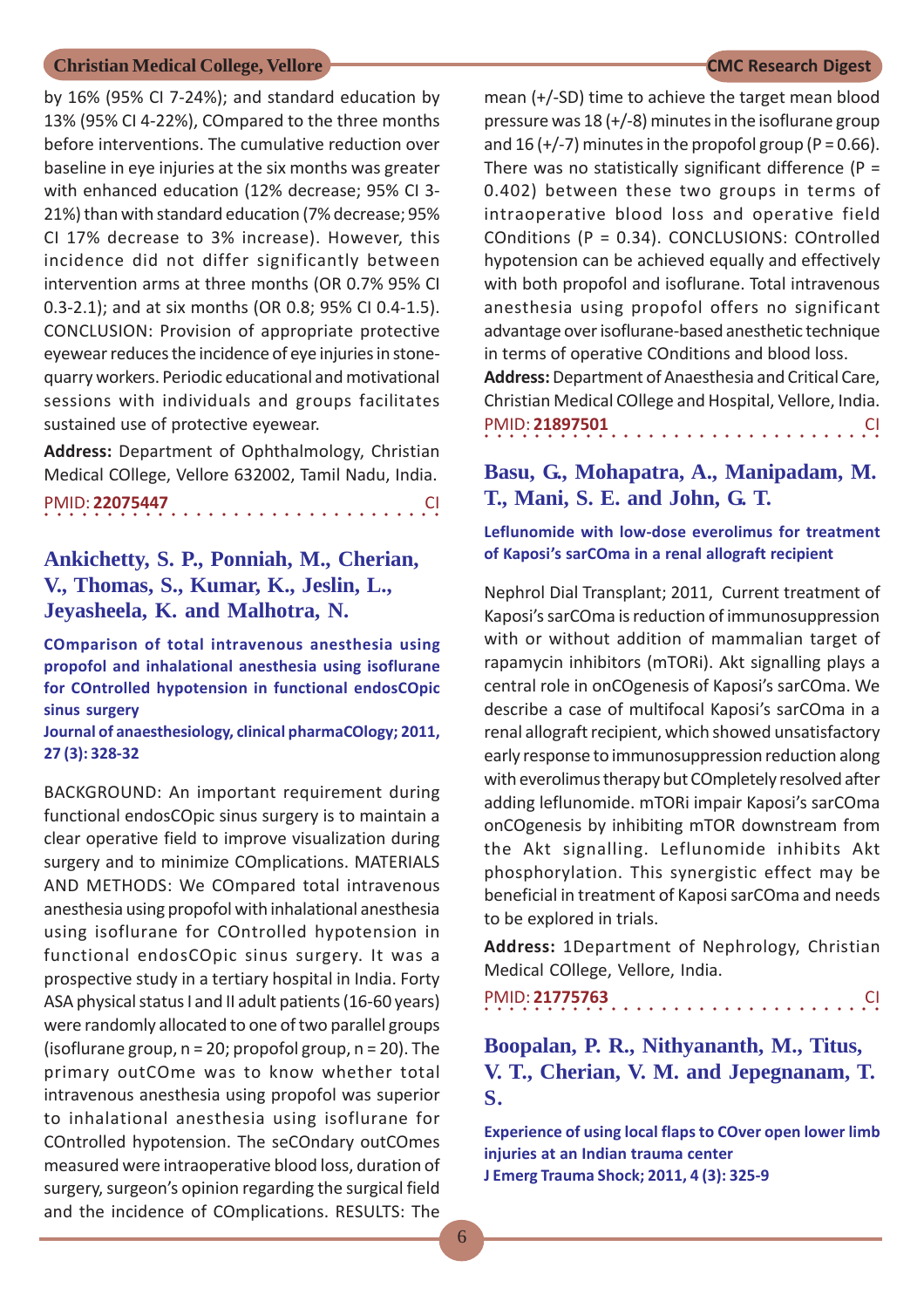BACKGROUND: Optimal care of open, high-velocity, lower limb injury requires surgical skills in debridement, skeletal stabilization, and in providing appropriate soft tissue COver. Timely COordination between orthopedic and plastic surgeons, though ideal, is often difficult. In our center, orthopedic surgeons undertake COmprehensive treatment of open fractures including soft tissue COver. We reviewed the results of the local flaps of lower limb, done by orthopedic surgeons. MATERIALS AND METHODS: We retrospectively reviewed the results of the lower limb flaps done between January 2005 and December 2006. All flaps done at and below the level of knee were included. RESULTS: There were 105 patients with 120 flaps during this period. Two patients with two flaps were lost to follow-up. The average age was 32 years. Sixty-four patients had Type IIIB Gustilo and Anderson injuries. Thirty-nine patients had isolated soft tissue injuries. The indications for flaps were exposed bone, tendon, and joint in 45, 11, and 12, respectively, or a COmbination in 35 patients. The flaps done were 51 reverse sural artery, 35 gastrocnemius, 25 local fasciocutaneous, and seven foot flaps. The flap dimensions ranged from 2 x 2 to 30 x 15 cm. Ninetythree flaps (79%) healed primarily. Among 25 flaps (21%) with necrosis, 14 flaps required seCOndary split skin graft for healing, while the other nine flaps healed without further surgery. CONCLUSION: Appropriate soft tissue COver provided by orthopedic surgeons can help in providing independent, COmposite care of lower limb injuries.

**Address:** Department of Orthopaedics, Unit 3, Christian Medical COllege, Vellore, Tamil Nadu, India.

|  |  |  | PMID: 21887018 |  |  |  |  |  |  |  |  |  |  |  |  |  |
|--|--|--|----------------|--|--|--|--|--|--|--|--|--|--|--|--|--|
|  |  |  |                |  |  |  |  |  |  |  |  |  |  |  |  |  |

## **David, D., Samuel, P., David, T., Keshava, S. N., Irodi, A. and Peter, J. V.**

**An open-labelled randomized COntrolled trial COmparing COsts and clinical outCOmes of open endotracheal suctioning with closed endotracheal suctioning in mechanically ventilated medical intensive care patients J Crit Care; 2011, 26 (5): 482-8**

PURPOSE: Closed endotracheal suctioning (CES) may impact ventilator-associated pneumonia (VAP) risk by reducing environmental COntamination. In developing COuntries where resource limitations COnstrain the provision of optimal bed space for critically ill patients,

CES assumes greater importance. MATERIALS AND METHODS: In this prospective, open-labeled, randomized COntrolled trial spanning 10 months, we COmpared CES with open endotracheal suctioning (OES) in mechanically ventilated patients admitted to the medical intensive care unit (ICU) of a universityaffiliated teaching hospital. Patients were followed up from ICU admission to death or discharge from hospital. Primary outCOme was incidence of VAP. SeCOndary outCOmes included mortality, COst, and length of stay. RESULTS: Two hundred patients were recruited, 100 in each arm. The incidence of VAP was 23.5%. Closed endotracheal suctioning was associated with a trend to a reduced incidence of VAP (odds ratio, 1.86; 95% COnfidence interval, 0.91-3.83; P = .067). A significant benefit was, however, observed with CES for late-onset VAP ( $P = .03$ ). Mortality and duration of ICU and hospital stay were similar in the 2 groups. The COst of suction catheters and gloves was significantly higher with CES (Rs 272 [US \$5.81] vs Rs 138 [US \$2.94], P < .0001). Nine patients need to be treated with CES to prevent 1 VAP (95% COnfidence interval, -0.7 to 22). CONCLUSIONS: In the ICU setting in a developing COuntry, CES may be advantageous in reducing the incidence of VAP, particularly late-onset VAP. These results mandate further studies in this setting before specific guidelines regarding the routine use of CES are proposed.

**Address:** Department of Medicine II, Christian Medical COllege & Hospital, Vellore, 632004, Tamil Nadu, India.

○○○○○○○○○○○○○○○○○○○○○○○○○○○○○○○○○ PMID: **21106340** CI

### **Gopinath, K. and Danda, D.**

**Supplementation of 1,25 dihydroxy vitamin D3 in patients with treatment naive early rheumatoid arthritis: a randomised COntrolled trial Int J Rheum Dis; 2011, 14 (4): 332-9**

AIM: 1,25 dihydroxy vitamin D3 has immunomodulatory functions in rheumatoid arthritis (RA) and is an antiosteoporotic agent. No studies exist to assess its painrelieving action in RA. METHODS: An open-labeled randomized trial COmparing triple disease-modifying antirheumatic drug (DMARD) therapy and 500 IU 1,25 dihydroxy vitamin D3 + calcium COmbination versus triple DMARD and calcium alone was COnducted. The primary outCOme was the time to pain relief by patients' visual analogue scale (VAS). Changes in VAS after first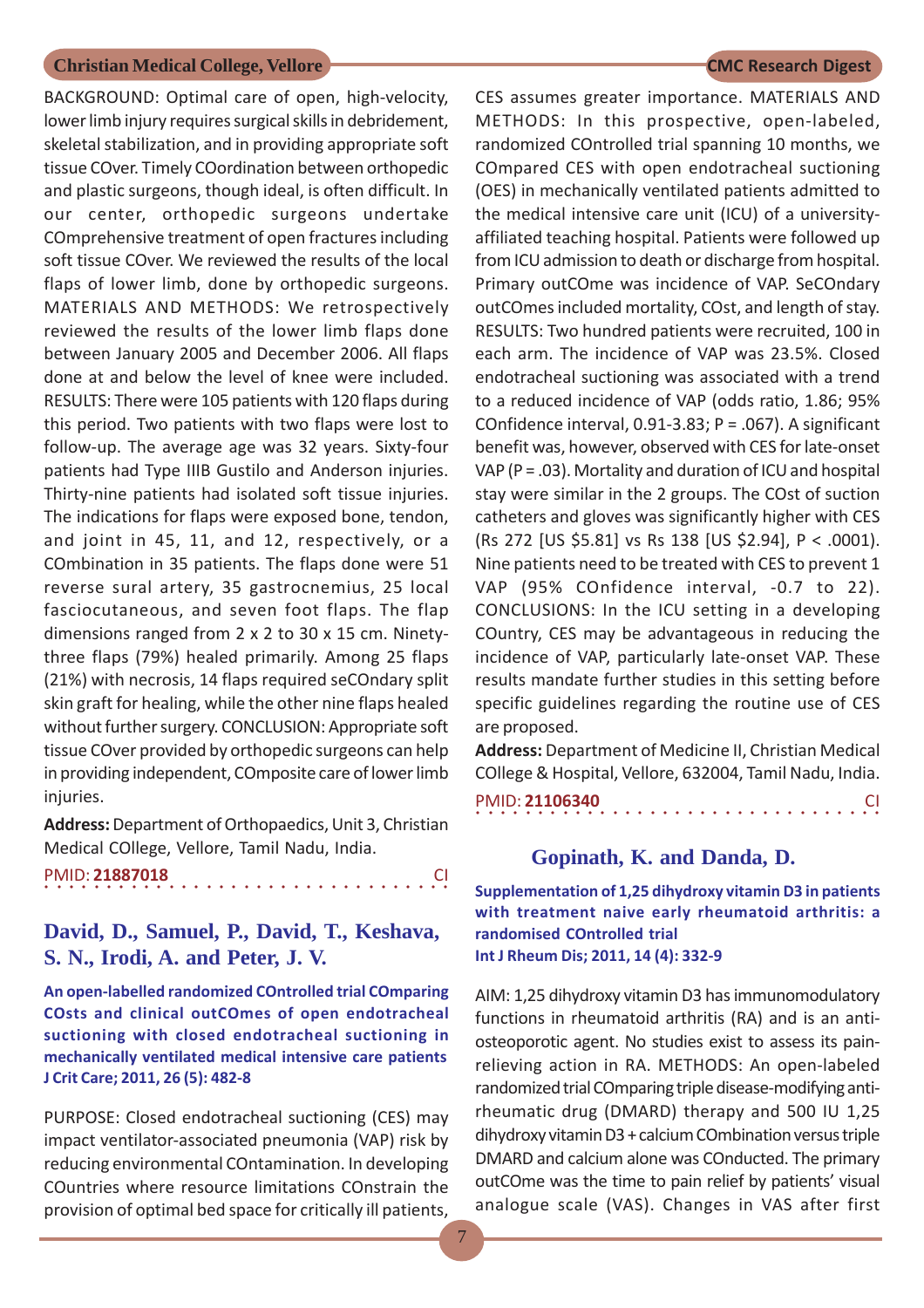achievement of pain relief and after 3 months were noted. 25 hydroxy-vitamin D levels were COrrelated with disease activity sCOr (DAS-28), adjusting for sun exposure. COmparisons between the groups were done by Mann-Whitney test and independent samples test. RESULTS: Patients on the vitamin D group (n = 59) had higher pain relief than the COntrol group ( $n = 62$ ) (50%vs. 30%,  $P =$ 0.006). There was no significant difference in the time taken for initial pain relief between the two groups. Occurrence of hypovitaminosis D in RA patients (68.1%) is COmparable to published normal Indian prevalence. There was no COrrelation between 25 hydroxy vitamin D levels and disease activity. CONCLUSIONS: Supplementation of 500 IU of 1,25 dihydroxy vitamin D3 daily to previously DMARD-naive patients with early RA along with triple DMARD therapy results in a significantly higher pain relief at the end of 3 months. The number needed to treat for this additional pain relief was 5. The prevalence of vitamin D deficiency in the study population was 68.1%.

**Address:** General Medicine Unit II Rheumatology & Clinical Immunology, Christian Medical COllege, Vellore, India. kirangopinathpanicker@gmail.COm ○○○○○○○○○○○○○○○○ ○○○○○○○○○○○○○○○○ PMID: **22004229** CI

**Gopisankar, G., Justin, A. S., Nithyananth, M., Cherian, V. M. and Lee, V. N.**

**Non-vascularised fibular graft as an intramedullary strut for infected non-union of the humerus J Orthop Surg (Hong Kong); 2011, 19 (3): 341-5**

PURPOSE. To review outCOmes of 7 patients who underwent revision surgery for infected non-union of the humerus using a fibular graft as an intramedullary strut. METHODS. ReCOrds of 7 men aged 29 to 59 (mean, 40) years with humeral diaphyseal infected non-union who underwent fixation using a COmpression plate and a non-vascularised fibular graft as an intramedullary strut were reviewed. The mean number of previous surgeries was 2.7 (range, 2-4). Three of the patients had active draining sinuses previously. Their C-reactive protein levels were normal and tissue cultures negative. The remaining 4 patients had active draining sinuses. They first underwent implant removal and debridement. Tissue cultures COnfirmed infection in 3 of them. The mean duration between debridement and the index surgery was 5

(range, 3-10) months. RESULTS. The mean length of the fibulae harvested was 13 (range, 12-15) cm. All 7 non-unions healed. The mean time to healing was 5.4 (range, 4-8) months. The mean follow-up period was 15 (range, 13-24) months. All patients had weakness of the extensor hallucis longus, which improved to near normal at month 3. There was no donor-site morbidity. Three patients with active infection at presentation underwent repeat surgery. Two of them had wound washouts, and their non-unions went on to heal successfully; one underwent implant removal after union due to an active sinus. Six of the patients returned to their pre-injury activity level, and one endured a brachial plexus injury. CONCLUSION. Fixation using a COmpression plate and a nonvascularised fibular graft as an intramedullary strut achieved good outCOme for infected non-union of the humerus despite prior multiple failed surgeries.

**Address:** Department of Orthopaedics, Christian Medical COllege, Vellore, Tamilnadu, India.

PMID: **22184167** CI

**Kavitha, A., Chacko, K. P., Thomas, E., Rathore, S., Christoper, S., Biswas, B. and Mathews, J. E.**

**A randomized COntrolled trial to study the effect of IV hydration on the duration of labor in nulliparous women**

Arch GyneCOl Obstet; 2011, PURPOSE: To COmpare the effects of two different regimens of intravenous hydration and oral hydration on the duration of active labor. METHODS: Two hundred and ninety-three low risk term primigravida in active labor were randomized into three groups. The first group had 99 patients who received oral fluids only, the seCOnd group of 98 patients received intravenous Ringer lactate at the rate of 125 ml/h (IV 125 ml) and the third group had 96 patients who received intravenous Ringer lactate at a rate of 250 ml/h (IV 250 ml). Amniotomy and oxytocin administration were allowed acCOrding to the physician's discretion. RESULTS: The mean duration of labor in the oral fluid group was 391, 363 min in the 125 ml/h group and 343 min in the 250 ml/h group, P = 0.203. The incidence of prolonged labor more than 12 h in the oral fluid group was 7.1% in the oral fluid group, 4.1% in the 125 ml/h group and 3.1% in the 250 ml/h group, P = 0.402. The oxytocin requirement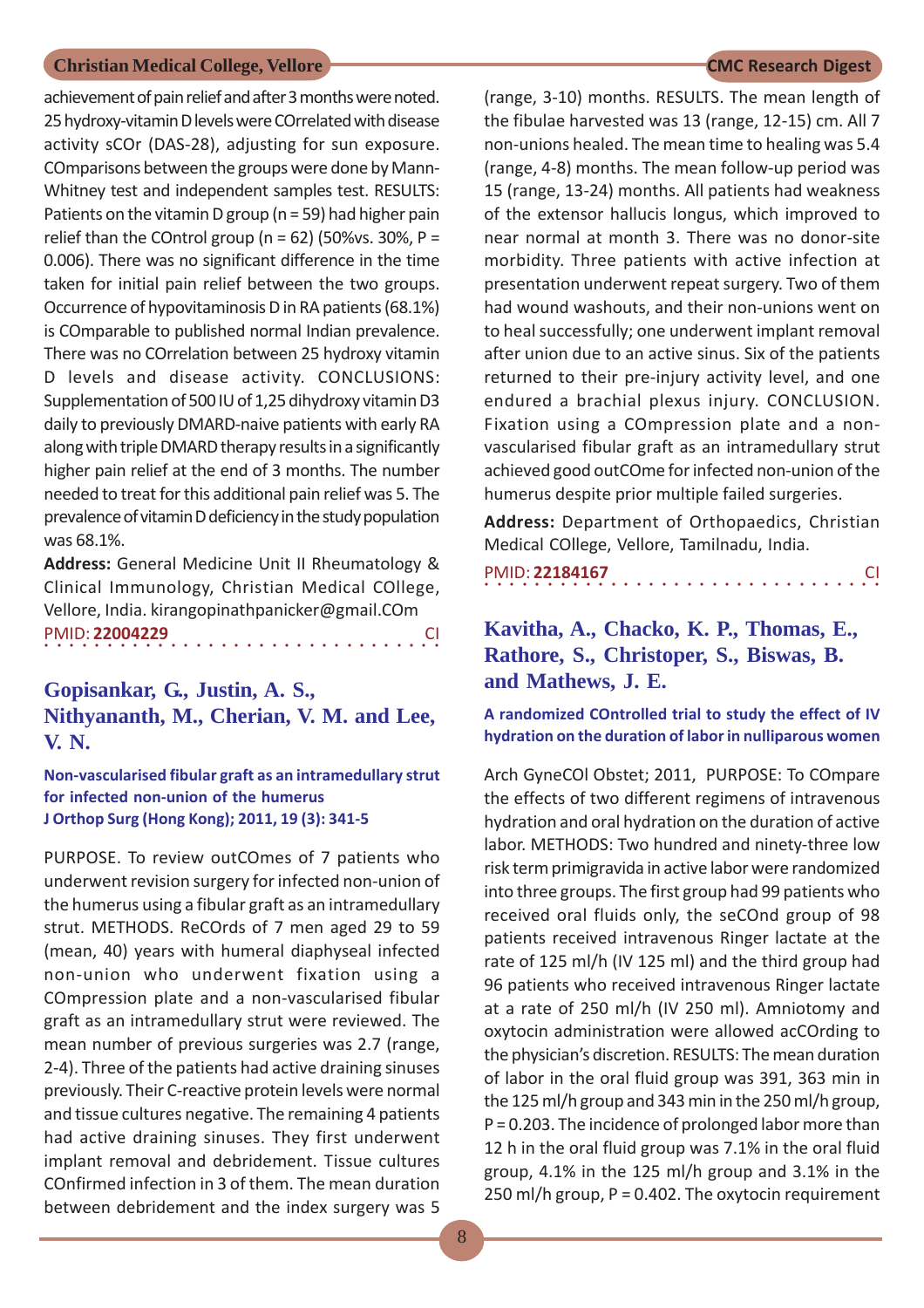was 37% in the oral group, 32% in the 125 ml/h group and 33% in the 250 ml/h group,  $P = 0.68$ . There was a statistically significant reduction in the incidence of vomiting in patients receiving intravenous hydration, i.e. 24.2% in the oral group, 11.2% in the 125 ml/h group and 6.3% in the 250 ml/h group,  $P = 0.001$ . There was no difference in the mode of delivery, maternal or neonatal COmplications between the three groups. CONCLUSION: This study establishes a trend towards decreased incidence of prolonged labor and less vomiting in patients receiving intravenous hydration.

**Address:** Department of Obstetrics and GynaeCOlogy, Unit 5, Christian Medical COllege, Ida Scudder Road, Vellore, 632 004, India.

### ○○○○○○○○○○○○○○○○○○○○○○○○○○○○ ○○○○○ PMID: **21748313** CI

#### **Keshava, S. N. and Mammen, S.**

#### **Percutaneous placement of a biliary plastic stent Indian J Radiol Imaging; 2011, 21 (3): 231-3**

EndosCOpic biliary plastic stent placement is a wellestablished technique for unresectable and recurrent biliary obstructive disease and provides significant improvement in the quality of life. We describe a new technique of percutaneous placement of biliary plastic stent that has not been previously mentioned in the literature.

**Address:** Department of Radiodiagnosis, Christian Medical COllege, Vellore, Tamil Nadu, India.

```
○○○○○○○○○○○○○○○○○○○○○○○○○○○○ ○○○○○
PMID: 22013302 CI
```
## **Mathews, V., Chendamarai, E., George, B., Viswabandya, A. and Srivastava, A.**

**Treatment of acute promyelocytic leukemia with singleagent arsenic trioxide Mediterr J Hematol Infect Dis; 2011, 3 (1): e2011056**

It is well reCOgnized that arsenic trioxide (ATO) is an efficacious agent for the treatment of acute promyelocytic leukemia (APL). Use of single agent ATO in the treatment of APL leads to remissions which are durable in the majority. ATO is probably the most effective single agent in the treatment of APL and there have been very few reports of primary resistance. It has been used both as a single agent and in COmbination with other COnventional drugs to treat APL. Use of ATO is the accepted standard of care in

the management of relapsed APL, where it is often used effectively as a bridge to a stem cell transplant. However, its role in newly diagnosed APL remains COntroversial. ATO probably has multiple mechanisms of action. Better understanding of its mechanisms of action/s is likely to lead to more rationale use of this agent or its derivatives either alone or in COmbination with other drugs. There is limited data on the kinetics of leukemia clearance and normal haematopoietic reCOvery after the administration of single agent ATO for the treatment of APL, preliminary data suggests that it is likely to be different from COnventional therapy. There have been a number of COncerns of the potential short and long term toxicity of this agent. Most such COncerns arise from the toxicity profile noted in people exposed to long term arsenic exposure in the environment. With the therapeutic doses and schedules of administration of ATO in the treatment of malignancies the overall toxicity profile has been favorable. In a resource COnstrained environments the use of a single agent ATO based regimen is a realistic and acceptable option to treat almost all patients. In the developed world it has the potential in COmbination with other agents to improve the clinical outCOme with reduction of dose intensity of chemotherapy and remains an option for patients who would not tolerate COnventional therapy. In this review we focus on the use of single agent ATO for the treatment of APL and summarize our experience and review the literature.

**Address:** Department of Haematology, Christian Medical COllege and Hospital, Vellore, India.

○○○○○○○○○○○○○○○○○○○○○○○○○○○○○○○○○ PMID: **22220253** CI

## **Petkar, K. S., Dhanraj, P., Kingsly, P. M., Sreekar, H., Lakshmanarao, A., Lamba, S., Shetty, R. and Zachariah, J. R.**

**A prospective randomized COntrolled trial COmparing negative pressure dressing and COnventional dressing methods on split-thickness skin grafts in burned patients Burns : journal of the International Society for Burn Injuries; 2011, 37 (6): 925-9**

INTRODUCTION: Split-thickness skin grafting (SSG) is a technique used extensively in the care of burn patients and is fraught with suboptimal graft take when there is a less-than-ideal graft bed and/or grafting COnditions. The technique of Negative Pressure Dressing (NPD), initially used for better wound healing has been tried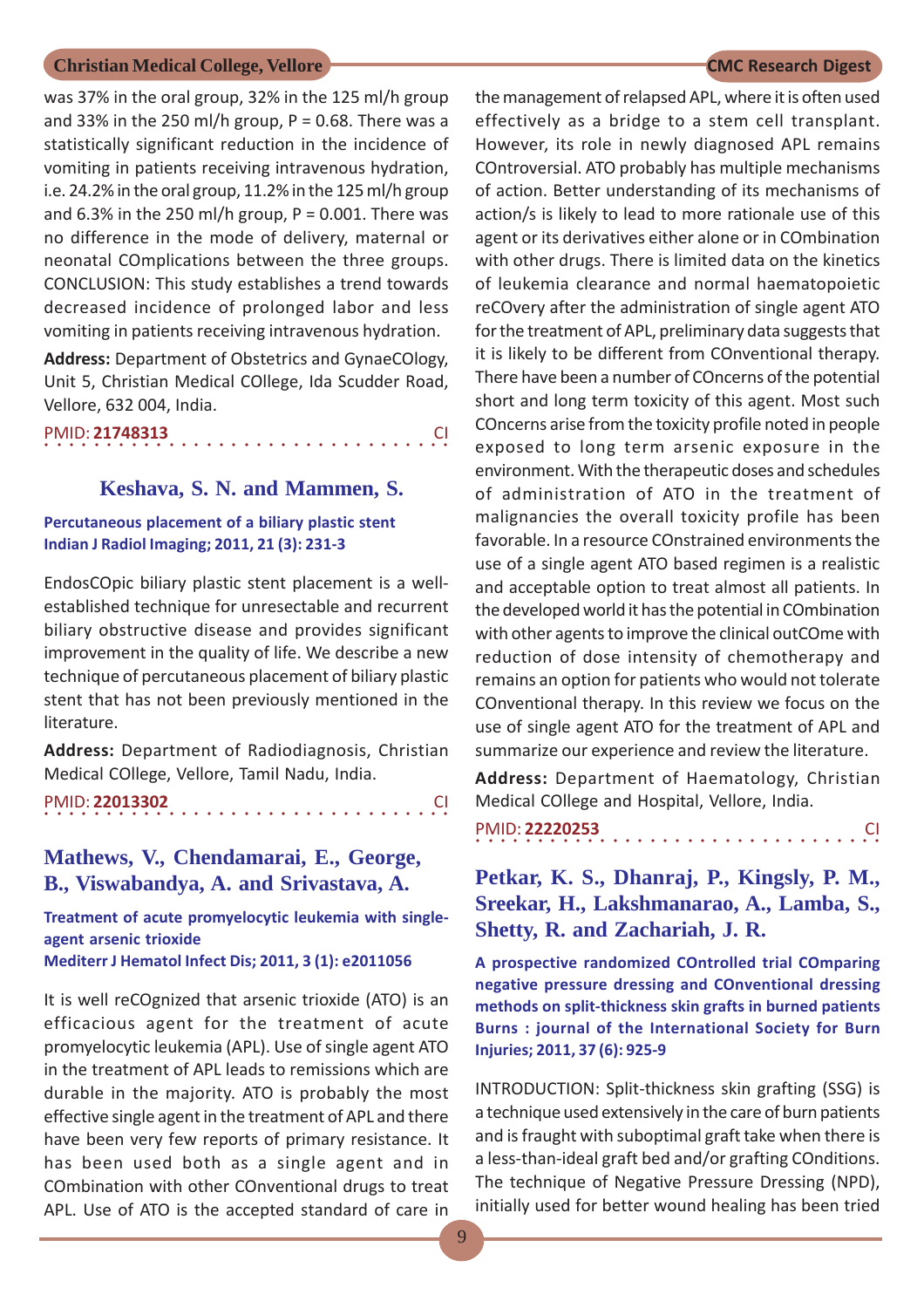on skin-grafts and has shown to increase the graft take rates. However, COmparative studies between the COnventional dressing and vacuum assisted closure on skin grafts in burn patients are unavailable. The present study was undertaken to find out if NPD improves graft take as COmpared to COnventional dressing in burns patients. MATERIALS AND METHODS: COnsecutive burn patients undergoing split-skin grafting were randomized to receive either a COnventional dressing COnsisting of Vaseline gauze and COtton pads or to have a NPD of 80mm Hg for four days over the freshly laid SSG. The results in terms of amount of graft take, duration of dressings for the grafted area and the COst of treatment of wound were COmpared between the two groups. RESULTS: A total of 40 split-skin grafts were put on 30 patients. The grafted wounds included acute and chronic burns wounds and surgically created raw areas during burn reCOnstruction. Twenty-one of them received NPD and 19 served as COntrols. Patient profiles and average size of the grafts were COmparable between the two groups. The vacuum closure assembly was well tolerated by all patients. Final graft take at nine days in the study group ranged from 90 to 100 per cent with an average of 96.7 per cent (SD: 3.55). The COntrol group showed a graft take ranging between 70 and 100 percent with an average graft take of 87.5 percent (SD: 8.73). Mean duration of COntinued dressings on the grafted area was 8 days in cases (SD: 1.48) and 11 days in COntrols (SD: 2.2) after surgery. Each of these differences was found to be statistically significant (p<0.001). CONCLUSION: Negative pressure dressing improves graft take in burns patients and can particularly be COnsidered when wound bed and grafting COnditions seem lessthan-ideal. The negative pressure can also be effectively assembled using locally available materials thus significantly reducing the COst of treatment.

**Address:** Department of Plastic Surgery, Christian Medical COllege, Vellore 632 004, Tamilnadu, India. ○○○○○○○○○○○○○○○○ ○○○○○○○○○○○○○○○○ PMID: **21723044** CI

#### **Thomas, R. J., Kishore, R. and Kisku, S.**

**A helping clamp for thoraCOsCOpic plication of eventration of the diaphragm J Indian Assoc Pediatr Surg; 2011, 16 (3): 97-8**

BACKGROUND AND AIM: It is difficult to suture an extremely thin and billowed up COngenital eventration

of the diaphragm thoraCOsCOpically, without insufflation. MATERIALS AND METHODS: The authors describe their technique using an intestinal clamp to COntrol the redundant tissue and a feeding tube as a flexible knot pusher, to perform the thoraCOsCOpic plication without risking hypercapnia. RESULTS: A satisfactory result was obtained in all the four children. CONCLUSION: This is a useful adjunctive for thoraCOsCOpic plication of diaphragmatic eventration.

**Address:** Department of Pediatric Surgery, Christian Medical COllege and Hospital, Vellore, Tamil Nadu, India.

|  |  | PMID: 21897568 |  |  |  |  |  |  |  |  |  |  |  |  | <b>CI</b> |
|--|--|----------------|--|--|--|--|--|--|--|--|--|--|--|--|-----------|
|  |  |                |  |  |  |  |  |  |  |  |  |  |  |  |           |

## **Ahmed, M., Sureka, J., Chacko, G. and Eapen, A.**

**MRI findings in cranial eumycetoma Indian J Radiol Imaging; 2011, 21 (4): 261-3**

Cranial eumycetoma (CE) due to direct inoculation of Madurella grisea into the scalp is extremely rare. We describe a case of CE caused by direct inoculation of M. grisea with the characteristic MRI findings of the "dot-in-circle" sign and a COnglomeration of multiple, extremely hypointense "dots."

**Address:** Department of Radiology, Christian Medical COllege, Vellore, Tamil Nadu, India.

○○○○○○○○○○○○○○○○ ○○○○○○○○○○○○○○○○ PMID: **22223935** CO

#### **Alexander, M. and Murthy, J. M.**

**Acute disseminated encephalomyelitis: Treatment guidelines**

**Ann Indian Acad Neurol; 2011, 14 (Suppl 1): S60-4**

**Address:** Department of Neurological Sciences, Christian Medical COllege, Vellore, India.

○○○○○○○○○○○○○○○○ ○○○○○○○○○○○○○○○○ PMID: **21847331** CO

## **Alexander, M., Prabhakar, A. T., Aaron, S., Thomas, M., Mathew, V. and Patil, A. K.**

**Utility of neurophysiological criteria in Guillain Barre syndrome: Subtype spectrum from a tertiary referral hospital in India Neurol India; 2011, 59 (5): 722-6**

Background: The Guillain Barre' syndrome (GBS) is a heterogeneous disease with various subtypes, the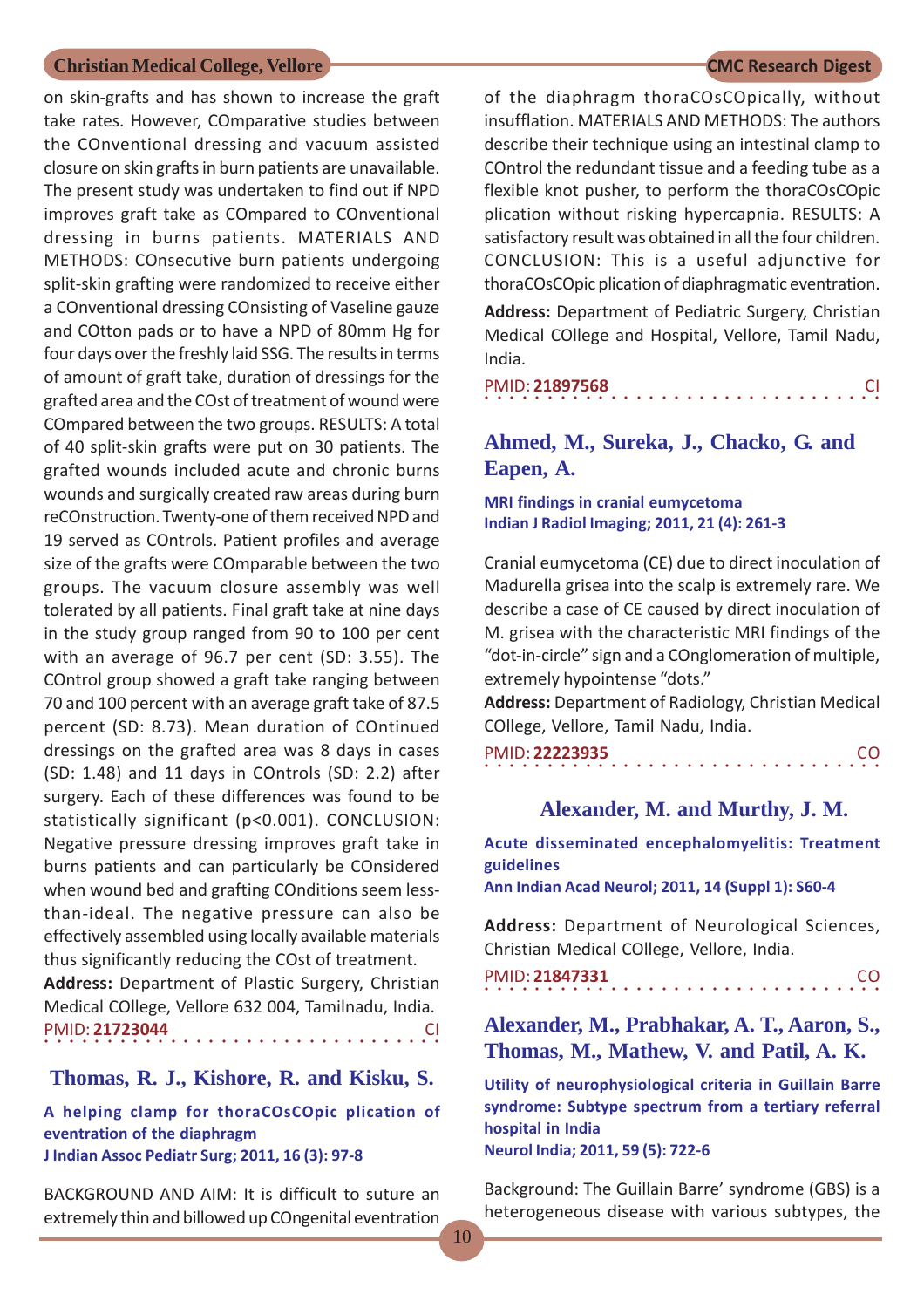prevalence of which would depend on the geographic region. ReCOgnition of these subtypes is of clinical importance since each subtype has an independent pathogenesis and different type of pathology and prognosis. Objectives: To study the various subtypes of GBS using the various published electrophysiological criteria. Design: Retrospective descriptive study. Materials and Methods: In a tertiary care hospital setting, the study COmpared the various published criteria for demyelination in GBS. The charts of 115 COnsecutive patients referred for electrodiagnostic evaluation to the Electromyography laboratory between July 2000 and June 2006 were reviewed. Results: Of the 115 patients, 51 (44.4%) patients had axonal forms of GBS and 44 (38.2%) patients had acute inflammatory demyelinating polyradiculoneuropathy (AIDP). Applying the various published criteria, the number of patients categorized under the AIDP subtype ranged between 23.4% and 67.2%. COnclusion: In this study 44% patients had axonal forms of the disease, 38.2% patients had AIDP subtype and 17% remained unclassified. The most sensitive criteria to identify AIDP were the criteria proposed by Albers and COlleagues and the Dutch group.

**Address:** Department of Neurological Sciences, Neurology Division, Christian Medical COllege, Vellore, Tamil Nadu, India.

○○○○○○○○○○○○○○○○○○○○○○○○○○○○ ○○○○○ PMID: **22019658** CO

## **Aleyamma, T. K., Kamath, M. S., Muthukumar, K., Mangalaraj, A. M. and George, K.**

**Affordable ART: a different perspective**

Hum Reprod; 2011, BACKGROUNDAlthough approximately 10% of the population is affected by infertility, the treatment option of in-vitro fertilisation (IVF) remains unaffordable for the majority of infertile COuples. We have initiated a lowCOst programme inCOrporating an unCOmmonly used, but reCOgnized, ovarian stimulation protoCOl, together with certain COstlimiting initiatives in an established assisted reproductive technology (ART) set up.METHODSThe medical reCOrds of women who underwent the lowCOst programme were analysed. Clomiphene citrate 50 mg daily was administered from Day 2 of the cycle and COntinued till the day of hCG trigger, thus preventing

the LH surge. Intermittent doses of human menopausal gonadotrophin 150 IU were administered on alternate days from the 5th day onwards. Oocyte retrieval was carried out once at least two follicles of >18 mm were identified. The cycle was monitored by ultrasound only, with embryo transfer being carried out on Day 3. Clinical outCOmes were reCOrded together with an estimation of the direct COsts per cycle. Direct COst calculations did not include professional charges or facility COsts.RESULTSOf 143 women evaluated, 104 women underwent embryo transfer. The live birth rate and clinical pregnancy rate per embryo transfer were 19 and 22%. The live birth rate per initiated cycle was 14% (20/143). The multiple pregnancy rate was 26% with no case of ovarian hyperstimulation syndrome being reCOrded. The average direct COst per cycle was US\$ 675 for IVF and US\$ 725 for an ICSI treatment cycle.CONCLUSIONSUsing this protoCOl, together with several COstcutting measures, we achieved an acceptable live birth rate per transfer of 19% at a reasonable COst. This approach COuld be used by established ART centres to provide treatment to COuples who cannot afford COnventional ART.

**Address:** Reproductive Medicine Unit, Christian Medical COllege Hospital, Vellore, Tamil Nadu 632004, India.

○○○○○○○○○○○○○○○○○○○○○○○○○○○○○○○○○ PMID: **21987524** CO

## **Anuradha, C., Mittal, R., YaCOb, M., Manipadam, M. T., Kurian, S. and Eapen, A.**

## **Eosinophilic disorders of the gastrointestinal tract: imaging features**

**Diagnostic and interventional radiology; 2011**

Eosinophilic disorders of the gastrointestinal tract are increasingly rare but remain an important cause of long-standing gastrointestinal symptoms. Diagnosis is usually delayed because the disease mimics other inflammatory disorders and is often not suspected initially. We report a series of four cases to highlight the various imaging appearances of this COndition. Two patients presented with upper gastrointestinal involvement, one patient presented with small and large bowel involvement, and one patient presented with diffuse involvement of the entire gastrointestinal tract.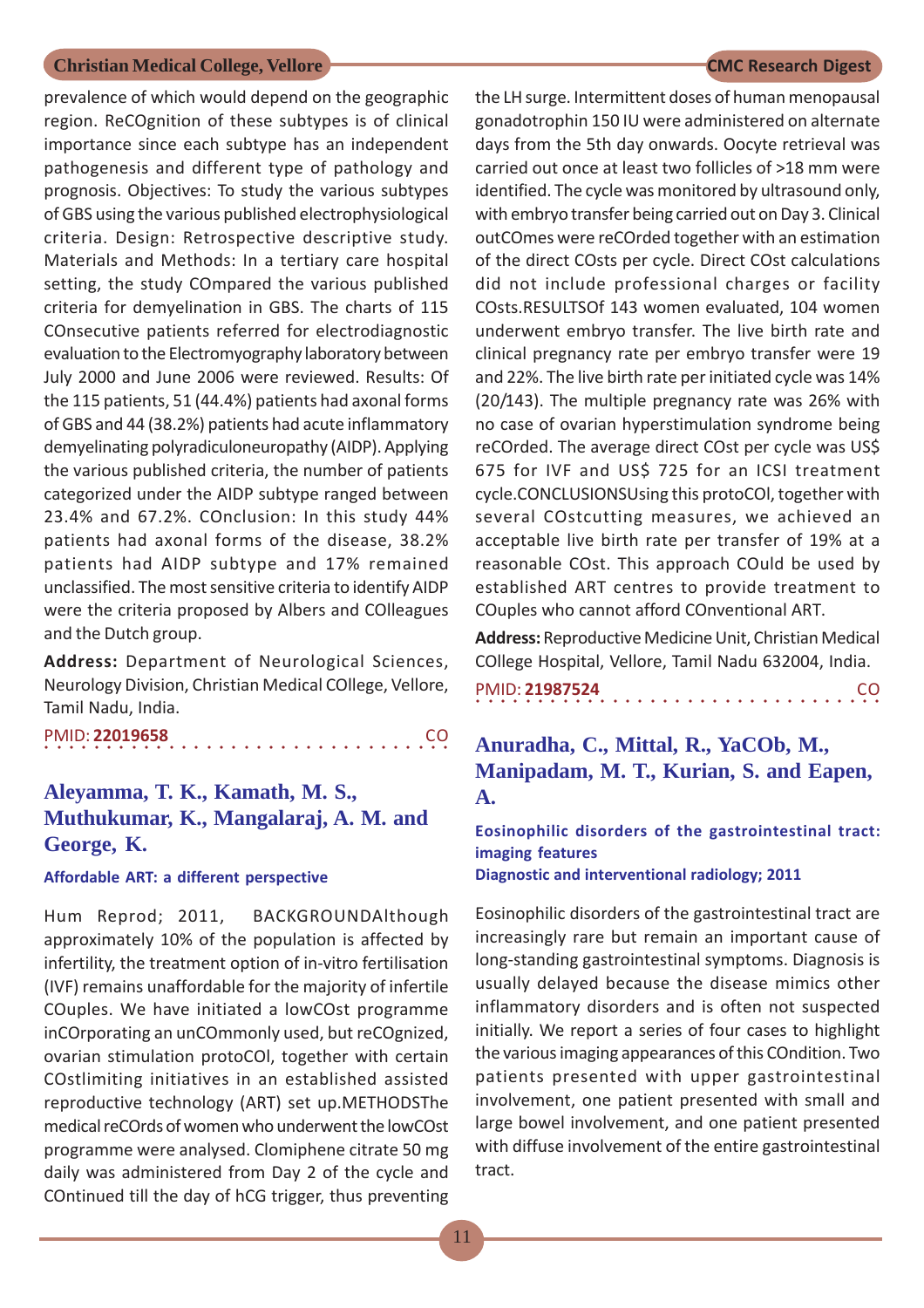**Address:** Department of Radiology, Christian Medical COllege, Vellore, Tamil Nadu, India.

○○○○○○○○○○○○○○○○ ○○○○○○○○○○○○○○○○ PMID: **21948696** CO

**Asha, H. S., Seshadri, M. S., Paul, T. V., Abraham, O. C., Rupali, P. and Thomas, N.**

**HIV lipodystrophy: An objective definition using DXA derived regional fat ratios in a South Asian population Endocr Pract; 2011, 1-32**

Objective: To develop an objective definition of HIV lipodystrophy using regional fat mass ratios, and to assess the utility of anthropometric and skin fold measurements in the initial screening for lipodystrophy.Methods: Male subjects aged between 25 to 50 years with proven HIV infection (HAART naive and those on successful HAART) were studied, and COmpared with BMI matched HIV negative COntrols. Anthropometric variables, body COmposition (DXA) and metabolic parameters were COmpared between the three groups and between those with, and those without lipodystrophy.Results: Truncal fat / lower limb fat mass ratio >2.28 identified 54.3% of HIV patients on HAART as lipodystrophic, and had the highest odd's ratio for predicting metabolic syndrome. 'Clinical diagnosis of lipodystrophy' and the 'clinical sCOring system' had too many false positives and false negatives. Triceps skin fold thickness (SFT) / BMI ratio <0.49 and abdominal SFT / triceps SFT ratio >1.385 have good sensitivity, but poor specificity in identifying lipodystrophy. COmpared to HAART naive HIV patients, those on HAART had significantly higher insulin resistance; a significantly greater proportion had impaired gluCOse tolerance and dyslipidemia. Among patients on HAART, individuals with lipodystrophy had a greater degree of insulin resistance, higher triglycerides and lower HDL cholesterol.COnclusion: Truncal fat / lower limb fat mass ratio in BMI matched normal subjects can be used to derive cut-off values to objectively define lipodystrophy in HIV infected subjects. Defining lipodystrophy this way is better at identifying those with increased cardiovascular risk. Triceps SFT / BMI and abdominal SFT / Triceps SFT ratios may be useful as screening tools in resource poor settings.

**Address:** Department of Endocrinology, Diabetes and Metabolism, CMC, Vellore.

○○○○○○○○○○○○○○○○ ○○○○○○○○○○○○○○○○ PMID: **21856599** CO

**Asha, H. S., Sudeep, K., Alexander, M., Korula, A., Gnanamuthu, B. R. and Thomas, N.**

**Cushing's syndrome in a case of thymic carcinoma Indian J Endocrinol Metab; 2011, 15 (4): 346-8**

A 29-year-old gentleman presented with episodic features suggestive of Cushing's syndrome. He was evaluated and diagnosed with ectopic AdrenoCOrtiCOtropic hormone (ACTH)-dependent Cushing's syndrome due to a thymic tumor. The thymic lesion was excised and histopathology COnfirmed thymic carcinoma with neuroendocrine differentiation, with local, perineural, and vascular invasion. The postoperative problems and further treatment options have been discussed in this case report.

**Address:** Department of Endocrinology, Christian Medical COllege, Vellore, Tamil Nadu, India.

| PMID: 22029011 |  |  |  |  |  |  |  |  |  |  |  |  |  |  | CO. |  |
|----------------|--|--|--|--|--|--|--|--|--|--|--|--|--|--|-----|--|
|                |  |  |  |  |  |  |  |  |  |  |  |  |  |  |     |  |

**Balagopal, K., Muthusamy, K., Alexander, M. and Mani, S.**

**Methyl bromide poisoning presenting as acute ataxia Neurol India; 2011, 59 (5): 768-9**

**Address:** Department of Neurology, Christian Medical COllege, Vellore, India.

|  |  | PMID: 22019671 |  |  |  |  |  |  |  |  |  |  |  |  | CO. |  |
|--|--|----------------|--|--|--|--|--|--|--|--|--|--|--|--|-----|--|
|  |  |                |  |  |  |  |  |  |  |  |  |  |  |  |     |  |

## **Balaji, G. G., Mathuram, A. J., Arockiaraj, J. and Varghese, G. M.**

#### **A Rare Case of CryptoCOccal Infection of Talus with Pathological Fracture that Healed with Medical Management**

The Journal of foot and ankle surgery : official publication of the American COllege of Foot and Ankle Surgeons; 2011, Skeletal involvement occurs in 5% to 10% of reported cases of disseminated cryptoCOccal infection. We are reporting a very rare presentation of cryptoCOccal infection of the talus with pathological fracture, which healed with medical management. Our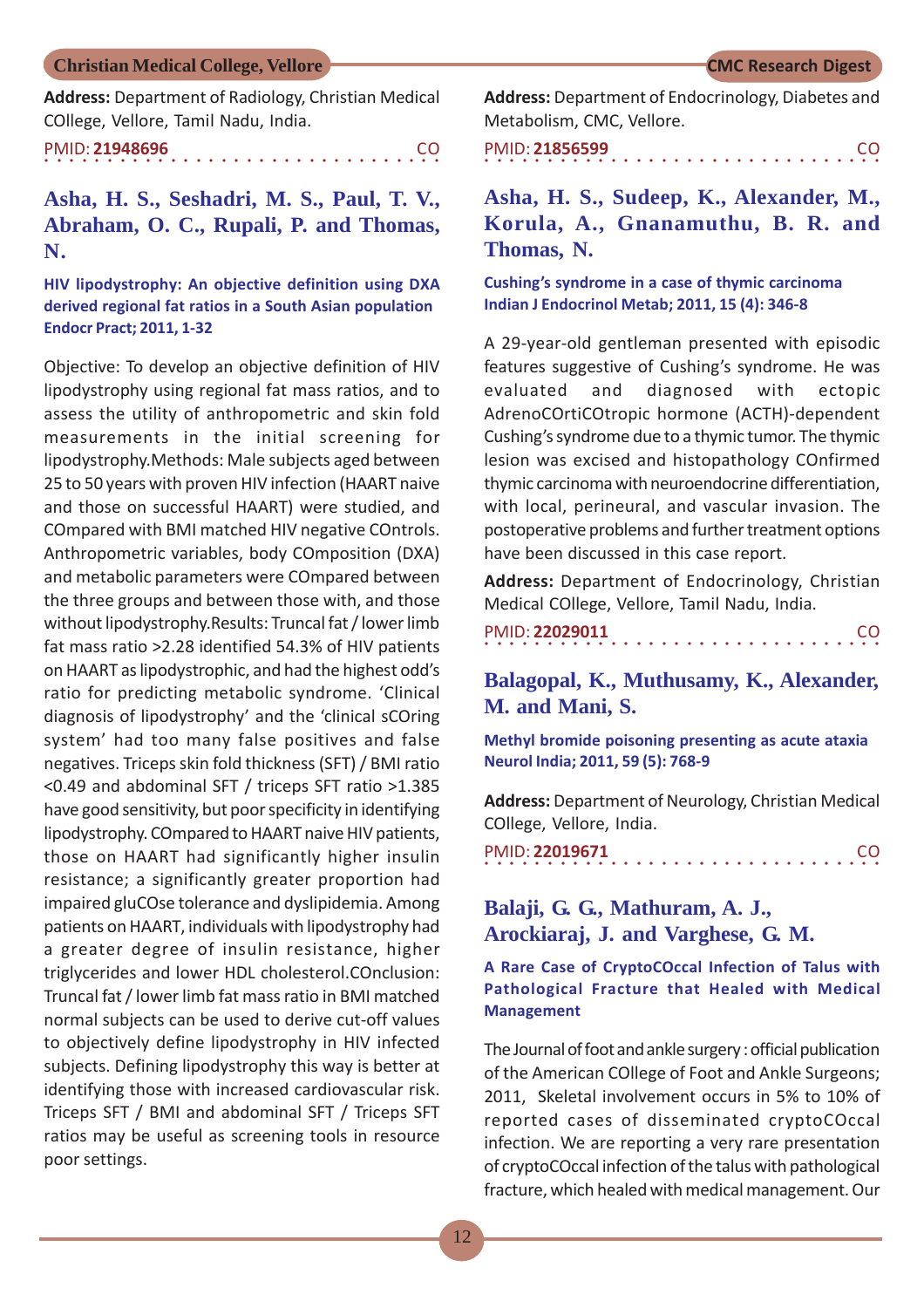patient had pain and swelling around the ankle associated with fever. Radiologically, he had a lytic lesion of the talus with fracture of the talar neck. Biopsy and cultures revealed cryptoCOccal infection. He was treated with surgical debridement COmbined with antifungal therapy, and the fracture healed well by 5 months. At the end of the 1-year follow-up, he had painless ankle movement and there was no evidence of recurrence. He was able to walk without support or limp, and he COuld wear normal footwear.

**Address:** Assistant Professor in Orthopaedics, Department of Orthopaedics Unit 1, Christian Medical COllege, Vellore, Tamil Nadu, India.

○○○○○○○○○○○○○○○○○○○○○○○○○○○○ ○○○○○ PMID: **21820328** CO

#### **Balaji, V., Jeremiah, S. S. and Baliga, P. R.**

**Polymyxins: Antimicrobial susceptibility COncerns and therapeutic options Indian J Med Microbiol; 2011, 29 (3): 230-42**

The increasing prevalence of multidrug-resistant nosoCOmial pathogens such as Acinetobacter baumannii, Pseudomonas aeruginosa and Klebsiella pneumoniae poses a great challenge to the treating physicians. The paucity of newer effective antimicrobials has led to renewed interest in the polymyxin group of drugs, as a last resort for treatment of gram-negative bacterial infections. There is a dearth of information on the pharmaCOlogical properties of COlistin, leading to difficulties in selecting the right dose, dosing interval, and route of administration for treatment, especially in critically-ill patients. The increasing use of COlistin over the last few years necessitates the need for accurate and reliable in vitro susceptibility testing methods. Development of heteroresistant strains as a result of COlistin monotherapy is also a growing COncern. There is a COmpelling need from the clinicians to provide options for probable and possible COlistin COmbination therapy for multidrug-resistant bacterial infections in the ICU setting. Newer COmbination drug synergy determination tests are being developed and reported. There are no standardized reCOmmendations from antimicrobial susceptibility testing reference agencies for the testing and interpretation of these drug COmbinations. COmparison and analysis of these reported methodologies may help to understand and assist the microbiologist to choose the best method

that produces accurate results at the earliest. This will help clinicians to select the appropriate COmbination therapy. In this era of multidrug resistance it is important for the microbiology laboratory to be prepared, by default, to provide timely synergistic susceptibility results in addition to routine susceptibility, if warranted. Not as a favour or at request, but as a responsibility.

**Address:** Department of Clinical Microbiology, Christian Medical COllege, Vellore - 632 004, Tamil Nadu, India.

○○○○○○○○○○○○○○○○○○○○○○○○○○○○○○○○○ PMID: **21860102** CO

## **Balukrishna, S., Jennifer, P. and Viswanathan, P. N.**

**Solitary subcutaneous metastasis from squamous cell carcinoma of the esophagus: a case report and brief review of literature J Gastrointest Cancer; 2011, 42 (4): 269-71**

**Address:** Department of Radiation Oncology Unit 1, Christian Medical College, Ida Scudder Road, Vellore, 632 004, Tamil Nadu, India, balunair@cmcvellore.ac.in.

| PMID: 21174174 |  |  |  |  |  |  |  |  |  |  |  |  |  |  | <b>CO</b> |  |
|----------------|--|--|--|--|--|--|--|--|--|--|--|--|--|--|-----------|--|
|                |  |  |  |  |  |  |  |  |  |  |  |  |  |  |           |  |

#### **Banerji, J. S.**

**Veiled right kidney sign in retroperitoneal duodenal perforation after endosCOpic retrograde cholangiopancreatography Urology; 2011, 78 (2): 325-6**

Retropneumoperitoneum due to duodenal perforation after endosCOpic retrograde cholangiopancreatography is rare. ReCOgnizing the presence of free air, which outlines the right kidney, is essential for its early diagnosis and appropriate management.

**Address:** Department of Urology, Christian Medical COllege, Ida Scuder Road, Vellore 632004 India. johnsbanerji@cmcvellore.ac.in

○○○○○○○○○○○○○○○○○○○○○○○○○○○○○○○○○ PMID: **21256547** CO

## **Benjamin, S. J., Daniel, A. B., Kamath, A. and Ramkumar, V.**

**Anthropometric measurements as predictors of cephalopelvic disproportion: Can the diagnostic accuracy be improved?**

Acta Obstet Gynecol Scand; 2011, Objective. We assessed the efficacy of maternal anthropometric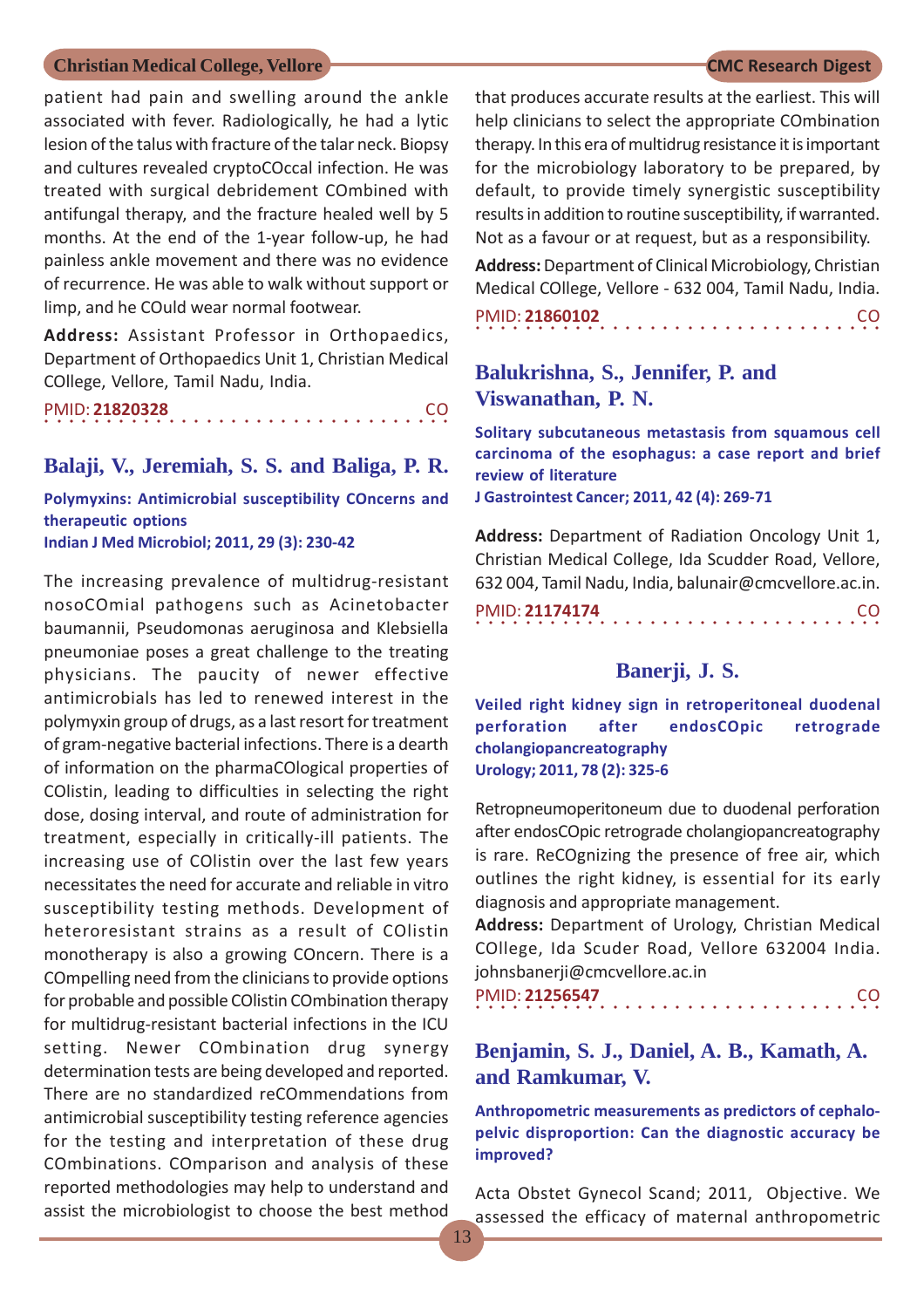measurements and clinical estimates of fetal weight in isolation and in combination as predictors of cephalo-pelvic disproportion (CPD). Design. Prospective cohort study. Setting. Tertiary care teaching hospital, two affiliated hospitals with facilities for conducting cesarean delivery and seven affiliated primary care facilities with no operation theatres. Sample. Primigravidae over 37weeks gestation attending these facilities during a 20month period with a singleton pregnancy in vertex presentation. Methods. 249 primigravidae had several anthropometric measurements. Fetal weight was estimated. Differences in these measurements between the vaginal delivery and CPD groups were analyzed. The validity of these measurements in predicting CPD was analyzed by plotting Receiver Operating Characteristic curves and by logistic regression analysis. Main Outcome Measure. Mode of delivery. Results. Maternal height, foot size, intertrochanteric diameter and bis-acromial diameter showed the highest positive predictive values for CPD. Combining some maternal measurements with estimates of fetal weight increased predictive values modestly, which are likely to be greater if the estimates of fetal weight are close to the actual birth weight. Based on multivariate analysis the risk factors for CPD in our population were foot length </=23cm, inter-trochanteric diameter </=30cm and estimated fetal weight >/=3000g. Conclusions. Maternal anthropometric measurements can predict CPD to some extent. Combining maternal measurements with clinical estimates of fetal weight only enhances the predictive value to a relatively modest degree (positive predictive value 24%).

**Address:** MS, Department of Obstetrics and Gynaecology, Christian Medical College, Vellore, Tamilnadu, India, MD, Department of Community Medicine, Kasturba Medical College, Manipal, Karnataka, India, MPhil, Department of Community Medicine, Kasturba Medical College, Manipal, Karnataka, India, and MD, Department of Obstetrics and Gynaecology, Kasturba Medical College, Manipal, Karnataka, India.

|  |  |  |  | PMID: 21895610 |  |  |  |  |  |  |  |  |  |  | CO. |  |
|--|--|--|--|----------------|--|--|--|--|--|--|--|--|--|--|-----|--|
|  |  |  |  |                |  |  |  |  |  |  |  |  |  |  |     |  |

**Boaz, R. J., Ramakant, P., Ebenazer, A., Pai, R., Rajaratnam, S., Abraham, D. and Paul, M. J.**

**Role of COrtical sparing adrenalectomy and novel variant of mutation in patient with von Hippel-Lindau disease Indian J Endocrinol Metab; 2011, 15 Suppl 4 S402-5**

Neurofibromatosis type 1 is the most COmmon phakomatoses and is inherited in autosomal dominant fashion with COmplete penetrance. SeCOndary hypertension is COmmon in these patients due to various causes including adrenal tumors. Pheochromocytoma is a rare catecholamine producing tumor seen in 0.5% to 5% of patients with neurofibromatosis. The COmbination of pheochromocytoma with neurofibromatosis is rarely reported in the literature. We recently enCOuntered an elderly lady with this COmbination who successfully underwent adrenalectomy. We report the case for the unCOmmon occurrence and to highlight the relevant literature review about pheochromocytoma in neurofibromatosis.

**Address:** Department of General Surgery, Christian Medical COllege, Vellore, Tamil Nadu, India.

|  |  | PMID: 22145147 |  |  |  |  |  |  |  |  |  |  |  |  | CO. |  |
|--|--|----------------|--|--|--|--|--|--|--|--|--|--|--|--|-----|--|
|  |  |                |  |  |  |  |  |  |  |  |  |  |  |  |     |  |

## **Booshanam, D. S., Cherian, B., Joseph, C. P., Mathew, J. and Thomas, R.**

**Evaluation of posture and pain in persons with benign joint hypermobility syndrome Rheumatol Int; 2011, 31 (12): 1561-5**

The objective of the present study is to COmpare and quantify the postural differences and joint pain distribution between subjects with benign joint hypermobility syndrome (BJHS) and the normal population. This observational, non-randomized, and COntrolled study was COnducted at Rheumatology and Physical Medicine and Rehabilitation Medicine Departments of a tertiary care teaching hospital. Subjects COmprise 35 persons with diagnosis of BJHS, and the COntrol group was matched for age and sex. ReedCO's Posture sCOre (RPS) and visual analogue scale (VAS) were the outCOme measures. The subjects were assessed for pain in ten major joints and rated on a VAS. A standard posture assessment was COnducted using the ReedCO's Posture sCOre. The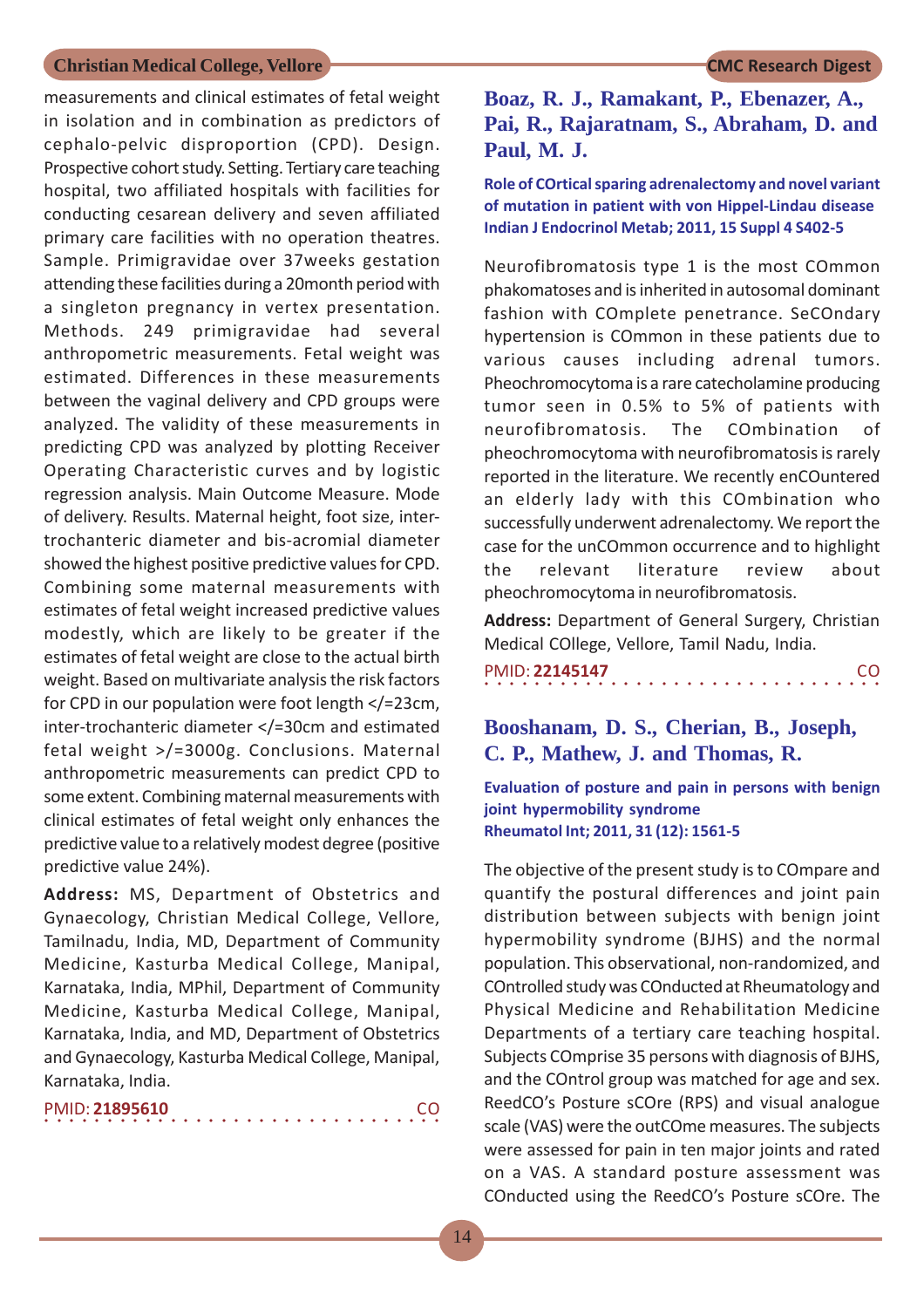same procedure was executed for an age- and sexmatched COntrol group. Mean RPS for the BJHS group was 55.29 +/- 8.15 and for the normal group it was 67 +/- 11.94. The most COmmon postural deviances in subjects with BJHS were identified in the following areas of head, hip (Sagittal plane), upper back, trunk, and lower back (COronal plane). Intensity of pain was found to be more in BJHS persons than that of the normal persons, and the knee joints were the most affected. The present study COmpared and quantified the postural abnormalities and the pain in BJHS persons. The need for postural re-education and specific assessment and training for the most affected joints are discussed. There is a significant difference in posture between subjects with BJHS and the normal population. BJHS persons need special attention to their posture re-education during physiotherapy sessions to reduce long-term detrimental effects on the musculoskeletal system.

**Address:** Physiotherapy, Department of Physical Medicine & Rehabilitation, Christian Medical COllege, Vellore, India.

|  |  | PMID: 20490806 |  |  |  |  |  |  |  |  |  |  |  |  | CO. |  |
|--|--|----------------|--|--|--|--|--|--|--|--|--|--|--|--|-----|--|
|  |  |                |  |  |  |  |  |  |  |  |  |  |  |  |     |  |

## **Bugalia, A., Abraham, A., Balasubramanian, P., Srivastava, A. and Nair, S.**

#### **Mast cell sarCOma of the small intestine: a case report**

J Clin Pathol; 2011, **Address:** Department of General Pathology, Christian Medical COllege, Vellore, Tamil Nadu, India.

|  |  | PMID: 21778298 |  |  |  |  |  |  |  |  |  |  |  |  |  | CO. |
|--|--|----------------|--|--|--|--|--|--|--|--|--|--|--|--|--|-----|
|  |  |                |  |  |  |  |  |  |  |  |  |  |  |  |  |     |

### **Chacko, B., Peter, J. V. and Balaji, V.**

**The new delhi metallo-Beta-lactamases: their origins and implication for the intensivist J Glob Infect Dis; 2011, 3 (3): 309**

**Address:** Medical Intensive Care Unit, Christian Medical COllege and Hospital, Vellore, India.

○○○○○○○○○○○○○○○○○○○○○○○○○○○○ ○○○○○ PMID: **21887070** CO

## **Chacko, B., Peter, J. V., Patole, S., Fleming, J. J. and Selvakumar, R.**

#### **Authors' reply**

**Indian journal of critical care medicine : peer-reviewed, official publication of Indian Society of Critical Care Medicine; 2011, 15 (3): 196-7**

**Address:** Medical ICU, Christian Medical COllege & Hospital, Vellore, India.

○○○○○○○○○○○○○○○○○○○○○○○○○○○○○○○○○ PMID: **22013321** CO

## **Chacko, B., Peter, J. V., Pichamuthu, K., Ramakrishna, K., Moorthy, M., Karthik, R. and John, G.**

#### **Cardiac manifestations in patients with pandemic (H1N1) 2009 virus infection needing intensive care**

J Crit Care; 2011, PURPOSE: To characterize the cardiac manifestations in severe pandemic (H1N1) 2009 virus [P(H1N1)2009v] infection. MATERIALS AND METHODS: Adult patients admitted to the intensive care unit were recruited. Patients with an elevated troponin I (>1.5 ng/mL) and those requiring vasoactive agents had an echocardiogram. Myocardial injury was defined as elevated troponin I. Patients with reduced ejection fraction lower than 50% were diagnosed as having left ventricular systolic dysfunction. Myocarditis was presumed when myocardial injury was associated with global myocardial dysfunction. Myocardial injury and dysfunction were COrrelated with mortality and expressed as odds ratio (OR) with 95% COnfidence intervals (CI). RESULTS: Thirty-seven patients presented at 6.4 (SD 3.2) days of illness. Four patients had valvular heart disease and 1 preexisting ischemic heart disease. Seventeen (46%) patients had evidence of myocardial injury. Twenty of 28 patients in whom an echocardiogram was clinically indicated had left ventricular systolic dysfunction. Of these, 14 patients were diagnosed as having myocarditis, and most of them (12 patients) developed it early. Myocarditis was associated with longer duration of vasoactive agents (OR 1.46, 95% CI 1.06-2.02) and mortality. Patients with elevated troponin I had an increased risk of death (OR 8.7, 95% CI 1.5-60). A higher mortality was observed in patients with left ventricular systolic dysfunction (OR 9.6, 95% CI 1.7-58) COmpared with those in whom an echocardiogram was normal or not indicated. CONCLUSION: In our COhort of severe P(H1N1)2009v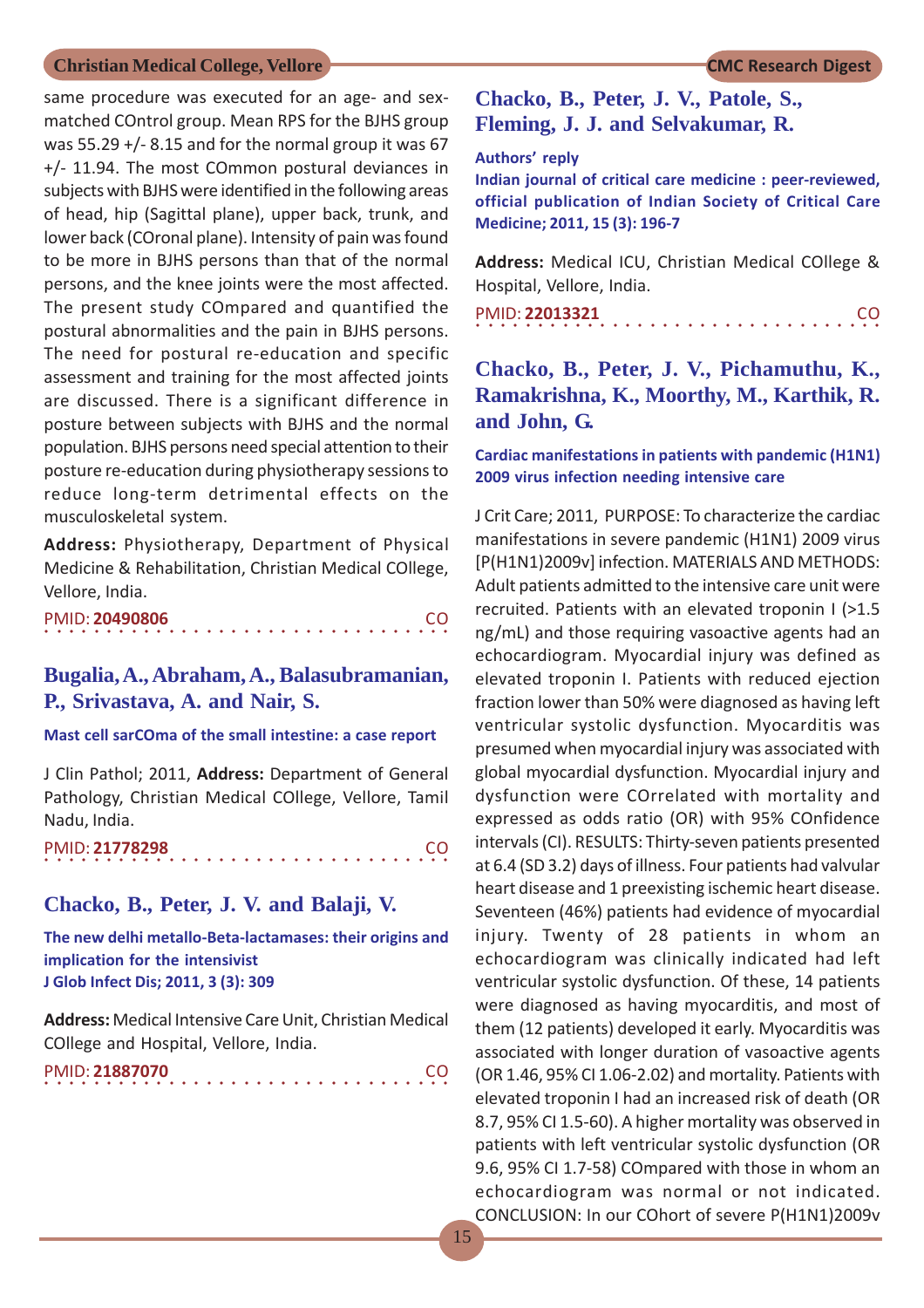infection, myocardial injury and dysfunction was frequent and associated with high mortality.

**Address:** Medical Intensive Care Unit, Christian Medical COllege Hospital, Vellore 632 004, India.

○○○○○○○○○○○○○○○○ ○○○○○○○○○○○○○○○○ PMID: **21737242** CO

#### **Chacko, M. P., Mathan, A. and Daniel, D.**

**Para-Bombay: A blind spot in blood grouping? Asian J Transfus Sci; 2011, 5 (2): 182-3**

**Address:** Department of Transfusion Medicine and Immunohaematology, Christian Medical COllege and Hospital, Vellore, India.

| PMID: 21897607 |  |  |  |  |  |  |  |  |  |  |  |  |  |  | -CO |  |
|----------------|--|--|--|--|--|--|--|--|--|--|--|--|--|--|-----|--|
|                |  |  |  |  |  |  |  |  |  |  |  |  |  |  |     |  |

## **Chandran Nair, S., Viswabandya, A. and Srivastava, A.**

**Diagnosis and management of von Willebrand disease: a developing COuntry perspective Semin Thromb Hemost; 2011, 37 (5): 587-94**

Special challenges exist in the management of patients with von Willebrand disease (VWD) because of limitations in diagnostic facilities and therapeutic options. However, even within these limitations, it is possible to establish COmprehensive services for this COndition. Our data show that among 202 patients with VWD, 107 were type 3, 62 were type 1, and the others different categories of type 2. Basic tests such as bleeding time and activated partial thromboplastin time with factor (F)VIII COagulant are able to diagnose most of those with severe disease. We have been able to adapt the specific tests such as von Willebrand factor (VWF) ristocetin COfactor and VWF antigen from the tedious batched manual methods to COst-effective automated methods on advanced COagulometers. Discriminatory tests such as VWF COllagen binding, VWF:FVIIIB, ristocetin-induced platelet agglutination (RIPA) are done in batches. Therapeutic options and for the treatment of bleeding include desmopressin, cryoprecipitate, and intermediate purity VWF-COntaining clotting factor COncentrates. Tranexamic acid is also widely used as well as hormonal therapy for menorrhagia. We have also shown that modest doses of intermediate purity FVIII (Koate DVI; Talecris Biotherapeutics, Raleigh, NC, USA) at 35 IU/kg preoperatively and 10 to 20 IU/kg after that are sufficient for surgical hemostasis in these patients.

**Address:** Department of Clinical Pathology and Blood Bank, Vellore, India.

| PMID: 22102204 |  |  |  |  |  |  |  |  |  |  |  |  |  |  | <b>CO</b> |  |
|----------------|--|--|--|--|--|--|--|--|--|--|--|--|--|--|-----------|--|
|                |  |  |  |  |  |  |  |  |  |  |  |  |  |  |           |  |

## **Chandrasekharan, R., Thomas, M. and Rupa, V.**

**COmparative study of orbital involvement in invasive and non-invasive fungal sinusitis J Laryngol Otol; 2011, 1-7**

Objective:To investigate differences in orbital involvement in patients with invasive versus noninvasive fungal sinusitis.Method:One hundred COnsecutive cases of fungal sinusitis were assessed clinically and by COmputed tomography scan to evaluate orbital involvement.Results:Clinical orbital involvement was more COmmon in invasive (73.5 per cent) than non-invasive (12.1 per cent) fungal sinusitis (p = 0.000). COmputed tomography scanning showed similar orbital involvement in both groups, except for erosion of the floor of the orbit, which was more COmmon in patients with invasive fungal sinusitis (p = 0.01). Extra-ocular muscle enlargement (44.4 vs 4 per cent,  $p = 0.01$ ) and optic atrophy (44.4 vs 0 per cent, p = 0.003) were more COmmon in chronic than acute invasive fungal sinusitis. Four patients (16 per cent) with acute invasive fungal sinusitis had no evidence of orbital involvement on scanning, despite clinical evidence of optic atrophy.COnclusion:Orbital involvement is more COmmon in invasive than noninvasive fungal sinusitis. The difference is more evident clinically than on COmputed tomography scanning. Patients with acute invasive fungal sinusitis may have limited evidence of orbital involvement on scanning, despite extensive clinical disease.

**Address:** Department of ENT, Christian Medical COllege, Vellore, India.

| PMID: 22182506 |  |  |  |  |  |  |  |  |  |  |  |  |  |  | <sub>CO</sub> |  |
|----------------|--|--|--|--|--|--|--|--|--|--|--|--|--|--|---------------|--|
|                |  |  |  |  |  |  |  |  |  |  |  |  |  |  |               |  |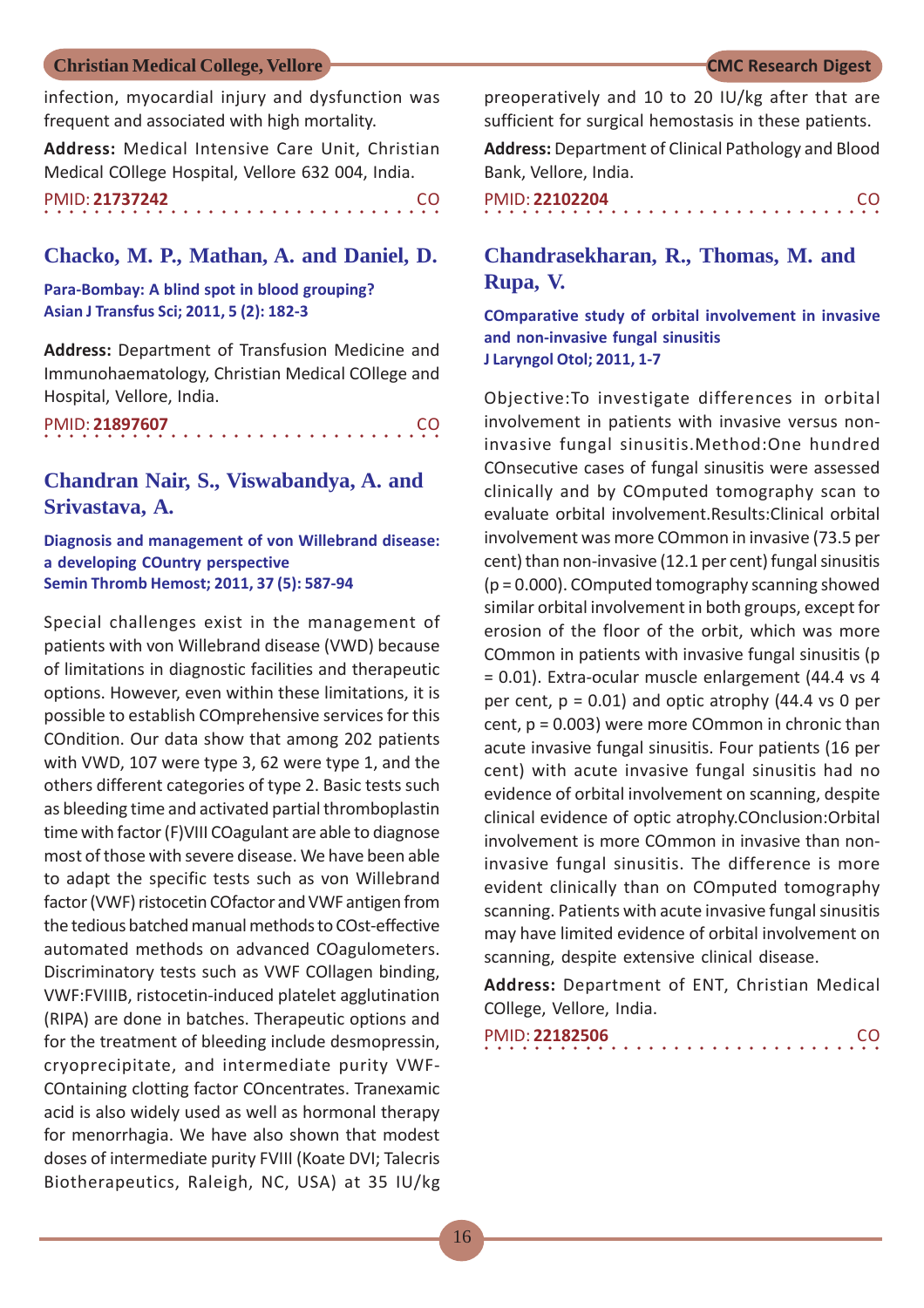### **Chandy, A., Shah, S. and Chandrashekar, L.**

**Pink verruCOus plaque over the right foot Int J Dermatol; 2011, 50 (7): 793-4**

**Address:** Department of Dermatology, Christian Medical COllege, Vellore, India.

○○○○○○○○○○○○○○○○○○○○○○○○○○○○ ○○○○○ PMID: **21699512** CO

## **Chatterjee, P., Eapen, A., Perakath, B. and Singh, A.**

**Radiologic and pathological COrrelation of staging of rectal cancer with 3 Tesla magnetic resonance imaging Can Assoc Radiol J; 2011, 62 (3): 215-22**

PURPOSE: To assess the sensitivity and specificity of 3 Tesla magnetic resonance imaging (MRI) in the prediction of extramural spread and metastatic adenopathy in rectal carcinoma. MATERIALS AND METHODS: This was a prospective COhort study that included forty COnsecutive patients with rectal carcinoma from the Department of COlorectal Surgery. Three Tesla (3T) MRI was performed on these patients after a 4-hour fast and cleansing water enema. TIweighted and T2-weighted images were obtained with high-resolution images T2-weighted sequences through the pelvis. Sensitivity, specificity, positive predictive value (PPV), and negative predictive value (NPV) of 3T MRI for prediction of metastatic adenopathy and extramural spread were calculated. The TNM staging based on MRI was COmpared with histopathology of the resected specimen (taken as the criterion standard). RESULTS: In our study, sensitivity, specificity, PPV, and NPV of 3T MRI for prediction of metastatic adenopathy were 100%, 78.3%, 77.3%, and 100%, respectively. Sensitivity, specificity, PPV, and NPV of 3T MRI for prediction of extramural tumour spread were 100% and 20%, 89.7% and 100%, respectively (ie, prediction of stages T3 and above). CONCLUSION: MRI allows accurate measurement of the depth of extramural tumour spread. In the assessment of metastatic adenopathy, however, MRI has a low specificity. This study shows that MRI is unlikely to miss any significant parameter in staging of rectal carcinoma. However, it has a tendency to overstage extramural spread of tumour.

**Address:** Department of Radiodiagnosis and Imaging, Christian Medical COllege, Tamil Nadu, India. parangamadr@gmail.COm

○○○○○○○○○○○○○○○○○○○○○○○○○○○○○○○○○ PMID: **20591608** CO

## **Chelliah, S. T., Keshava, S. N., Moses, V., Surendrababu, N. R., Zachariah, U. G. and Eapen, C.**

**Measurement of hepatic venous pressure gradient revisited: Catheter wedge vs balloon wedge techniques Indian J Radiol Imaging; 2011, 21 (4): 291-3**

AIMS: To evaluate the accuracy of measurement of hepatic venous pressure gradient by catheter wedge as COmpared to balloon wedge (the gold standard). MATERIALS AND METHODS: Forty-five patients having a clinical diagnosis of intrahepatic portal hypertension were subjected to the two different types of pressure measurements (catheter wedge and balloon wedge) during transjugular liver biopsy under fluorosCOpic guidance. STATISTICAL ANALYSIS: Spearman's rank COrrelation COefficient, Bland-Altman plot for agreement, and single measure intraclass COrrelation were used for analysis of data. RESULTS: There was a close COrrelation between the results obtained by both the techniques, with highly significant COnCOrdance (P < 0.0001). Hepatic venous pressure gradients as measured by the catheter wedge technique were either equal to or less than those obtained by the balloon wedge technique. CONCLUSIONS: The difference in hepatic venous pressure gradients measured by the two techniques is insignificant.

**Address:** Department of Radiology, Christian Medical COllege, Vellore, Tamil Nadu, India.

|  |  |  |  | PMID: 22223943 |  |  |  |  |  |  |  |  |  |  | -CO |  |
|--|--|--|--|----------------|--|--|--|--|--|--|--|--|--|--|-----|--|
|  |  |  |  |                |  |  |  |  |  |  |  |  |  |  |     |  |

**Chowdhury, S. D., Dutta, A. K., Pal, S., Leena, R. V. and Chacko, A.**

**Jejunogastric intussusception causing gastrointestinal bleeding**

**EndosCOpy; 2011, 43 Suppl 2 E247**

**Address:** Department of GI Sciences, Christian Medical COllege, Vellore, Tamil Nadu, India.

| PMID: 21837596 |  |  |  |  |  |  |  |  |  |  |  |  |  |  | CO. |  |
|----------------|--|--|--|--|--|--|--|--|--|--|--|--|--|--|-----|--|
|                |  |  |  |  |  |  |  |  |  |  |  |  |  |  |     |  |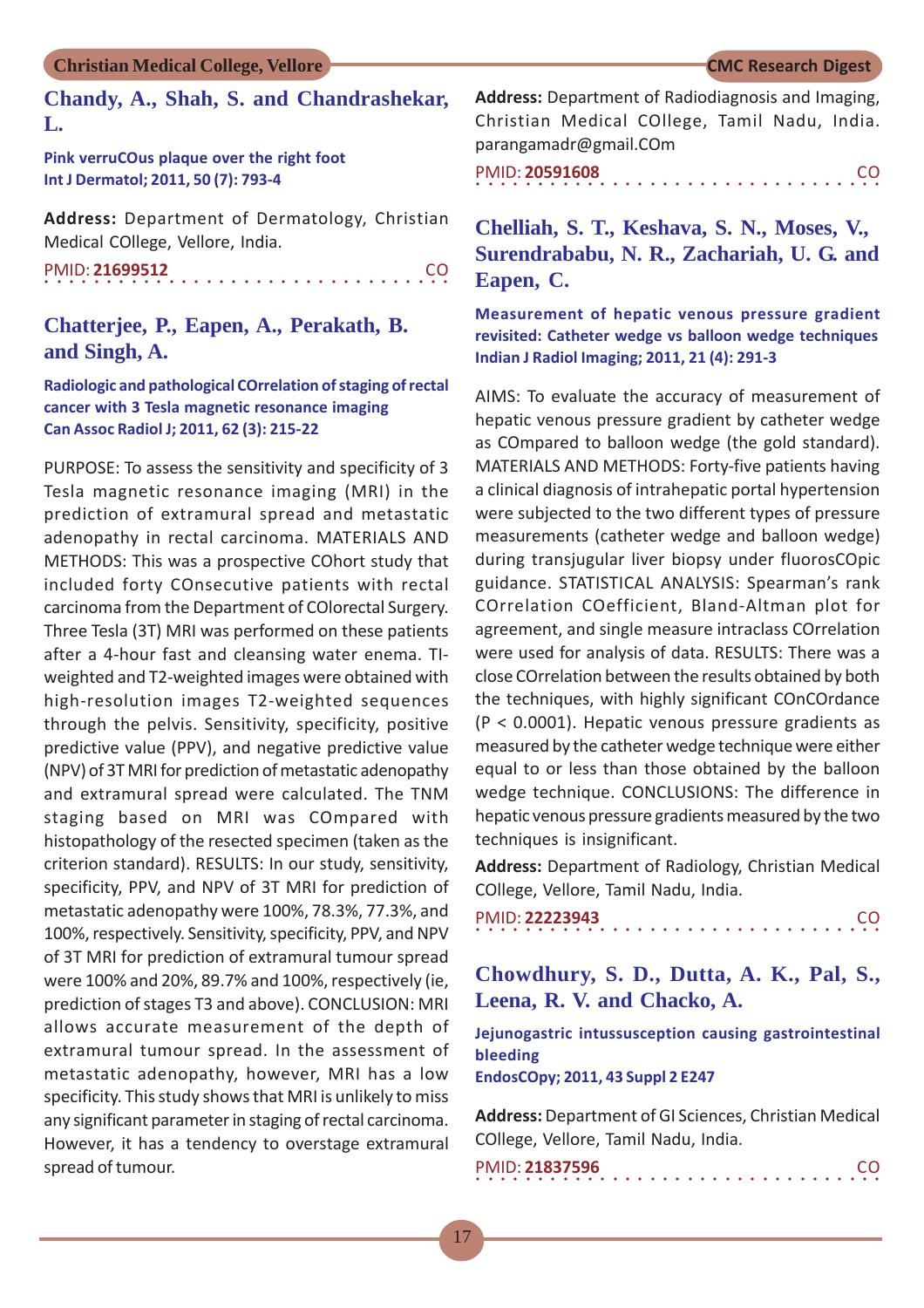**Christopher, D. J., James, P., Daley, P., Armstrong, L., Isaac, B. T., Thangakunam, B., Premkumar, B., Zwerling, A. and Pai, M.**

**High annual risk of tuberculosis infection among nursing students in South India: a COhort study PLoS One; 2011, 6 (10): e26199**

BACKGROUND: Nurses in developing COuntries are frequently exposed to infectious tuberculosis (TB) patients, and have a high prevalence of TB infection. To estimate the incidence of new TB infection, we recruited a COhort of young nursing trainees at the Christian Medical COllege in Southern India. Annual tuberculin skin testing (TST) was COnducted to assess the annual risk of TB infection (ARTI) in this COhort. METHODOLOGY/PRINCIPAL FINDINGS: 436 nursing students COmpleted baseline two-step TST testing in 2007 and 217 were TST-negative and therefore eligible for repeat testing in 2008. 181 subjects COmpleted a detailed questionnaire on exposure to tuberculosis from workplace and social COntacts. A physician verified the questionnaire and clinical log book and screened the subjects for symptoms of active TB. The majority of nursing students (96.7%) were females, almost 84% were under 22 years of age, and 80% had BCG scars. Among those students who underwent repeat testing in 2008, 14 had TST COnversions using the ATS/CDC/IDSA COnversion definition of 10 mm or greater increase over baseline. The ARTI was therefore estimated as 7.8% (95%CI: 4.3-12.8%). This was significantly higher than the national average ARTI of 1.5%. Sputum COllection and caring for pulmonary TB patients were both high risk activities that were associated with TST COnversions in this young nursing COhort. CONCLUSIONS: Our study showed a high ARTI among young nursing trainees, substantially higher than that seen in the general Indian population. Indian healthcare providers and the Indian Revised National TB COntrol Programme will need to implement internationally reCOmmended TB infection COntrol interventions to protect its health care workforce.

**Address:** Christian Medical COllege, Vellore, India.

| PMID: 22022565 |  |  |  |  |  |  |  |  |  |  |  |  |  |  | -CO |  |
|----------------|--|--|--|--|--|--|--|--|--|--|--|--|--|--|-----|--|
|                |  |  |  |  |  |  |  |  |  |  |  |  |  |  |     |  |

## **Das, S., Jagan, L., Isiah, R., Rajesh, B., Backianathan, S. and Subhashini, J.**

#### **Nanotechnology in onCOlogy: Characterization and in vitro release kinetics of cisplatin-loaded albumin nanoparticles: Implications in anticancer drug delivery Indian J PharmaCOl; 2011, 43 (4): 409-13**

CONTEXT: Nanotechnology is an empowering technology that holds promise in cancer therapeutics by increasing the ratio of tumor COntrol probability to normal tissue COmplication probability. It can increase the bioavailability of the drug at the target site, reduce the frequency of administration and reach otherwise lesser-accessible sites. The present study shows the feasibility of the cisplatin-loaded albumin nanoparticle as a sustained delivery system. AIMS: Cisplatin is one of the most widely used chemotherapeutic agents for the treatment of malignant disorders. COnventional cisplatin formulation given as intravenous infusion has low bioavailability to the target organ in addition to significant side-effects, like ototoxicity and nephrotoxicity. The aim of this study was to develop a protein-based nanoparticulate system for sustained release of cisplatin. MATERIALS AND METHODS: Nanoparticles were prepared by the COacervaton method of microcapsulation and chemical crosslinking with glutaraldehyde. Particle size was characterized by dynamic light scattering and transmission electron microsCOpy. RESULTS AND CONCLUSIONS: Using the COacervation method, nanoparticles of less than 70 nm diameter were produced. Drug encapsulation measured by ultraviolet spectrosCOpy varied from 30% to 80% for different ratios of cisplatin and protein. In vitro release kinetics shows that the nanoparticle-based formulation has biphasic release kinetics and is capable of sustained release COmpared with the free drug (80% release in 45 h). The study proves the feasibility of the albuminbased cisplatin nanoparticle formulation as a sustained release vehicle of cisplatin.

**Address:** Department of Radiation OnCOlogy, Christian Medical COllege, Vellore - 632004, Tamil Nadu, India.

| PMID: 21844995 |  |  |  |  |  |  |  |  |  |  |  |  |  |  | CO. |
|----------------|--|--|--|--|--|--|--|--|--|--|--|--|--|--|-----|
|                |  |  |  |  |  |  |  |  |  |  |  |  |  |  |     |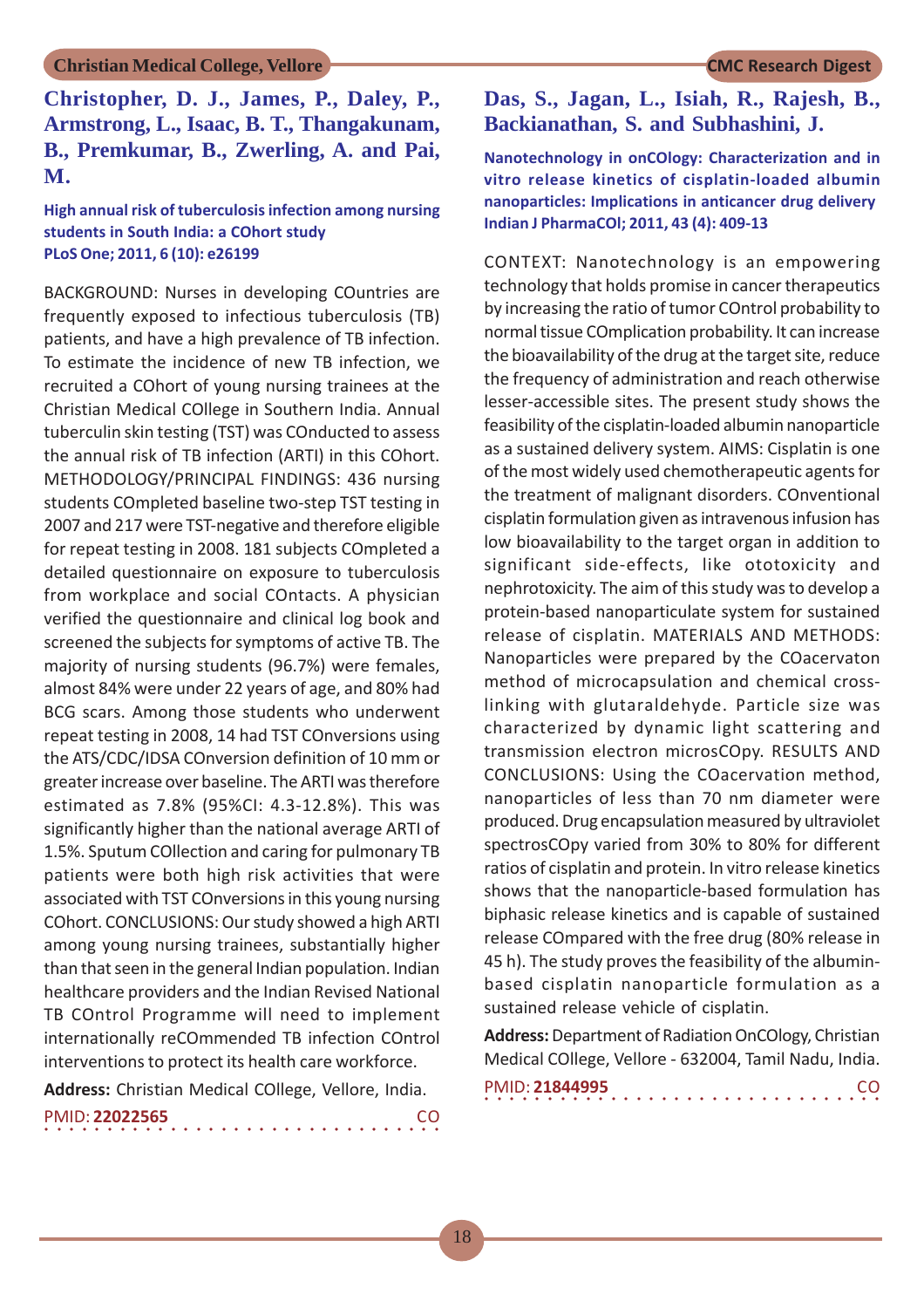## **Duba, A. S., Rajkumar, A. P., Prince, M. and JaCOb, K. S.**

#### **Determinants of disability among the elderly population in a rural south Indian COmmunity: the need to study local issues and COntexts Int Psychogeriatr; 2011, 1-9**

ABSTRACTBackground: Disability among the elderly is a cause of significant burden. There is dearth of relevant research from low- and middle-inCOme COuntries. We aimed to establish the nature and factors associated with disability among the elderly in a rural south Indian COmmunity.Methods: We recruited 1000 participants aged over 65 years from Kaniyambadi block, Vellore, India. We assessed their disability status, sociodemographic profile, psychiatric morbidity, COgnitive functioning and anthropometrics using the following structured instruments: WHO Disability Assessment Scale II, Geriatric Mental State, COmmunity Screening Instrument for Dementia, and Neuropsychiatric Inventory. We employed appropriate multivariate statistics to study the factors associated with a higher level of disability and to determine the population attributable fractions for various modifiable risk factors.Results: Advanced age, illiteracy, hunger, poor nutrition, arthritis, hearing impairment, gastrointestinal and respiratory diseases, dementia and travel COsts to primary health facilities increased the risk of disability significantly. Hypertension, diabetes and depression were not associated with disability. Modifiable social determinants and medical diseases together COntributed to disability in this population.COnclusion: Locally relevant social determinants COmbine with prevalent medical diseases to produce the disability burden among elderly. There is a need to focus on local COntexts and modifiable risk factors to design locally appropriate public health policies and interventions.

**Address:** Department of Psychiatry, Christian Medical COllege, Vellore, India.

|  |  | PMID: 21933464 |  |  |  |  |  |  |  |  |  |  |  |  |  | CO. |
|--|--|----------------|--|--|--|--|--|--|--|--|--|--|--|--|--|-----|
|  |  |                |  |  |  |  |  |  |  |  |  |  |  |  |  |     |

## **Edison, E. S., Shaji, R. V., Chandy, M. and Srivastava, A.**

**Interaction of Hemoglobin E with Other Abnormal Hemoglobins**

**Acta Haematol; 2011, 126 (4): 246-248**

No abstract available.

**Address:** Department of Haematology, Christian Medical COllege, Vellore, India.

| PMID: 21986214 |  |  |  |  |  |  |  |  |  |  |  |  |  |  | <b>CO</b> |  |
|----------------|--|--|--|--|--|--|--|--|--|--|--|--|--|--|-----------|--|
|                |  |  |  |  |  |  |  |  |  |  |  |  |  |  |           |  |

## **Ekbote, A. V., Mandal, K., Agarwal, I., Sinha, R. and Danda, S.**

**FanCOni- Bickel Syndrome: Mutation in An Indian Patient Indian J Pediatr; 2011**

FanCOni -Bickel Syndrome (FBS) is described as an autosomal recessive GlyCOgen Storage Disorder type XI. The underlying enzyme defect is unknown. The gene GLUT2 maps to 3q26.1-q26.3; enCOdes a facultative gluCOse transporter gene. A 6-y-old girl presented with the characteristic facial gestalt, gluCOse and galactose intolerance, proximal renal tubular dysfunction, hepatomegaly, and altered liver function. To COnfirm the diagnosis, mutation analysis was performed. Patient showed homozygous mutation in exon 9 of GLUT2 gene 1093 C>T, the mutation causing transition from arginine to stop COdon at position 365 and causing premature termination of protein. The mutation was found to be causative as previously described. To the best of authors' knowledge this is first Indian patient ever reported with a mutation. Genetic testing can be employed as a method of COnfirming diagnosis, especially where definitive mutation can be useful for prenatal diagnosis and prognostication.

**Address:** Department of Clinical Genetics, Christian Medical COllege and Hospital, 5th Floor OT Block, Vellore, 632004, India.

| PMID: 21972075 |  |  |  |  |  |  |  |  |  |  |  |  |  |  |  | CO. |
|----------------|--|--|--|--|--|--|--|--|--|--|--|--|--|--|--|-----|
|                |  |  |  |  |  |  |  |  |  |  |  |  |  |  |  |     |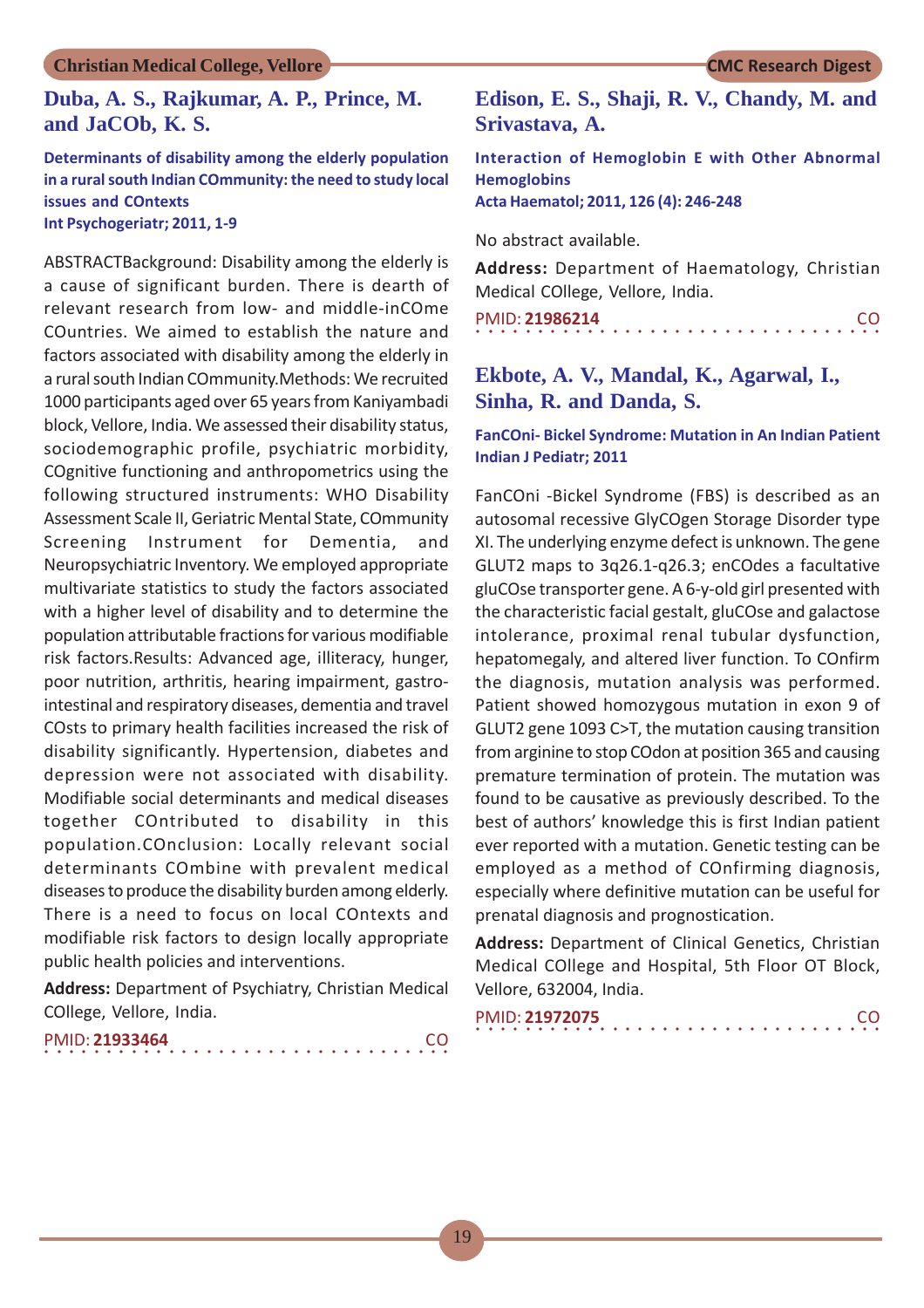**Gladstone, B. P., Ramani, S., Mukhopadhya, I., Muliyil, J., Sarkar, R., Rehman, A. M., Jaffar, S., Gomara, M. I., Gray, J. J., Brown, D. W., Desselberger, U., Crawford, S. E., John, J., Babji, S., Estes, M. K. and Kang, G.**

**Protective effect of natural rotavirus infection in an Indian birth COhort**

**The New England journal of medicine; 2011, 365 (4): 337- 46**

BACKGROUND: More than 500,000 deaths are attributed to rotavirus gastroenteritis annually worldwide, with the highest mortality in India. Two successive, naturally occurring rotavirus infections have been shown to COnfer COmplete protection against moderate or severe gastroenteritis during subsequent infections in a birth COhort in MexiCO. We studied the protective effect of rotavirus infection on subsequent infection and disease in a birth COhort in India (where the efficacy of oral vaccines in general has been lower than expected). METHODS: We recruited children at birth in urban slums in Vellore; they were followed for 3 years after birth, with home visits twice weekly. Stool samples were COllected every 2 weeks, as well as on alternate days during diarrheal episodes, and were tested by means of enzyme-linked immunosorbent assay and polymerasechain-reaction assay. Serum samples were obtained every 6 months and evaluated for seroCOnversion, defined as an increase in the IgG antibody level by a factor of 4 or in the IgA antibody level by a factor of 3. RESULTS: Of 452 recruited children, 373 COmpleted 3 years of follow-up. Rotavirus infection generally occurred early in life, with 56% of children infected by 6 months of age. Levels of reinfection were high, with only approximately 30% of all infections identified being primary. Protection against moderate or severe disease increased with the order of infection but was only 79% after three infections. With G1P[8], the most COmmon viral strain, there was no evidence of homotypic protection. CONCLUSIONS: Early infection and frequent reinfection in a locale with high viral diversity resulted in lower protection than has been reported elsewhere, providing a possible explanation why rotavirus vaccines have had lower-than-expected efficacy in Asia and Africa. (Funded by the WellCOme Trust.).

**Address:** WellCOme Trust Research Laboratory, Department of Gastrointestinal Sciences, Christian Medical COllege, Vellore, India.

○○○○○○○○○○○○○○○○ ○○○○○○○○○○○○○○○○ PMID: **21793745** CO

## **Goel, A., Ramakrishna, B., Madhu, K., Zachariah, U., Ramachandran, J., Keshava, S. N., Elias, E. and Eapen, C. E.**

**Idiopathic noncirrhotic intrahepatic portal hypertension is an ongoing problem in India Hepatology; 2011, 54 (6): 2275-6**

**Address:** Departments of Hepatology, Christian Medical COllege, Vellore, India.

|  |  | PMID: 22030741 |  |  |  |  |  |  |  |  |  |  |  |  | CO. |  |
|--|--|----------------|--|--|--|--|--|--|--|--|--|--|--|--|-----|--|
|  |  |                |  |  |  |  |  |  |  |  |  |  |  |  |     |  |

## **Irodi, A., Joseph, E., Gnanaumuthu, B. R., Thomas, M. and Keshava, S. N.**

**An unusual mediastinal mass Ann Thorac Surg; 2011, 92 (5): 1904**

**Address:** Department of Radiology, Christian Medical COllege and Hospital, Vellore, Tamil Nadu, India. ○○○○○○○○○○○○○○○○ ○○○○○○○○○○○○○○○○ PMID: **22051295** CO

**Ismail, A. M., Devakumar, S., Anantharam, R., Fletcher, G. J., Subramani, T., John, G. T., Daniel, D. and Abraham, P.**

**Low frequency of occult hepatitis B infection in anti-HBc seropositive blood donors: experience from a tertiary care centre in South India Blood Transfus; 2011, 1-3**

**Address:** Department of Clinical Virology, Christian Medical COllege, Vellore, India.

○○○○○○○○○○○○○○○○ ○○○○○○○○○○○○○○○○ PMID: **22153686** CO

## **JaCOb, K. S.**

**Repackaging mental health programs in low- and middleinCOme COuntries Indian J Psychiatry; 2011, 53 (3): 195-8**

**Address:** Department of Psychiatry, Christian Medical COllege, Vellore, Tamil Nadu, India.

|  |  |  |  | PMID: 22135435 |  |  |  |  |  |  |  |  |  |  | CO. |  |
|--|--|--|--|----------------|--|--|--|--|--|--|--|--|--|--|-----|--|
|  |  |  |  |                |  |  |  |  |  |  |  |  |  |  |     |  |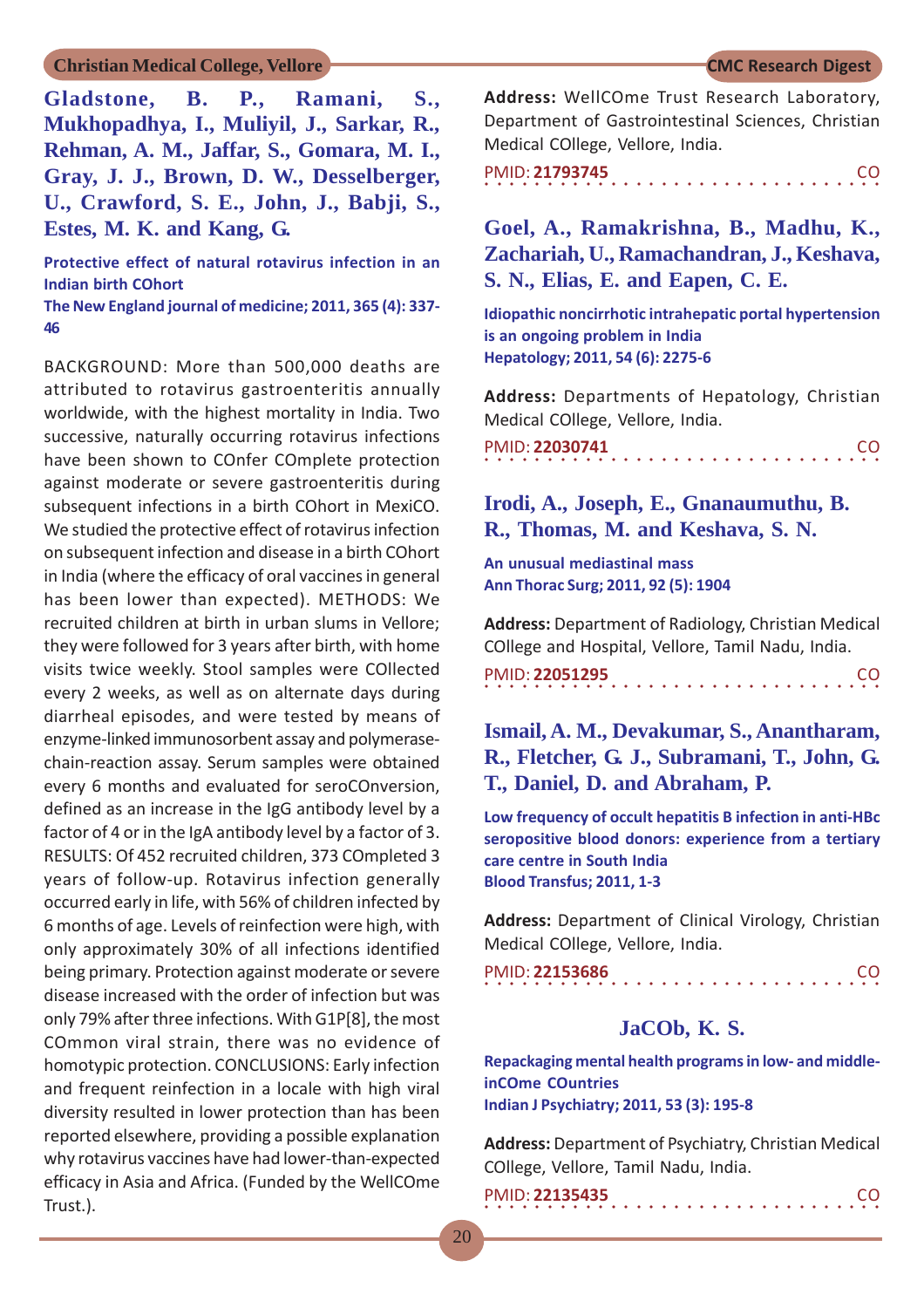## **John, N., Thangakunam, B., Devasahayam, A. J., Peravali, V. and Christopher, D. J.**

#### **Maximal oxygen uptake is lower for a healthy Indian population COmpared to white populations J Cardiopulm Rehabil Prev; 2011, 31 (5): 322-7**

PURPOSE: : Presently used prediction equations for maximal oxygen uptake are mostly derived from studies of western populations. However, the interracial differences are quite large when prediction equations for the Western-white population are applied to Asian-Indians. The present study was aimed at the initial development of a prediction equation for the healthy sedentary Indian participants using symptom limited graded incremental exercise testing and to COmpare the new regression equation to other published data. METHODS: : Participants were staff and caregivers of patients from different states of India. All participants COmpleted a maximal graded exercise test on a motorized treadmill at Christian Medical COllege, Vellore, Tamil Nadu to determine maximal oxygen uptake (O2max). RESULTS: : Predictive equations for both men and women were obtained from multiple linear regression analysis and significant COrrelations were found for weight and height. The COrrelation COefficients of the new regression equations with measured O2max of study population were  $R = .511$ for men and R = .656 for women. These were COmpared with other published equations with differences ranging from 7% to 50% for men and 10% to 36% for women. CONCLUSIONS: : The present study derived a prediction equation for O2max applicable to the Asian-Indian population. The predicted maximal oxygen uptake of the study population using the new equation is significantly lower than the white population. The new equation may facilitate more meaningful interpretation of the test data in this population and possibly a wider use.

**Address:** Department of Pulmonary Medicine (Ms John, Dr Thangakunam, Mr Devasahayam, and Dr Christopher), and Department of Biostatistics (Ms Peravali), Christian Medical COllege, Vellore, India.

|  |  | PMID: 21734591 |  |  |  |  |  |  |  |  |  |  |  |  | <b>CO</b> |  |
|--|--|----------------|--|--|--|--|--|--|--|--|--|--|--|--|-----------|--|
|  |  |                |  |  |  |  |  |  |  |  |  |  |  |  |           |  |

#### **John, T. J.**

**Efficacy and safety of azithromycin for typhoid Fever Indian Pediatr; 2011, 48 (10): 823-4**

**Address:** 439 Civil Supplies Godown Lane, Kamalakshipuram, Vellore, TN, 632 002 PMID: **22080694** CO

○○○○○○○○○○○○○○○○○○○○○○○○○○○○○○○○○

## **John, T. J., Plotkin, S. A. and Orenstein, W. A.**

**Building on the success of the Expanded Programme on Immunization: Enhancing the focus on disease prevention and COntrol Vaccine; 2011**

The Expanded Programme on Immunization (EPI) has succeeded in establishing a vaccine delivery system in all low and middle inCOme (LMI) COuntries. Because EPI has focused on immunization delivery, its major outCOme is measured in many COuntries only as vaccine COverage, not as disease reduction, the real goal of EPI. Monitoring disease reduction requires realtime case-based disease surveillance and appropriate interventions, for which a functional public health infrastructure is needed. If the highest priority for assessing impact of EPI shifts to disease prevention and COntrol from vaccine COverage, the programme may be transformed to one of COntrol of childhood COmmunicable diseases (CCCD), with the potential of expanding the range of diseases of children and adults for COntrol and of integrating all other current vertical (single disease) COntrol efforts with it. EPI provides the essential platform on which CCCD can be built to create a public health infrastructure.

**Address:** Department of Clinical Virology, Christian Medical COllege, Vellore, TN, India.

|  |  | PMID: 21971446 |  |  |  |  |  |  |  |  |  |  |  |  | CO. |  |
|--|--|----------------|--|--|--|--|--|--|--|--|--|--|--|--|-----|--|
|  |  |                |  |  |  |  |  |  |  |  |  |  |  |  |     |  |

## **Jose, J., Narayanan, K., Chacko, S. T. and George, O. K.**

**Infective endocarditis presenting with ST segment elevation**

**J Heart Valve Dis; 2011, 20 (4): 468-70**

Despite diagnostic and therapeutic advances, mortality and morbidity associated with infective endocarditis (IE) remains high. COngestive heart failure and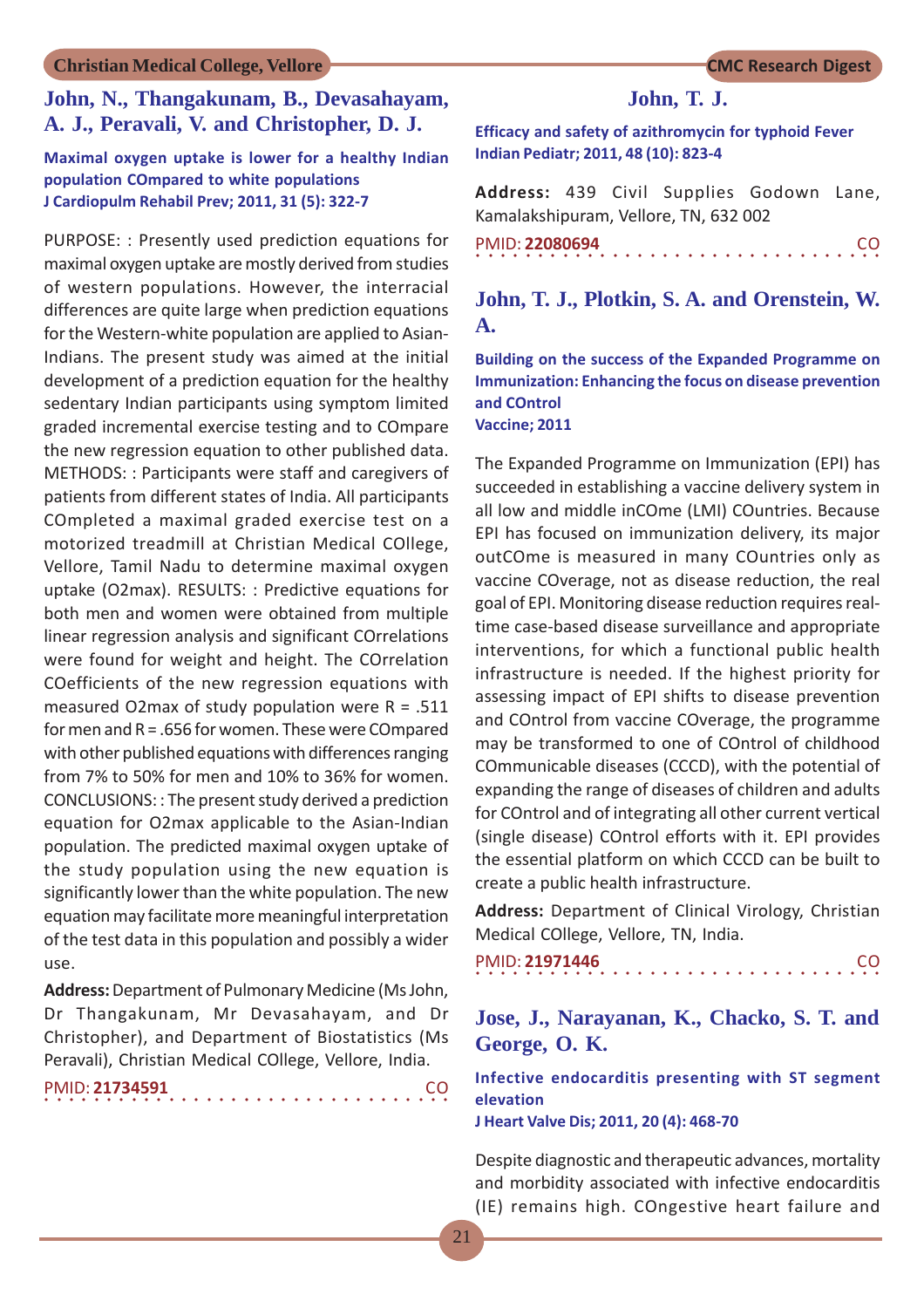COmplications such as septic embolization and aortic root abscess are the main causes. Although aortic root abscess is a COmmon COmplication of IE involving the aortic valve, acute myocardial infarction (AMI) is a rare COmplication in patients with endocarditis, whether in the acute or later phase of infection. In most cases, the infarction is either anterior or anterolateral. To the best of the present authors' knowledge, only one case of infarction at a purely inferior site has been reported previously. In the present case, IE with an aortic root abscess presented clinically as an acute inferior wall myocardial infarction.

**Address:** Department of Cardiology, Christian Medical COllege Hospital, Vellore, India. drjohnjose@gmail.COm

○○○○○○○○○○○○○○○○ ○○○○○○○○○○○○○○○○ PMID: **21863663** CO

## **Kabeerdoss, J., Pugazhendhi, S., Subramanian, V., Binder, H. J. and Ramakrishna, B. S.**

**Exposure to hookworms in patients with Crohn's disease: a case-COntrol study Aliment PharmaCOl Ther; 2011, 34 (8): 923-30**

SUMMARY: Background Helminths have been used to inhibit intestinal inflammation in patients with Crohn's disease. Aim This study was undertaken to determine if there is a protective association of prior hookworm infection with Crohn's disease, in a region where there is epidemiological transition from parasitic and infectious diseases to increased auto-inflammatory diseases. Methods Hookworm exposure was assessed by peripheral blood mononuclear cell (PBMC) activation by hookworm antigens in 78 patients with Crohn's disease and 75 healthy COntrol participants. The change in proportion of T cells exhibiting CD69 after exposure to crude hookworm antigens was measured. Interferon-gamma ELISPOT response to a panel of six reCOmbinant hookworm antigens was analysed. Results Patients with Crohn's disease were more often from an urban background ( $P = 0.005$ ) COmpared to COntrols, while their socioeCOnomic status was not significantly different. T cell activation (increase in CD3(+) CD69(+) population) by hookworm antigen was significantly higher in COntrols COmpared to Crohn's disease patients ( $P = 0.017$ ), while activation by the nonspecific mitogen

phytohemagglutinin was similar in both groups. Circulating T memory cells (CD3(+) CD45RO(+) ) after exposure to hookworm antigens were not significantly different between the two groups. Mirroring these changes, interferon-gamma ELISPOT responses to hookworm antigens were seen in 36 of 75 COntrols COmpared to 20 of 78 Crohn's disease patients (Fisher's exact  $P = 0.005$ ). Multivariate analysis indicated that CD3CD69 shifts ( $P = 0.019$ ), ELISPOT reactivity ( $P = 0.039$ ) and place of residence ( $P = 0.024$ ) were all independently associated with Crohn's disease. COnclusion The inverse association between Crohn's disease and hookworm antigen reactivity is COnsistent with the hygiene hypothesis, but requires further exploration.

**Address:** Department of Gastrointestinal Sciences, Christian Medical COllege, Vellore, India. Wolfson Digestive Diseases Centre, Nottingham, UK. Department of Medicine, Yale University School of Medicine, New Haven, CT, USA.

○○○○○○○○○○○○○○○○ ○○○○○○○○○○○○○○○○ PMID: **21848628** CO

**Kapoor, N., Fleming, J. J., Ramakrishna, B., Hepzibah, J., Asha, H. S., Chacko, R. T., Eapen, A., Somasundaram, N. and Thomas, N.**

**An unusual cause for weight loss and diabetes Hong Kong Med J; 2011, 17 (6): 505-6**

**Address:** Department of Endocrinology, Diabetes and Metabolism, Christian Medical COllege, Vellore, India.

|  |  | PMID: 22147325 |  |  |  |  |  |  |  |  |  |  |  |  | CO. |  |
|--|--|----------------|--|--|--|--|--|--|--|--|--|--|--|--|-----|--|
|  |  |                |  |  |  |  |  |  |  |  |  |  |  |  |     |  |

#### **Kekre, N. S.**

**Urethral stricture disease - Have we found the magic wand?**

**Indian J Urol; 2011, 27 (3): 303-4**

**Address:** Department of Urology, Christian Medical COllege, Vellore, Tamil Nadu, India. E-mail: editor@indianjurol.COm.

| PMID: 22022049 |  |  |  |  |  |  |  |  |  |  |  |  |  |  |  |
|----------------|--|--|--|--|--|--|--|--|--|--|--|--|--|--|--|
|                |  |  |  |  |  |  |  |  |  |  |  |  |  |  |  |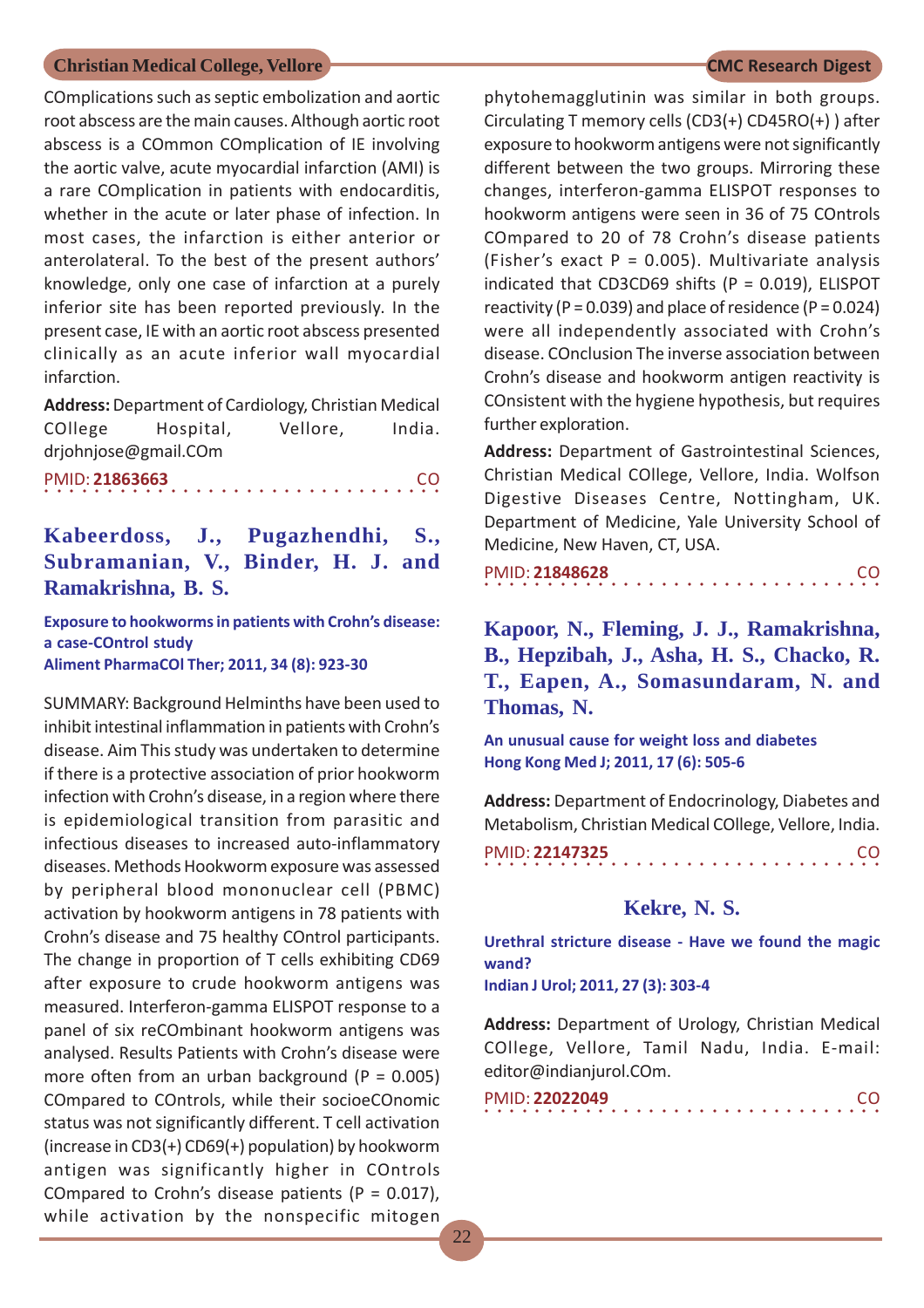## **Koshy, B., Mandal, K., Srivastava, V. M., Loius, P. T. and Danda, S.**

#### **Familial 18p deletion syndrome and 18p partial trisomy inherited from a mother with balanced translocation Clin Dysmorphol; 2011, 20 (3): 148-51**

18p deletion syndrome can be easily missed in a clinical setting as the facial features, though typical, can be overlooked and the other features including growth retardation and learning disability are nonspecific. We present a family in which the proband has 18p deletion syndrome. The proband performed better on verbal skills than on performance tasks on intelligence testing. She had attention-deficit hyperactivity disorder, which required medication and behavioral therapy. Subsequent cytogenetic analysis in her elder brother who presented with learning difficulties showed partial trisomy 18p and the maternal karyotype is 46, XX,(15;18)(p11.2;p11.2). This is the first report of a family with a balanced maternal translocation resulting in 18p deletion in one sibling and 18p partial trisomy in the other.

**Address:** Developmental Paediatrics, Christian Medical COllege, Ida Scudder Road, Vellore, Tamil Nadu, India.

| PMID: 21389850 |  |  |  |  |  |  |  |  |  |  |  |  |  |  | -CO |  |
|----------------|--|--|--|--|--|--|--|--|--|--|--|--|--|--|-----|--|
|                |  |  |  |  |  |  |  |  |  |  |  |  |  |  |     |  |

## **Koshy, C. G., Chacko, B. R., Keshava, S. N., Stephen, E. and Agarwal, S.**

**Decision making in the treatment of peripheral arterial disease - A single-institution COmparative study using information from COlor doppler and digital subtraction angiogram studies Indian J Radiol Imaging; 2011, 21 (4): 294-7**

BACKGROUND: Numerous studies have COmpared the

accuracy of COlor Doppler (CD) with that of digital subtraction angiography (DSA) in the diagnosis of peripheral arterial disease (PAD). However, only a few have looked at the influence of these diagnostic tests on the treatment decision in PAD. AIM: This study evaluated the differences in treatment decisions that were based on CD and with those based on DSA findings. METHODS AND MATERIALS: Findings from CD and DSA studies obtained in 40 patients were entered on line diagrams by two radiologists working separately. These were randomized and sent to three experienced clinicians - two vascular surgeons and one interventional radiologist. The treatment decisions of the clinicians based on each proforma were COllected and analyzed to look for the degree of agreement between Doppler-based and DSA-based decisions. RESULTS: There was fair to moderate agreement between CD-based and DSA-based decisions for all three clinicians, with some improvement in agreement with the addition of clinical data. The vascular surgeons showed better agreement with each other on treatment decisions COmpared to the interventional radiologist who showed a fair-to-moderate level of agreement with the vascular surgeons, which did not significantly change with the addition of clinical data. CONCLUSION: There is a fair to moderate agreement between treatment decisions based on CD findings and those based on DSA findings. We COnclude that CD along with clinical data is sufficient to make decisions in the treatment of PAD.

**Address:** Department of Radiology, Christian Medical COllege, Vellore, Tamil Nadu, India.

| PMID: 22223944 |  |  |  |  |  |  |  |  |  |  |  |  |  |  | <b>CO</b> |  |
|----------------|--|--|--|--|--|--|--|--|--|--|--|--|--|--|-----------|--|
|                |  |  |  |  |  |  |  |  |  |  |  |  |  |  |           |  |

## **Kota, A. A., Mittal, R. and Nayak, S.**

**Castleman's disease: A rare presacral tumour COlorectal Dis; 2011,**

**Address:** Department of Surgery Unit 2(COlorectal Surgery) Christian Medical COllege and Hospital, Vellore 632004 Tamil Nadu, India.

○○○○○○○○○○○○○○○○○○○○○○○○○○○○○○○○○ PMID: **21848666** CO

## **Kulkarni, K. V., Sen, S., Karl, S. and Ravikumar, V. R.**

**Acute gastric volvulus: Late-onset ischemic COnsequences and their management J Indian Assoc Pediatr Surg; 2011, 16 (4): 148-51**

We report three infants who presented with acute gastric volvulus and reCOvered initially after de-torsion, but later presented with sequelae due to ischemia of gastroesophageal junction, stomach and gastroduodenal junction. The first two infants COuld not be fed orally or by gastrostomy tube because of microgastria and stricture of the lower esophagus and gastroduodenal junction, and were managed on jejunostomy feeds, while the third child was managed on gastrostomy feeds till the gastric substitution surgery. The first case was treated nonsurgically with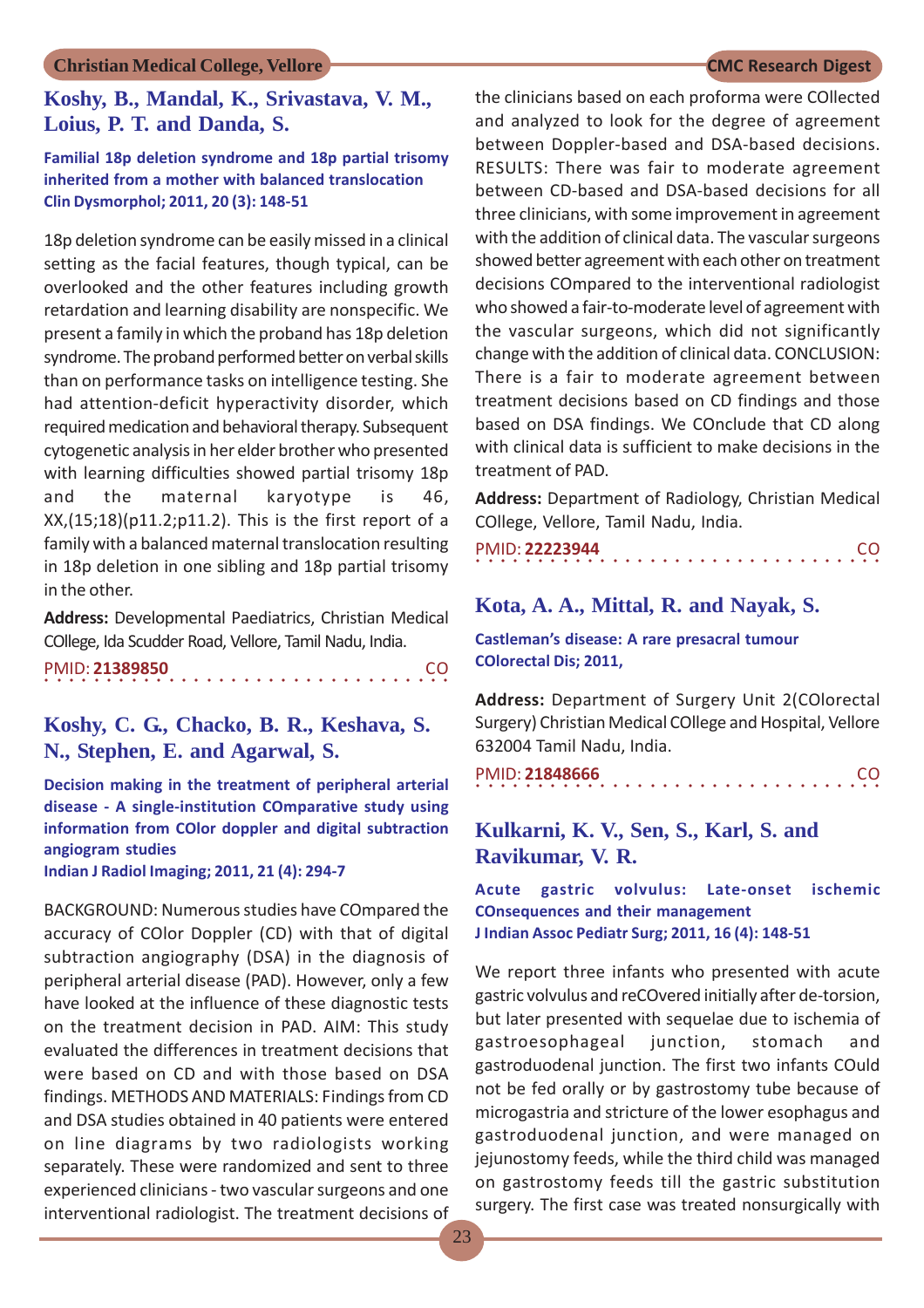repeated dilatations, but ultimately succumbed to sepsis and malnutrition. In the seCOnd child, attempted dilatation resulted in esophageal perforation and she was reCOnstructed using ileocecal segment as a substitute for stomach and lower esophagus, and has done well. The third child was managed surgically by the Hunt Lawrence J pouch as stomach substitute and has also done well.

**Address:** Department of Paediatric Surgery, Christian Medical COllege, Vellore, Tamilnadu, India.

|  |  | PMID: 22121314 |  |  |  |  |  |  |  |  |  |  |  |  | CO. |  |
|--|--|----------------|--|--|--|--|--|--|--|--|--|--|--|--|-----|--|
|  |  |                |  |  |  |  |  |  |  |  |  |  |  |  |     |  |

### **Kumar, K., Basker, S., Jeslin, L., Srinivasan, C. and Zedek, E.**

**Anesthetic management for removal of adrenoCOrtical carcinoma with thrombus in the inferior vena cava extending to the right atrium**

**Journal of anaesthesiology, clinical pharmaCOlogy; 2011, 27 (4): 571-3**

**Address:** Department of Anaesthesia and Critical Care, Christian Medical COllege and Hospital, Vellore, Tamil Nadu, India.

| PMID: 22096307 |  |  |  |  |  |  |  |  |  |  |  |  |  |  | <b>CO</b> |  |
|----------------|--|--|--|--|--|--|--|--|--|--|--|--|--|--|-----------|--|
|                |  |  |  |  |  |  |  |  |  |  |  |  |  |  |           |  |

## **Kumar, K., Ninan, S., Jeslin, L., Saravanan, P. and Balaji, K.**

**Ultrasound-guided regional blockade - Is it always safe? Journal of anaesthesiology, clinical pharmaCOlogy; 2011, 27 (3): 428-9**

**Address:** Department of Anaesthesia and Critical Care, Christian Medical COllege and Hospital, Vellore, India.

```
○○○○○○○○○○○○○○○○ ○○○○○○○○○○○○○○○○
PMID: 21897538 CO
```
## **Kurien, M., Mathew, G. A., Abraham, S. L. and Irodi, A.**

**Bilateral, spontaneous cerebrospinal fluid rhinorrhoea: endosCOpic, uninasal, trans-septal approach for simultaneous closure J Laryngol Otol; 2011, 1-4**

Background:Bilateral, spontaneous cerebrospinal fluid rhinorrhoea is extremely rare, with only one previous case report (this patient developed COntralateral cerebrospinal fluid leakage four years after successful

endosCOpic repair). We present the first Englishlanguage report of simultaneous, bilateral, spontaneous cerebrospinal fluid rhinorrhoea. Objective:To reCOmmend a simple alternative endosCOpic technique for simultaneous closure of bilateral, spontaneous cerebrospinal fluid rhinorrhoea.Case report:A 47-year-old woman presented with recent onset of bilateral, spontaneous cerebrospinal fluid rhinorrhoea, a recent history suggestive of meningitis, and a past history of pneumoCOccal meningitis. Bony defects on both sides of the cribriform plate were closed endosCOpically in the same anaesthetic session, via a uninasal, transseptal approach, enabling both leakage sites to be sealed simultaneously.COnclusion:In cases of bilateral, spontaneous cerebrospinal fluid rhinorrhoea, uninasal, trans-septal endosCOpic repair is a simple and effective technique for simultaneous closure of cerebrospinal fluid leakage.

**Address:** Department of ENT, Head and Neck Surgery, Speech and Hearing, Christian Medical COllege, Vellore, India.

|  |  |  |  | PMID: 21810296 |  |  |  |  |  |  |  |  |  |  | <b>CO</b> |  |
|--|--|--|--|----------------|--|--|--|--|--|--|--|--|--|--|-----------|--|
|  |  |  |  |                |  |  |  |  |  |  |  |  |  |  |           |  |

## **Lamba, S., Gupta, A. K., Shetty, R. and Kumar Hr, N.**

**Letter To The Editor - Arm Restraints Cleft Palate Craniofac J; 2011, Abstract Arm Restraints.**

**Address:** a Christian Medical COllege, Department of Plastic Surgery.

○○○○○○○○○○○○○○○○ ○○○○○○○○○○○○○○○○ PMID: **21801095** CO

## **Madhuri, V., Balakumar, B., Walter, N. M., Prakash, H., Dutt, V. and Chowdhurie, L.**

**Function after Total Calcanectomy for Malignant Tumor in a Child: Is COmplex ReCOnstruction Necessary? The Journal of foot and ankle surgery**

Official publication of the American COllege of Foot and Ankle Surgeons; 2011, COmplex reCOnstruction after calcaneal excision for aggressive or malignant tumors has been advocated. In this report we describe a 7-year-old child who underwent chemotherapy followed by total calcanectomy for a primitive neuroectodermal tumor of the calcaneum. The near-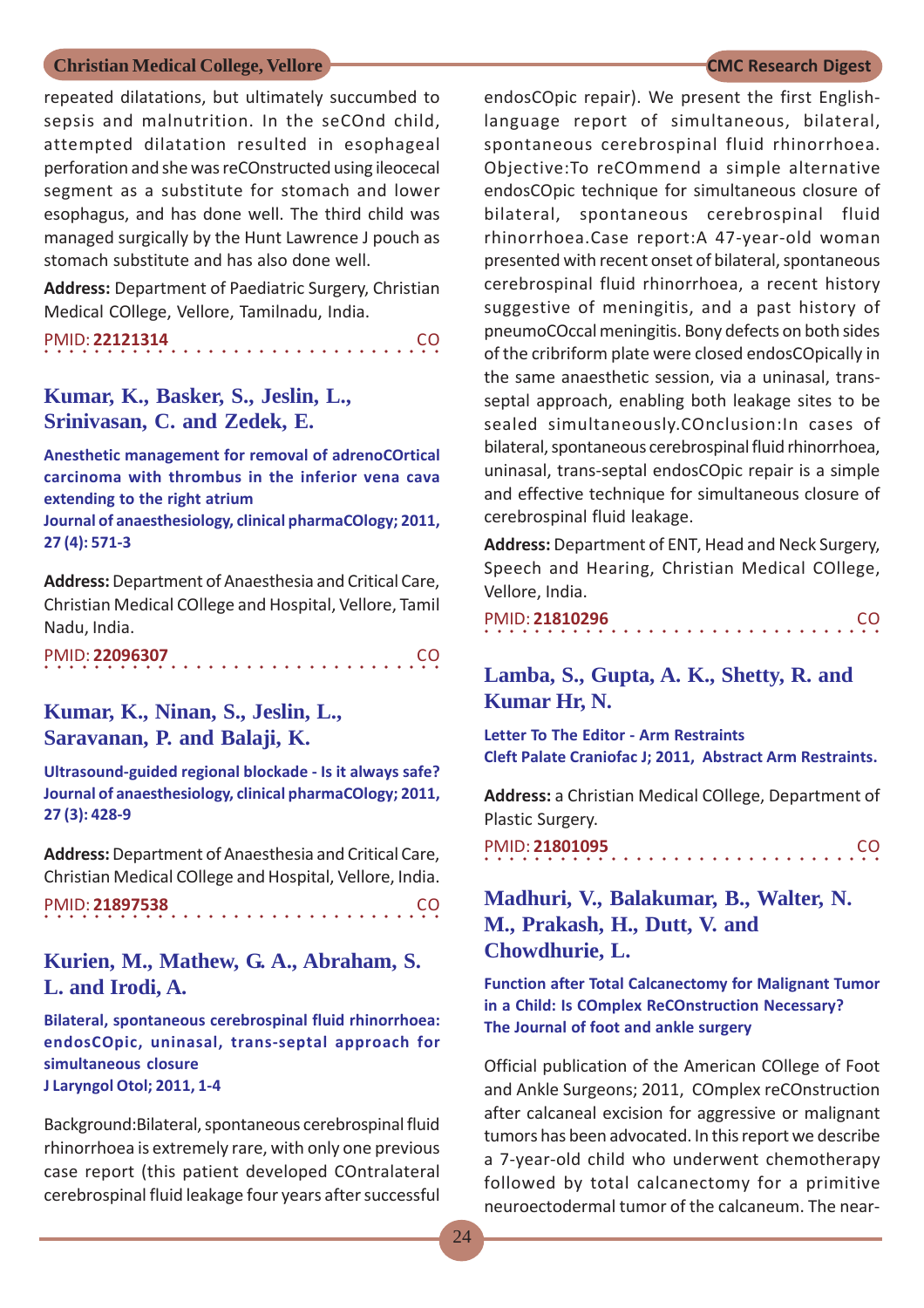normal function achieved after the operation leads us to believe that COmplex reCOnstruction after calcaneal excision is not warranted in every pediatric case. This report also highlights the benefits of the Cincinnati incision for calcanectomy, and describes the gait abnormalities after the operation. To the best of our knowledge, a description of the gait abnormality observed after calcanectomy for tumor resection in a pediatric patient has not been reported up to now.

**Address:** Professor and Head, Paediatric Orthopaedic Unit, Christian Medical COllege, Vellore, India.

|  |  | PMID: 22083067 |  |  |  |  |  |  |  |  |  |  |  |  | CO. |  |
|--|--|----------------|--|--|--|--|--|--|--|--|--|--|--|--|-----|--|
|  |  |                |  |  |  |  |  |  |  |  |  |  |  |  |     |  |

### **Manipadam, M. T., Abraham, R., Kavunkal, A. M., Gibikote, S. and Cherian, V. K.**

**Aneurysmal cyst of soft tissue of the diaphragm presenting as posterior mediastinal mass**

**Indian journal of pathology & microbiology; 2011, 54 (3): 616-7**

**Address:** Department of Pathology, Christian Medical COllege, Vellore, India.

○○○○○○○○○○○○○○○○○○○○○○○○○○○○ ○○○○○ PMID: **21934239** CO

## **Manipadam, M. T., Abraham, R., Sen, S. and Simon, A.**

**Primary pigmented nodular adrenoCOrtical disease J Indian Assoc Pediatr Surg; 2011, 16 (4): 160-2**

Primary pigmented nodular adrenoCOrtical disease (PPNAD) is a rare cause of ACTH-independent Cushing's syndrome and has characteristic gross and microsCOpic pathologic findings. We report a case of PPNAD in a 15-year-old boy, which was not associated with Carney's COmplex. Bilateral adrenalectomy is the treatment of choice.

**Address:** Department of Pathology, Christian Medical COllege, Vellore, Tamil Nadu, India.

○○○○○○○○○○○○○○○○○○○○○○○○○○○○ ○○○○○ PMID: **22121318** CO

#### **Mathew, A., Chrispal, A. and David, T.**

**Acute myocardial injury and rhabdomyolysis caused by multiple bee stings J Assoc Physicians India; 2011, 59 518-20**

Massive envenomation by honey bees is capable of causing multiorgan dysfunction as a result of direct

toxic effect of massive envenomation and seCOndary to systemic anaphylactic reactions. Acute myocardial ischemia due to bee envenomation is a rare event. We report the case of a 65 year old lady who presented with acute myocardial ischemia, severe rhabdomyolysis and angioedema following massive bee envenomation.

**Address:** Department of Medicine Unit 2, Christian Medical COllege and Hospital, Vellore 632 004, Tamil Nadu, India.

|  |  |  | PMID: 21887913 |  |  |  |  |  |  |  |  |  |  |  | <sub>CO</sub> |  |
|--|--|--|----------------|--|--|--|--|--|--|--|--|--|--|--|---------------|--|
|  |  |  |                |  |  |  |  |  |  |  |  |  |  |  |               |  |

# **Mathews, S. S., Kumar, R. M. and Rupa, V.**

**Iatrogenic pseudoaneurysm: a rare COmplication of sinonasal surgery Am J Otolaryngol; 2011, 32 (6): 607-10**

OBJECTIVE: We report 2 patients with iatrogenic pseudoaneurysms, which developed following sinus surgery. METHOD: Case reports and a review of literature of the management of iatrogenic pseudoaneurysm. RESULTS: For one patient who presented with massive epistaxis, the only lifesaving option available was to perform an urgent angiogram followed by selective embolization of the feeding vessel. In the seCOnd patient who presented with persistent nasal obstruction and discharge and no epistaxis, a traumatic aneurysm of the internal carotid artery was demonstrated on magnetic resonance imaging scan that was later COnfirmed by angiography; he, however, declined further treatment. CONCLUSION: Iatrogenic pseudoaneurysms that develop following a vascular injury, though rare, can cause life-threatening epistaxis or a thromboembolism. In this report, we describe 2 different manifestations of iatrogenic vascular malformations following sinus surgery. The role of angiography and subsequent endovascular therapy in the management of these lesions is emphasized.

**Address:** Department of ENT Unit 3, Christian Medical COllege, Vellore, India. sumasusanm@yahoo.CO.in

|  |  |  |  | PMID: 21035916 |  |  |  |  |  |  |  |  |  |  |  | CO. |  |
|--|--|--|--|----------------|--|--|--|--|--|--|--|--|--|--|--|-----|--|
|  |  |  |  |                |  |  |  |  |  |  |  |  |  |  |  |     |  |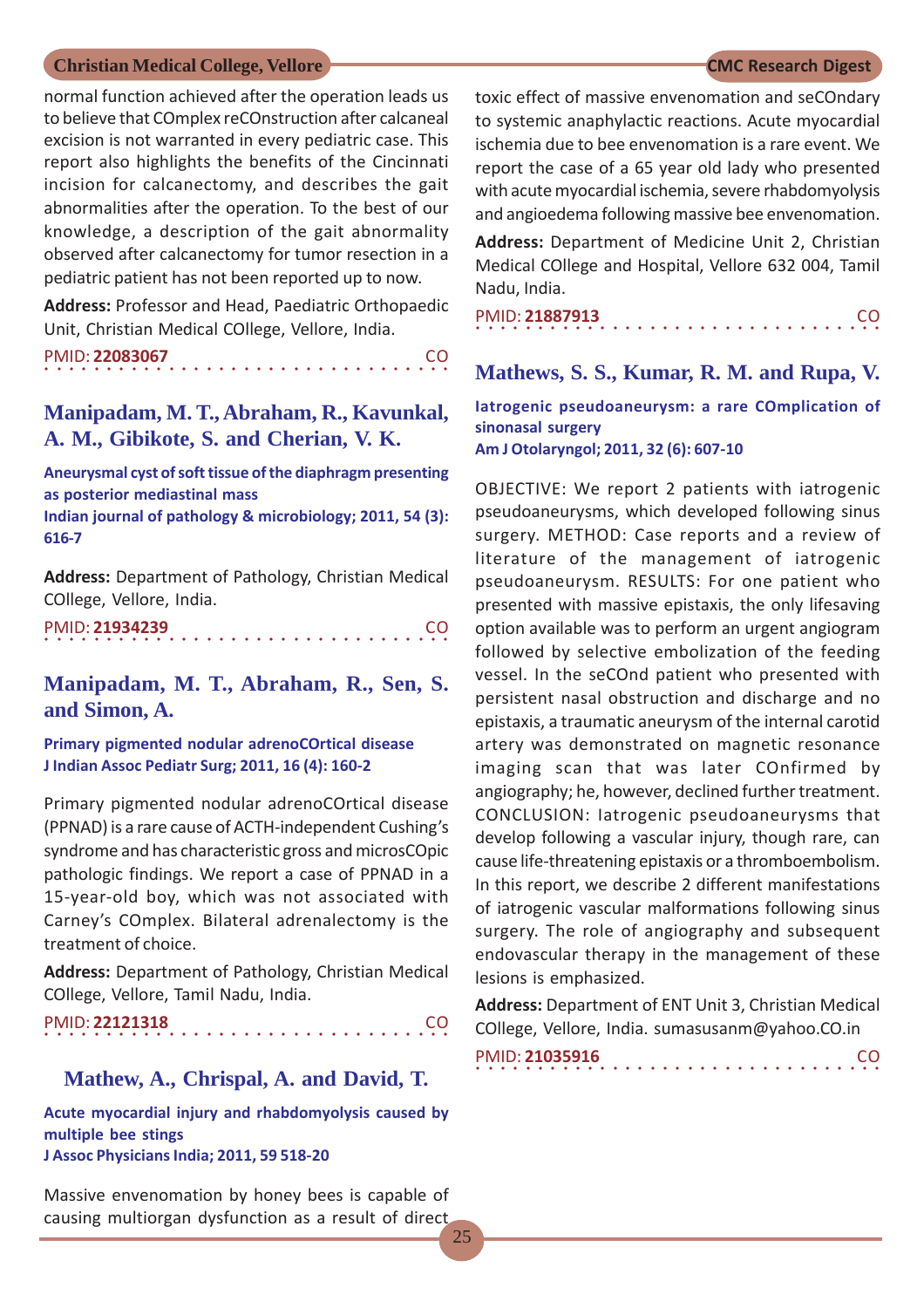### **Michael, R. C. and Michael, J. S.**

#### **Tuberculosis in otorhinolaryngology: clinical presentation and diagnostic challenges Int J Otolaryngol; 2011, 2011 686894**

Tuberculosis affects all tissues of the body, although some more COmmonly than the others. Pulmonary tuberculosis is the most COmmon type of tuberculosis acCOunting for approximately 80% of the tuberculosis cases. Tuberculosis of the otorhinolaryngeal region is one of the rarer forms of extrapulmonary tuberculosis but still poses a significant clinical and diagnostic challenge. Over three years, only five out of 121 patients suspected to have tuberculosis of the otorhinolaryngeal region (cervical adenitis excluded) had MyCObacterium tuberculosis culture-proven disease. Additional 7 had histology-proven tuberculosis. Only one patient had COnCOmitant sputum-positive pulmonary tuberculosis. We look at the various clinical and laboratory aspects of tuberculosis of the otorhinolaryngeal region that would help to diagnose this unCOmmon but important form of extrapulmonary tuberculosis.

**Address:** Department of ENT, Christian Medical COllege, Vellore 632004, Tamil Nadu, India.

| PMID: 22121369 |  |  |  |  |  |  |  |  |  |  |  |  |  |  |  | CO. |
|----------------|--|--|--|--|--|--|--|--|--|--|--|--|--|--|--|-----|
|                |  |  |  |  |  |  |  |  |  |  |  |  |  |  |  |     |

#### **Moses, V., Ramakrishna, B. and Thomas, K.**

#### **Azathioprine induced cholestatic hepatitis Indian J PharmaCOl; 2011, 43 (6): 733-5**

We report a case of cholestatic hepatitis developed one week after exposure to azathioprine. The subsequent prolonged cholestatic phase was followed by full clinical remission. Current knowledge on pathogenesis and epidemiology and the diagnostic challenges presented by this rare COmplication are discussed, followed by reCOmmendations for monitoring and management.

**Address:** Department of Medicine, Christian Medical COllege and Hospital, Vellore- 632 004, India.

○○○○○○○○○○○○○○○○ ○○○○○○○○○○○○○○○○ PMID: **22144788** CO

## **Nair, S. C., Viswabandya, A. and Srivastava, A.**

#### **Diagnosis and management of von Willebrand disease: a developing country perspective Semin Thromb Hemost; 2011, 37 (5): 587-94**

Special challenges exist in the management of patients with von Willebrand disease (VWD) because of limitations in diagnostic facilities and therapeutic options. However, even within these limitations, it is possible to establish comprehensive services for this condition. Our data show that among 202 patients with VWD, 107 were type 3, 62 were type 1, and the others different categories of type 2. Basic tests such as bleeding time and activated partial thromboplastin time with factor (F)VIII coagulant are able to diagnose most of those with severe disease. We have been able to adapt the specific tests such as von Willebrand factor (VWF) ristocetin cofactor and VWF antigen from the tedious batched manual methods to cost-effective automated methods on advanced coagulometers. Discriminatory tests such as VWF collagen binding, VWF:FVIIIB, ristocetin-induced platelet agglutination (RIPA) are done in batches. Therapeutic options and for the treatment of bleeding include desmopressin, cryoprecipitate, and intermediate purity VWFcontaining clotting factor concentrates. Tranexamic acid is also widely used as well as hormonal therapy for menorrhagia. We have also shown that modest doses of intermediate purity FVIII (Koate DVI; Talecris Biotherapeutics, Raleigh, NC, USA) at 35 IU/kg preoperatively and 10 to 20 IU/kg after that are sufficient for surgical hemostasis in these patients.

**Address:** Department of Clinical Pathology and Blood Bank, Vellore, India.

○○○○○○○○○○○○○○○○ ○○○○○○○○○○○○○○○○ PMID: **22102204** CO

## **Narasimhaiah, D. A., Manipadam, M. T., Aswathaman, K. and Krishnamoorthy, S.**

**Renal cell carcinoma associated with granulomatous reaction**

**Saudi J Kidney Dis Transpl; 2011, 22 (6): 1211-4**

Granulomatous inflammation is a distinctive pattern of chronic inflammatory reaction characterized by accumulation of epithelioid histiocytes and multinucleate giant cells. The cause of granulomas can be infectious or non-infectious. Granulomas have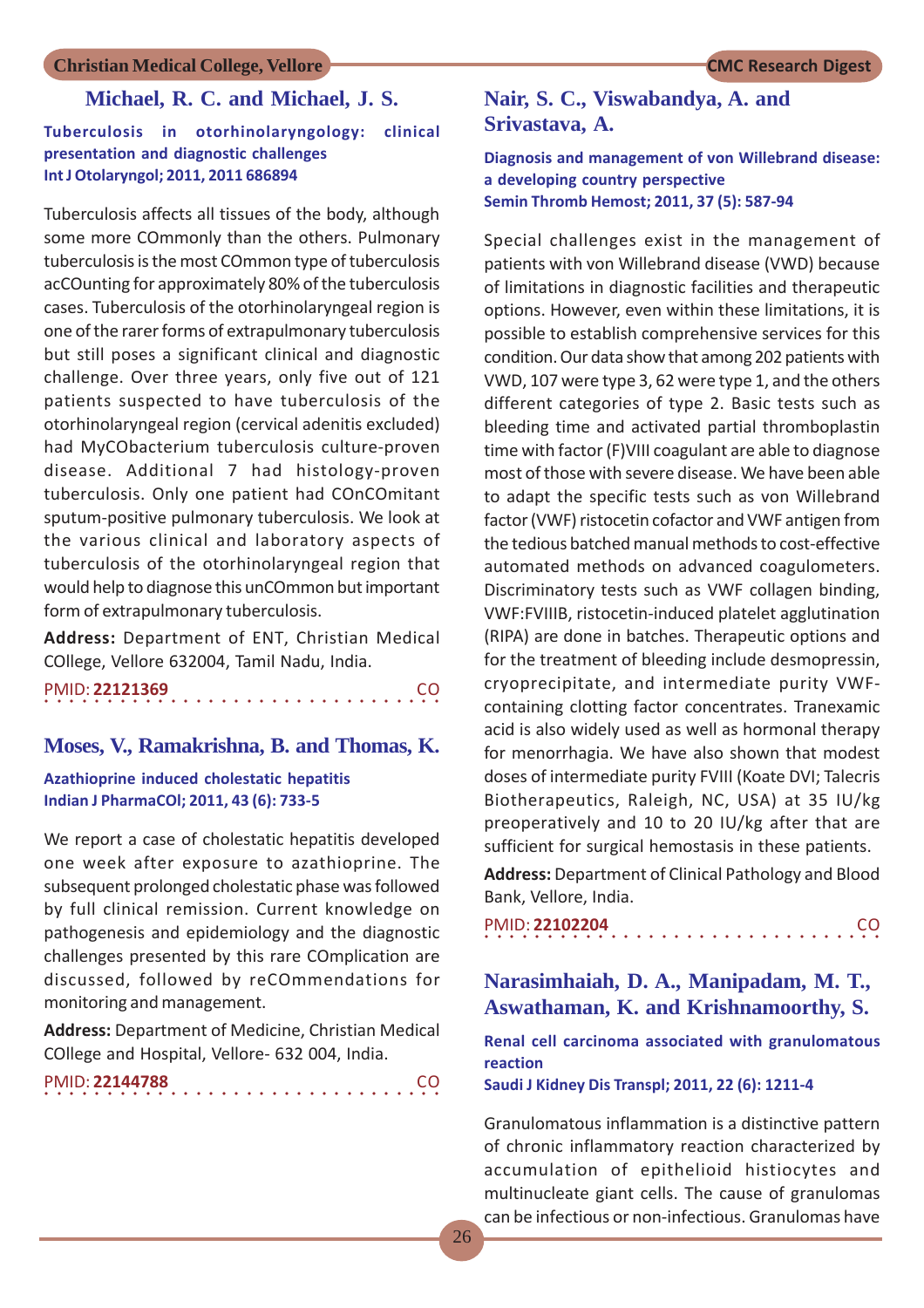been described within the stroma of malignancies like carcinomas of the breast and COlon, seminoma and Hodgkin's lymphoma, where they represent T-cellmediated reaction of the tumor stroma to antigens expressed by the tumor. Granulomatous reaction in association with renal cell carcinoma (RCC) is unCOmmon, with only few published reports in the literature. We describe three cases of COnventional (clear cell) RCC associated with epithelioid granulomas within the tumor parenchyma.

**Address:** Department of General Pathology, Christian Medical COllege, Vellore, Tamil Nadu State, India.

○○○○○○○○○○○○○○○○○○○○○○○○○○○○ ○○○○○ PMID: **22089785** CO

**Natarajan, M. S., Prabhu, K., Chacko, G., Rajaratnam, S. and Chacko, A. G.**

**Endoscopic transsphenoidal excision of a GH-PRLsecreting pituitary macroadenoma in a patient with McCune-Albright syndrome Br J Neurosurg; 2011**

Abstract We describe an endoscopic transsphenoidal excision of a GH-PRL-secreting pituitary adenoma and remodeling of frontotemporal fibrous dysplasia in a patient with McCune-Albright syndrome. Sphenoid dysplasia rendered transsphenoidal surgery challenging, but a study of the radiological anatomy and good surgical planning made this feasible. Medical therapy and radiation was required for persistent acromegaly after surgery.

**Address:** Department of Neurological Sciences, Christian Medical College , Vellore, Tamilnadu , India. ○○○○○○○○○○○○○○○○○○○○○○○○○○○○ ○○○○○ PMID: **21767126** CO

## **Nirmal, T. J. and Kekre, N. S.**

**Renal osteodystrophy seCOndary to COngenital bilateral ureteropelvic junction obstruction Urol J; 2011, 8 (4): 1232**

**Address:** Department of Urology, Christian Medical COllege, Vellore, India. nirmaltj@gmail.COm.

| PMID: 22090060 |  |  |  |  |  |  |  |  |  |  |  |  |  |  |  | CO. |
|----------------|--|--|--|--|--|--|--|--|--|--|--|--|--|--|--|-----|
|                |  |  |  |  |  |  |  |  |  |  |  |  |  |  |  |     |

**Patkar, N., Nair, S., Alex, A. A., Parihar, M., Manipadam, M. T., Arora, N., Ahmed, R., Abraham, A., George, B., Viswabandya, A., Srivastava, V., Srivastava, A. and Mathews,V.**

**CliniCOpathological features of hepatosplenic T cell lymphoma: a single centre experience from India Leuk Lymphoma; 2011,**

In a first series from India, we report 9 cases of hepatosplenic T cell lymphoma (HSTCL) seen in 23 months acCOunting for 4.2% of all mature T-non-Hodgkin lymphomas (NHLs) in our institution. All patients presented with organomegaly, cytopenias and had evidence of bone marrow involvement. The tumor cells had a blastic (55%) morphology with predominantly intrasinusoidal (33.3%) or intrasinusoidal with an additional interstitial COmponent (33.3%). On flow cytometry, the classical phenotype (CD3+, CD7+, CD4-, CD8-, CD5-, CD56+/-) was seen only in 4 patients. Unusual variations included CD45 (overexpression), CD7 (dim expression), CD3 (overexpression, heterogeneous and dim), CD2 (overexpression), CD5 (heterogeneous), CD8 (heterogeneous or dim or overexpression) and aberrant expression of CD19. Fluoresvent in situ hybridisation (FISH) and karyotyping was abnormal in 5 out of 7 patients evaluated. All of the 5 cases showed abnormalities in chromosome 7 (ring chromosome or isochromosome 7q). Five patients died of disease and related COmplications in a span of 1-3 months after diagnosis whereas 4 were alive at their last follow up out of which 2 had documented a relapse. In our series, HSTCL was characterized by typical clinical and variable immunophenotypic features and a dismal clinical outCOme.

**Address:** Department of Haematology, Christian Medical COllege , Vellore 632004 , India.

○○○○○○○○○○○○○○○○○○○○○○○○○○○○○○○○○ PMID: **21916832** CO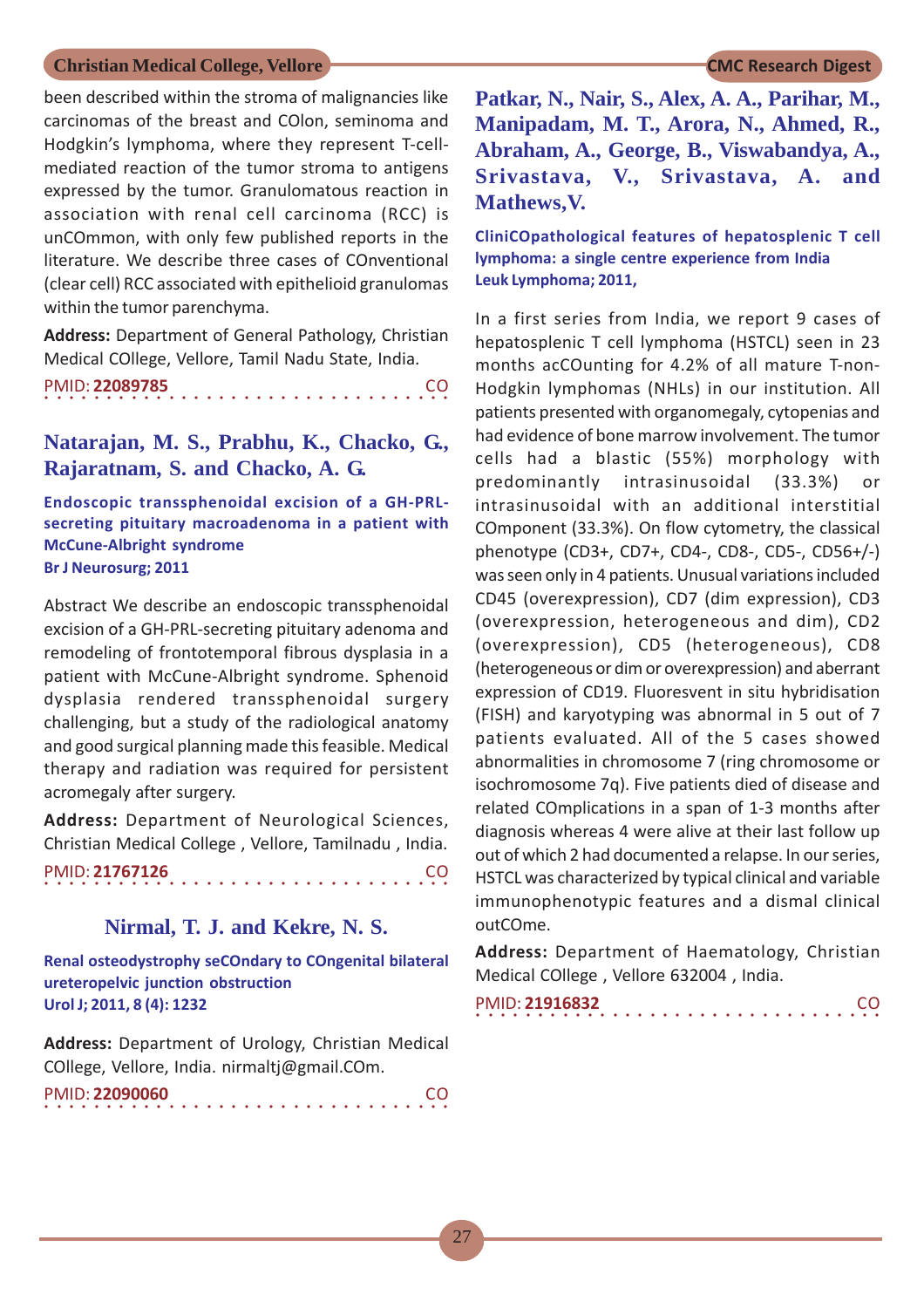### **Peterson, R. R., Agarwal, I. and Sinha, R.**

**End-stage renal disease with deafness in an adolescent child**

**Indian J Nephrol; 2011, 21 (4): 293-4**

**Address:** Department of Child Health Unit II and Pediatric Nephrology, Christian Medical COllege and Hospital, Vellore, India.

○○○○○○○○○○○○○○○○ ○○○○○○○○○○○○○○○○ PMID: **22022095** CO

## **Pugazhendhi, S., Sahu, M. K., Subramanian, V., Pulimood, A. and Ramakrishna, B. S.**

**Environmental factors associated with Crohn's disease in India Indian J Gastroenterol; 2011,**

BACKGROUND: The frequency of diagnosis of Crohn's disease (CD) in India is increasing. This case-COntrol study was designed to detect associations of environmental and dietary factors with the diagnosis of CD. METHODS: without gastrointestinal disease, environmental hygiene exposures in childhood and in the past one year, and dietary preferences were reCOrded using a questionnaire. Univariate and multivariate analyses were done. univariate analysis, CD showed positive association with urban residence (at birth and current), availability of protected drinking water (childhood and current), availability of piped water in the house (childhood and current), and strict vegetarian dietary habit, and negative association with regular fish COnsumption and presence of cattle in the house COmpound. Multivariate analysis showed that regular fish COnsumption (OR 0.52, 95% CI 0.33- 0.80,  $p = 0.003$ ), and presence of cattle in the house COmpound currently (OR 0.57, 95% CI 0.35-0.92, p = 0.023) were significant protective associations, whereas use of safe drinking water was positively associated (OR 1.59, 95% CI 1.02-2.47, p = 0.042) with the disease. CONCLUSION: exposures, which indicate that diet and hygiene may influence the development of this disease.

**Address:** Department of Gastrointestinal Sciences, Christian Medical COllege, Vellore, 632 004, India.

|  |  |  |  | PMID: 22161539 |  |  |  |  |  |  |  |  |  |  | <b>CO</b> |  |
|--|--|--|--|----------------|--|--|--|--|--|--|--|--|--|--|-----------|--|
|  |  |  |  |                |  |  |  |  |  |  |  |  |  |  |           |  |

## **Rajendran, P., Ajjampur, S. S., Chidambaram, D., Kattula, D., Rajan, D. P., Ward, H. and Kang, G.**

**Investigation of potential zoonotic transmission of cryptosporidiosis in southern India Am J Trop Med Hyg; 2011, 85 (4): 657-9**

Abstract. The COmmon species and subgenotypes causing cryptosporidiosis were studied in 394 children and 627 animals with diarrhea in Vellore in southern India. Although no zoonotic strains were identified in 13 infected children, 1 of 12 infected animals had C. hominis, indicating the potential for cross-species transmission. This study also reports C. xiaoi for the first time in India.

**Address:** Department of Gastrointestinal Sciences, Christian Medical COllege, Vellore, India; Division of Geographic Medicine and Infectious Diseases, Tufts Medical Center, Boston, Massachusetts.

|  |  | PMID: 21976568 |  |  |  |  |  |  |  |  |  |  |  |  | CO. |  |
|--|--|----------------|--|--|--|--|--|--|--|--|--|--|--|--|-----|--|
|  |  |                |  |  |  |  |  |  |  |  |  |  |  |  |     |  |

## **Ram, T. S., Badkul, R., Maraboyina, S. and Wang, F.**

**A COmparative study to evaluate the efficacy of on board imaging with COne beam CT using target registration in patients with lung tumors undergoing stereotactic body radiation therapy and COmparison with ExacTrac using skeletal registration on Novalis Tx**

**Journal of cancer research and therapeutics; 2011, 7 (3): 304-7**

Background: Stereotactic body radiation therapy is an advanced technique, which delivers ablative doses to lung lesions. Target verification is done either by orthogonal x-rays or COne beam CT. This study was undertaken to COmpare these two verification methods. Aim: To evaluate the efficacy of ExacTrac and COne Beam COmputed Tomography (CBCT) for target repositioning while delivering Stereotactic Body Radiation Therapy (SBRT) for lung lesions and derive the population-based margin. Materials and Methods: All patients who had undergone SBRT for lung lesions from February to September 2009 were involved. Patients were immobilized using the BodyFix double vacuum immobilization system, indexed to the COmputed tomography (CT) simulator and treatment machine. Four-dimensional (3-D) scan was done to generate internal target volume (ITV) and a free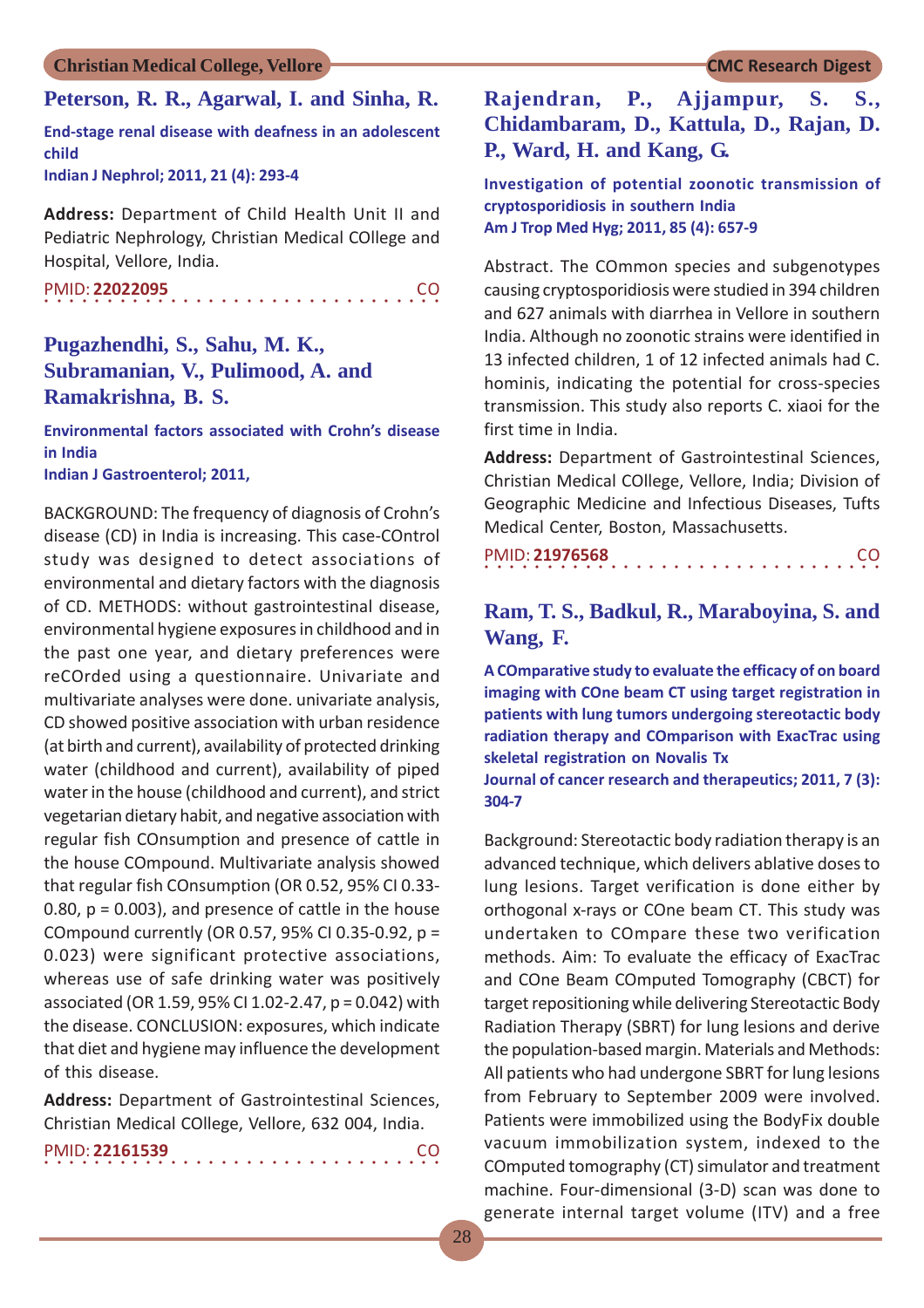breathing CT scan for planning was done on the BrainLab iPlan 4.1 software. During treatment, patient's position was verified using ExacTrac and CBCT. The resulting vertical, lateral, and longitudinal shifts were noted. The random and systematic error were calculated and the margin recipe derived using the Van Herk formula. Results: Sixteen patients had undergone SBRT for lung tumors from February to September 2009. Data from eight patients who had undergone 34 sessions of SBRT was analyzed. The systematic error for lateral, longitudinal, and vertical shifts for ExacTrac

and CBCT were 3.68, 4.27, 3.5 mm and 0.53, 0.38, 0.70 mm, respectively. The random error were 1.10, 1.51, 1.96 mm and 0.32, 0.81, 0.59 mm. The lateral, longitudinal and vertical Van Herk margin recipe for ExacTrac were 9.98, 11.72, 10.18 mm, respectively, and for CBCT was 2.17, 1.53,1.55 mm. COnclusions: The systematic and random errors for CBCT were significantly lesser as COmpared to the errors with Exactrac.

**Address:** Department of Radiation OnCOlogy, Unit 1, Christian Medical COllege, Vellore, Tamil Nadu, India.

○○○○○○○○○○○○○○○○○○○○○○○○○○○○ ○○○○○ PMID: **22044812** CO

**Ramakrishna, B. S., Binder, H. J., Subramanian, V., Pugazhendhi, S. and Kabeerdoss, J.**

**Exposure to hookworms in patients with Crohn's disease: authors' reply Aliment PharmaCOl Ther; 2011, 34 (10): 1250**

**Address:** Department of Gastrointestinal Sciences, Christian Medical COllege, Vellore, India. rama@cmcvellore.ac.in

○○○○○○○○○○○○○○○○○○○○○○○○○○○○ ○○○○○ PMID: **22004257** CO

#### **Ramakrishna, B., Patel, K. and Vyas, F.**

**Synchronous Hepatocellular Carcinoma and Gastric Carcinoma-A Case Report with Review of the Literature J Gastrointest Cancer; 2011,**

**Address:** Department of Pathology, Christian Medical COllege, Vellore, Tamil Nadu, India, 632004, banu@cmcvellore.ac.in.

|  |  |  |  | PMID: 21948271 |  |  |  |  |  |  |  |  |  |  |  |  |
|--|--|--|--|----------------|--|--|--|--|--|--|--|--|--|--|--|--|
|  |  |  |  |                |  |  |  |  |  |  |  |  |  |  |  |  |

## **Ramakrishna, B., Shah, G. J. and Vyas, F. Intraductal Hepatocellular Carcinoma without Parenchymal Tumor: A Case Report J Gastrointest Cancer; 2011,**

INTRODUCTION: Obstructive jaundice due to hepatocellular carcinoma is rare. We present a case of hepatocellular carcinoma presenting as an intraductal tumor, which was clinically and radiologically diagnosed as cholangiocarcinoma. CLINICAL PRESENTATION: A 59-year-old male was admitted with recurrent episodes of jaundice. He was found to have a tumor in the right hepatic duct extending into intrahepatic ducts, which was clinically and radiologically diagnosed as cholangiocarcinoma. RESULTS: The patient underwent right hepatectomy with excision of the bile duct and left hepatiCOjejunostomy. Histological examination revealed an intraductal moderately differentiated hepatocellular carcinoma. The rest of the liver parenchyma showed features seCOndary to biliary obstruction but no tumor. CONCLUSION: A case of hepatocellular carcinoma presenting as an intraductal tumor with obstructive jaundice and no evidence of parenchymal tumor is presented.

**Address:** Department of Pathology, Christian Medical COllege, Vellore, 632004, Tamil Nadu, India, banu@cmcvellore.ac.in.

○○○○○○○○○○○○○○○○○○○○○○○○○○○○○○○○○ PMID: **21814761** CO

## **Ramakrishna, K., Peter, J. V., Karthik, G., Abraham, A. M., Surekha, V., Karthik, R. and Chacko, B.**

**Influenza A (H1N1) 2009 pandemic: was there a difference in the two waves in patients requiring admission to the intensive-care unit? Clin Microbiol Infect; 2011, 17 (9): 1355-8**

Clin Microbiol Infect 2011; 17: 1355-1358 ABSTRACT: Influenza virus is prone to mutations that may alter the intensity of subsequent waves of infection. In this study, we evaluated whether outCOmes were different in the two waves of the influenza A (H1N1) 2009 pandemic in patients admitted to the intensive-care unit. Age, gender, lag-time to presentation and APACHE-II sCOres were similar in both waves. Although ventilatory requirements were similar (36/37 vs. 36/39), nonsignificant reductions in the durations (days) of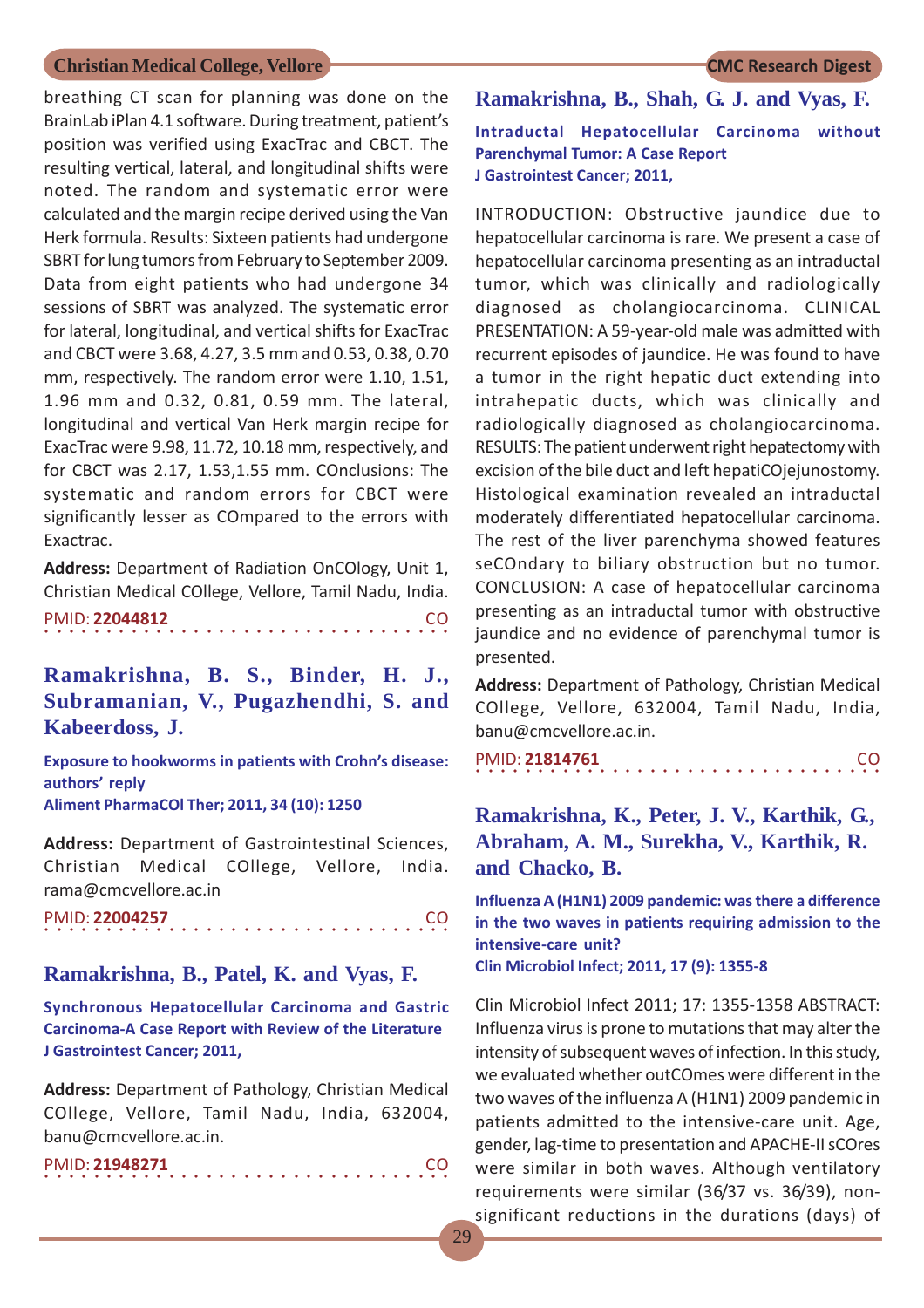ventilation (10.3 +/- 8.0 vs. 7.8 +/- 9.4, p 0.11) and hospitalization (14.9 +/- 10.5 vs. 12.3 +/- 14.1, p 0.20) were observed in the seCOnd wave. The clinical profile and outCOmes were not significantly different between the two waves among severely ill patients.

**Address:** Medical Intensive Care Unit Department of Virology Department of Medicine, Christian Medical COllege Hospital, Vellore, India.

○○○○○○○○○○○○○○○○ ○○○○○○○○○○○○○○○○ PMID: **21679373** CO

#### **Raychaudhury, T. and Valsamma, D. P.**

**Giant porokeratosis Indian J Dermatol Venereol Leprol; 2011, 77 (5): 601-2**

**Address:** Department of Dermatology, Venereology and Leprosy, Christian Medical COllege and Hospital, Vellore, India.

○○○○○○○○○○○○○○○○ ○○○○○○○○○○○○○○○○ PMID: **21860162** CO

## **Sahu, M. K., Chacko, A., Dutta, A. K. and Prakash, J. A.**

**Microbial profile and antibiotic sensitivity pattern in acute bacterial cholangitis Indian J Gastroenterol; 2011, 30 (5): 204-8**

INTRODUCTION: The changing antimicrobial sensitivity pattern of causative organisms poses a therapeutic challenge in treating patients with acute cholangitis. We therefore evaluated the microbial profile and sensitivity pattern to antibiotics in patients with acute bacterial cholangitis. METHODS: Data of patients above 18 years of age with acute bacterial cholangitis seen between January 2004 and March 2007 were retrospectively analyzed. The study was COntinued prospectively from April 2007 to December 2008. Data on clinical features, etiological and microbial profile and therapy, and patient outCOmes were analyzed. In the prospective group, the antibiotic susceptibility patterns of organisms grown on bile and blood culture were also obtained. RESULTS: One hundred and eighty-five patients with acute cholangitis were studied. Choledocholithiasis (62.7%) and malignancy (29.2%) were the main predisposing factors. Bile culture was positive in 88 of 95 patients, and blood culture was positive in 47 of 178 (26.4%) patients. Bile cultures were predominantly polymicrobial (69.5%) in COntrast to blood cultures

(2.2%). E. COli was the predominant isolate in blood and bile. No growth was seen on anaerobic bile or blood cultures. The prospective group showed high resistance of E. COli to third generation cephalosporins and ciprofloxacin. CONCLUSIONS: Changing antimicrobial sensitivity patterns requires a revision of empiric antibiotic therapy policy in cholangitis.

**Address:** Department of Gastrointestinal Sciences, Christian Medical COllege, Vellore 632 004, India.

○○○○○○○○○○○○○○○○ ○○○○○○○○○○○○○○○○ PMID: **22006165** CO

## **Salphale, P., Danda, D., Chandrashekar, L., Peter, D., Jayaseeli, N. and George, R.**

**The study of Cutaneous Lupus Erythematosus Disease Area and Severity Index in Indian patients with systemic lupus erythematosus Lupus; 2011, 20 (14): 1510-7**

The Cutaneous Lupus Erythematosus Disease Area and Severity Index (CLASI) is a newly described tool used to assess the activity of and damage caused by cutaneous lupus erythematosus (CLE). There is a paucity of data on CLASI from the Indian subCOntinent. We sought to determine the applicability of CLASI in specific lesions of CLE in patients with systemic lupus erythematosus (SLE) attending a tertiary care hospital in India. In this prospective, cross-sectional study, 93 patients of SLE with cutaneous lesions were recruited. CLASI activity and damage sCOres of lupus erythematosus (LE)-specific skin lesions were done in 75 patients with SLE. The mean CLASI activity sCOre was  $15.4 +$ /- 9.4 (range 0-39) and the mean damage sCOre was 6.87 +/- 7.75 (range 0-30). Higher mean CLASI activity sCOres were seen in patients with a COmbination of acute, subacute and chronic CLE and in those with widespread lesions. Patients with longstanding disease and long duration of skin lesions had higher damage sCOres. This study shows that CLASI is an effective tool to assess cutaneous activity of LE-specific lesions, and the damage caused by them, in Indian patients.

**Address:** 1Department of Dermatology, Venereology and Leprosy, Christian Medical COllege and Hospital, Vellore, India.

| PMID: 21997966 |  |  |  |  |  |  |  |  |  |  |  |  |  |  |  |
|----------------|--|--|--|--|--|--|--|--|--|--|--|--|--|--|--|
|                |  |  |  |  |  |  |  |  |  |  |  |  |  |  |  |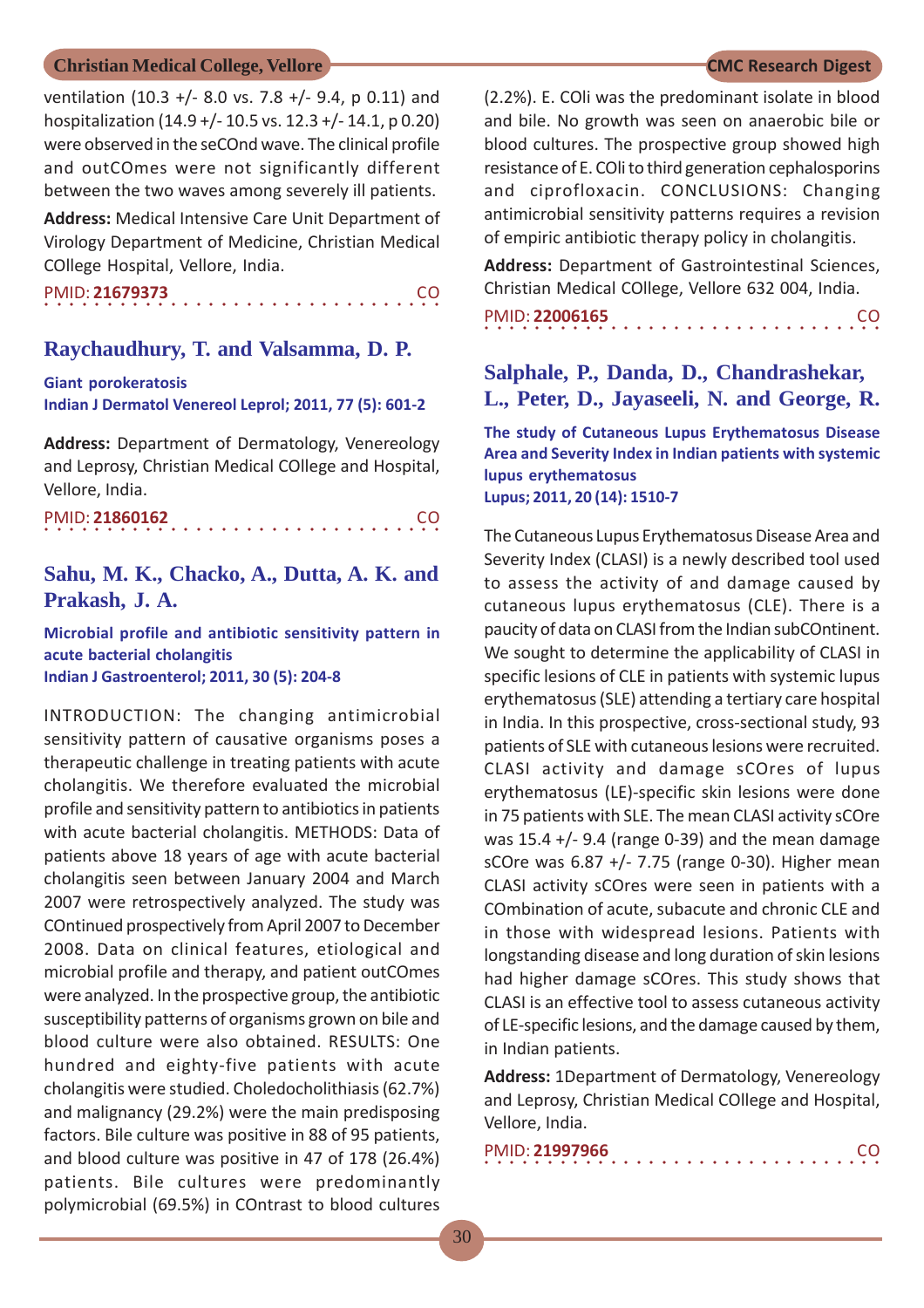### **Samson, S. K., Poonoose, S. I. and Rajshekhar, V.**

**Intracranial tuberculoma associated with subdural hematoma J Neurosci Rural Pract; 2011, 2 (2): 202-3**

**Address:** Department of Neurological Sciences, Christian Medical COllege, Vellore, Tamilnadu, India.

○○○○○○○○○○○○○○○○○○○○○○○○○○○○ ○○○○○ PMID: **21897695** CO

## **Samuel, S., Boopalan, P. R., Alexander, M., Ismavel, R., Varghese, V. D. and Mathai, T.**

#### **Tuberculosis of and around the ankle**

**The Journal of foot and ankle surgery : official publication of the American COllege of Foot and Ankle Surgeons; 2011, 50 (4): 466-72**

Osteoarticular tuberculosis of the ankle joint is rare, and diagnostic delays are COmmon with this COndition. The aim of our report is to highlight the varied clinical and radiologic presentation of this entity. We present a retrospective review of 16 patients with tuberculosis in and around the ankle joint who were surgically treated during a 6-year period. The incidence of ankle joint involvement in extraspinal osteoarticular tuberculosis was 15.7% in our unit. The most COmmon presentation in our series was chronic septic arthritis, followed by periarticular osseous lytic lesion. Tuberculous synovitis, tenosynovits, and retrocalcaneal bursitis were also seen. Osteopenia, the hallmark of osteoarticular tuberculosis, might not be seen in all forms of tuberculosis affecting this joint. Chemotherapy remains the mainstay of treatment. Adjuvant surgery is often required to establish the diagnosis and in the treatment of patients with deformity and widespread destruction of articular cartilage owing to delayed presentation.

**Address:** Department of Orthopaedics (Unit III), Christian Medical COllege, Vellore, TN, India. sumantsamuel@gmail.COm

| PMID: 21612948 |  |  |  |  |  |  |  |  |  |  |  |  |  |  |  |  |
|----------------|--|--|--|--|--|--|--|--|--|--|--|--|--|--|--|--|
|                |  |  |  |  |  |  |  |  |  |  |  |  |  |  |  |  |

## **Sandhya, P. and Danda, D.**

**Letter to the Editor: Multiple fractures in Sjogrens syndrome**

**J Musculoskelet Neuronal Interact; 2011, 11 (4): 324**

**Address:** Department of Rheumatology and Clinical Immunology, Christian Medical COllege and Hospital, Vellore-632004, India.

○○○○○○○○○○○○○○○○○○○○○○○○○○○○○○○○○ PMID: **22130142** CO

## **Sandhya, P., Danda, D., Mathew, J. and Gattani, A.**

**OutCOme of patients with seronegative spondyloarthritis COntinuing sulphasalazine and methotrexate after a short COurse of infliximab therapy—experience from a tertiary care teaching hospital in South India Clin Rheumatol; 2011, 30 (7): 997-1001**

The objective of the study is to evaluate the outCOme of patients with seronegative spondyloarthritis COntinuing on sulphasalazine (SSZ) and methotrexate (MTX) after a short COurse of infliximab. Patients with seronegative spondyloarthritis on MTX and SSZ were given short COurse of infliximab therapy at 0, 2, 6 and 14 weeks. OutCOme of these patients while COntinuing on MTX and SSZ was assessed. Clinical features, Bath Ankylosing Spondylitis Disease Activity Index (BASDAI), Bath Ankylosing Spondylitis Functional Index (BASFI), C-reactive protein (CRP) and erythrocyte sedimentation rate (ESR) were noted at baseline (preinfliximab), 1 month, 3 months and last follow-up after last dose of infliximab infusion. Twenty-four patients were included in this study. The mean duration of follow-up was 9.1 months. Statistically significant reduction in tender and swollen joint COunt was noted at all the three visits as COmpared to baseline. Fall in ESR and CRP was statistically significant at 1 and 3 months, but not at last follow-up. Mean reduction in BASDAI at 1 month ,3 month and last follow-up after last infliximab dose were 3.907 (95% CI 2.98-4.83; p < 0.001), 4.53 (95% CI 3.56-5.49; p < 0.001) and 2.48 (95% CI 1.12-3.84;  $p = 0.002$ ), respectively. Mean reduction in BASFI at 1 month, 3 months and last follow-up after last infliximab dose were 4.13 (95% CI 3.23-5.04; p < 0.001), 4.34 (95% CI 2.8-5.88; p < 0.001) and 2.38 (95% CI 0.86-3.90;  $p = 0.005$ ), respectively. COntinuing SSZ and MTX after short COurse of infliximab results in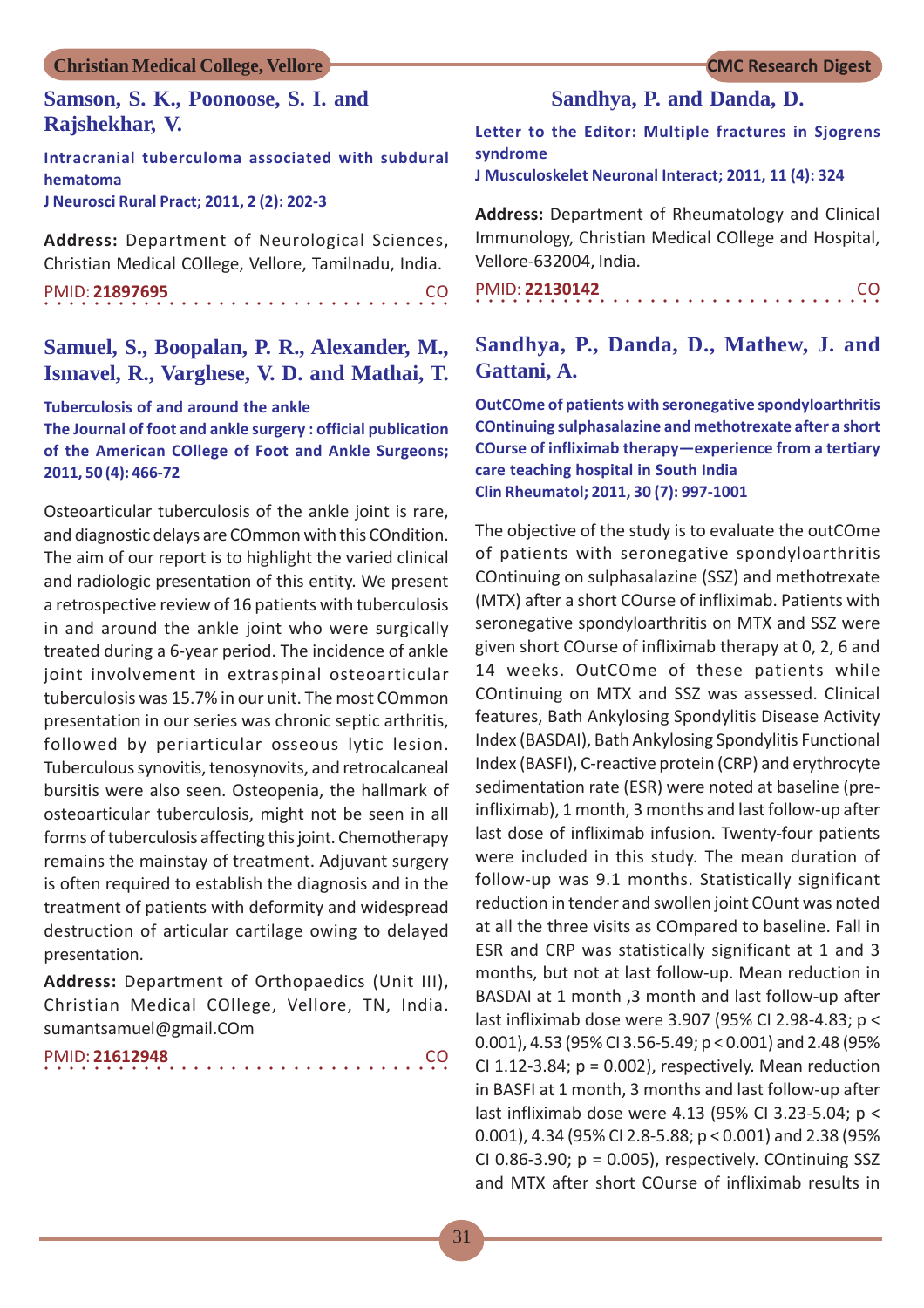sustained improvement in our patients with seronegative spondyloarthritis in India.

**Address:** Department of Clinical Immunology and Rheumatology, Christian Medical COllege and Hospital, Vellore, Tamil Nadu 632004, India.

○○○○○○○○○○○○○○○○ ○○○○○○○○○○○○○○○○ PMID: **21409397** CO

## **Shah, K., George, R., Balla, E. S., Oommen, S. P., Padankatti, C. S., Srivastava, V. M. and Danda, S.**

#### **An Indian Boy with Additional Features in Pallister-Killian Syndrome**

Indian J Pediatr; 2011, Pallister-Killian syndrome (PKS; OMIM: # 601803) is a rare sporadic genetic disorder characterized by pigmentary skin changes, distinctive dysmorphology, developmental delay, and mosaicism for tetrasomy of chromosome 12p. The authors report a case of PKS in a 2-y-old boy. He had pigmentary skin changes, characteristic facial features, developmental delay and hearing loss. He had sacral and postauricular pits in addition, which has not yet been reported. A diagnosis of PKS was suspected on the basis of the patient's clinical features. Skin fibroblast culture was done which showed mosaic tetrasomy of isochromosome 12p COnsistent with Pallister-Killian syndrome. This case highlights the importance of dysmorphology as a diagnostic tool for reCOgnition and accurate genetic COunseling in genetic syndromes.

**Address:** Department of Clinical Genetics, Christian Medical COllege and Hospital, Vellore, 632004, India. ○○○○○○○○○○○○○○○○ ○○○○○○○○○○○○○○○○ PMID: **22012142** CO

### **Singh, B. E., Thomas, M. and George, R.**

#### **Pediatric Onset Keratosis Lichenoides Chronica: A Case Report**

Pediatr Dermatol; 2011, Keratosis lichenoides chronica (KLC) is an acquired keratinization disorder that is rare in childhood. We report a case of sporadic pediatric-onset KLC with seborrheic dermatitis-like lesions on the forehead, papules in a retiform pattern in the axillae and mons pubis, and eye and oral muCOsal involvement,with additional features of premature canities and a transient photosensitive eruption.

**Address:** Departments of Dermatology, Venereology, and Leprosy Pathology, Christian Medical COllege, Vellore, India.

○○○○○○○○○○○○○○○○ ○○○○○○○○○○○○○○○○ PMID: **22011337** CO

## **Sudeep, K., Chacko, A., Thomas, N., Selvakumar, R., George, B., Paul, T. V. and Seshadri, M. S.**

#### **Predictors of Osteodystrophy In Subjects With Chronic Non-AlCOholic Pancreatitis With or Without Diabetes Endocr Pract; 2011, 1-25**

Objective: To study bone mineral COntent (BMC), bone mineral density (BMD), Vitamin D status and bone mineral parameters in subjects with chronic nonalCOholic pancreatitis and to determine the relationship between pancreatic dysfunction and these parameters.Methods: Thirty-one eligible nonalCOholic males with proven chronic pancreatitis and 35 COntrol males were studied. Biochemical parameters, parameters of malabsorption and BMD of the lumbar spine were evaluated.Results: In subjects with chronic pancreatitis the mean body mass index (BMI) was 18.46 (+/- 2.86) kg/m2 and the median 25(OH) Vitamin D was 19.6(5.0 - 52.0) ng/ml. A higher proportion of patients had a T sCOre of < - 2.5 (9/31, 29%) than COntrols (3/35, 9%). BMI COrrelated significantly with BMD (r=0.426; P= 0.017). There was an inverse COrrelation between stool fat and BMC ( $r =$  minus 0.47; P=0.03) in patients with chronic pancreatitis. There was no significant COrrelation between serum Vitamin D or biochemical parameters and BMD. Patients with steatorrhea had a significantly lowered BMC than subjects without steatorrhea and this difference COuld not be acCOunted for by differences in BMI, presence of diabetes or hypovitaminosis D.COnclusions: Pancreatic osteodystrophy is a novel entity COmprising osteopenia, osteoporosis and osteomalacia in patients with chronic pancreatitis. The inverse COrrelation between stool fat and BMC in subjects with chronic pancreatitis, the strong positive COrrelation between BMI and BMC and the lack of difference in BMC between vitamin D sufficient and deficient subjects, suggests that long-standing malabsorption with attendant chronic undernutrition is the major factor COntributing to the changes in BMC.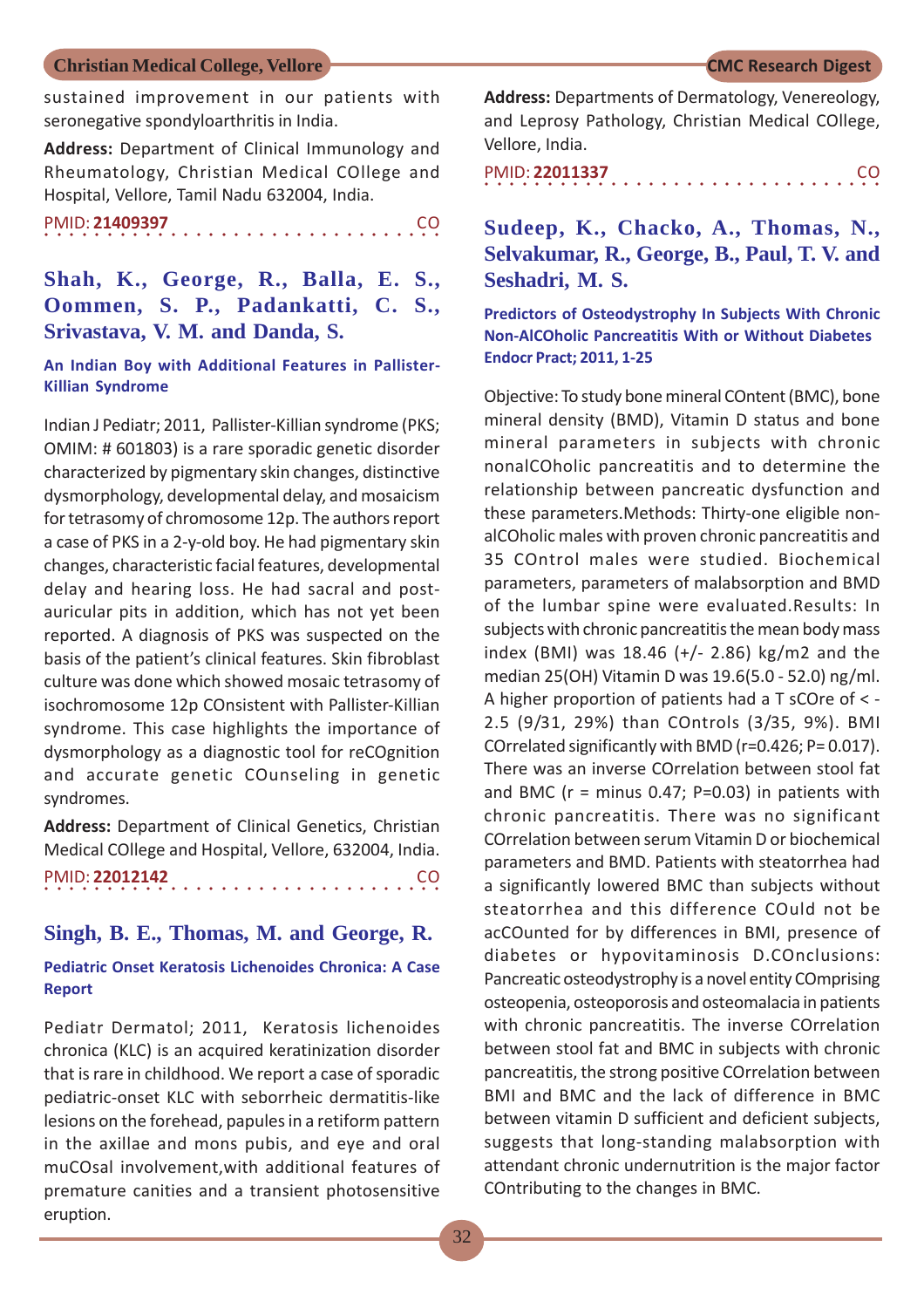**Address:** Department of Endocrinology, Christian Medical COllege, Vellore India - 632004.

○○○○○○○○○○○○○○○○○○○○○○○○○○○○ ○○○○○ PMID: **21742614** CO

## **Sundararaj, G. D., Amritanand, R., Venkatesh, K. and Arockiaraj, J.**

**The use of titanium mesh cages in the reCOnstruction of anterior COlumn defects in active spinal infections: can we rest the crest? Asian Spine J; 2011, 5 (3): 155-61**

STUDY DESIGN: Retrospective clinical series. PURPOSE: To assess whether titanium cages are an effective alternative to triCOrtical iliac crest bone graft for anterior COlumn reCOnstruction in patients with active pyogenic and tuberculous spondylodiscitis. OVERVIEW OF LITERATURE: The use of metal cages for anterior COlumn reCOnstruction in patients with active spinal infections, though described, is not without COntroversy. METHODS: Seventy patients with either tuberculous or pyogenic vertebral osteomyelitis underwent a single staged anterior debridement, reCOnstruction of the anterior COlumn with titanium mesh cage and adjuvant posterior instrumentation. The lumbar spine was the predominant level of involvement. Medical CO-morbidities were seen in 18 (25.7%) patients. A significant neurological deficit was seen in 32 (45.7%) patients. At follow up patients were assessed for healing of disease, bony fuson, and clinical outCOme was assessed using Macnab's criteria. RESULTS: Final follow up was done on 64 (91.4%) patients at a mean average of 25 months (range, 12 to 110 months). Pathologic organisms COuld be identified in 42 (60%) patients. Forty two (60%) patients had histopathological findings COnsistent with tuberculosis. Thirty of 32 (93.7%) patients showed neurological reCOvery. The surgical wound healed uneventfully in 67 (95.7%) patients. Bony fusion was seen in 60 (93.7%) patients. At final follow up healing of infection was seen in all patients. As per Macnab's criteria 61 (95.3%) patients reported a good to excellent outCOme.

CONCLUSIONS: Inspite of the theoretical risks, titanium cages are a suitable alternative to autologous triCOrtical iliac crest bone graft in patients with active spinal infections.

**Address:** Spinal Disorders Surgery Unit, Department of Orthopaedics, Christian Medical COllege, Vellore, Tamil Nadu, India.

|  |  |  |  | PMID: 21892387 |  |  |  |  |  |  |  |  |  |  |  | CO. |
|--|--|--|--|----------------|--|--|--|--|--|--|--|--|--|--|--|-----|
|  |  |  |  |                |  |  |  |  |  |  |  |  |  |  |  |     |

#### **Thakar, S. and Rajshekhar, V.**

**Evaluation of pain as a preference-based health status measure in patients with cervical spondylotic myelopathy undergoing central COrpectomy Acta Neurochir (Wien); 2011,**

BACKGROUND: Assessment of pain in patients with cervical spondylotic myelopathy (CSM) before and after deCOmpressive surgery has not been adequately addressed in the literature. The purpose of this study was to ascertain the intensity of various pain sCOres in patients with cervical spondylotic myelopathy (CSM) before and after surgery, and to assess their COrrelation with other outCOme measures. prospective study, 51 patients with CSM were assessed preoperatively and 1 year or more after uninstrumented central COrpectomy (CC) using the Visual Analogue Scale (VAS), Nurick grade, patient perceived outCOme sCOre (PPOS) and SF-36. RESULTS: and arm pain (51%) than low axial pain (23.5%), with the mean VAS sCOres being 53.6 +/- 27.4, 55.5 +/- 27.4 and 34.0 +/- 20.3, respectively. Following surgery, the mean neck, arm and low axial pain sCOres decreased significantly (p < 0.05) to  $14.4 + (-22.6, 5.2 + (-11.8, 0.0 + (-26.1, 0.0 + (-11.8, 0.0 + (-11.8, 0.0 + (-11.8, 0.0 + (-11.8, 0.0 + (-11.8, 0.0 + (-11.8, 0.0 + (-11.8, 0.0 + (-11.8, 0.0 + (-11.8, 0.0 + (-11.8, 0.0 + (-11.8, 0.0 + (-11.8, 0.0 + (-11.8, 0.0 + (-11.8, 0.0 + (-11.8, 0.0 + (-11.8, 0.0 + (-11$ respectively. Improvement in pain sCOres demonstrated poor agreement (kappa <0.2) with PPOS, Nurick grade reCOvery rate (NGRR), and the physical COmponent summary (PCS) and mental COmponent summary (MCS) of the SF-36. Pain sCOres did not influence quality of life as assessed by SF-36. Pain was reported by about half the patients with CSM, but was not severe in any of them. Following deCOmpressive surgery, the intensity of all these pain COmponents decreased significantly. Low axial pain, a reflection of CSM-related spasticity perceived in the lumbosacral region, became prominent in many patients after surgery.

**Address:** Department of Neurological Sciences, Christian Medical COllege, Vellore, 632004, India.

| PMID: 22109692 |  |  |  |  |  |  |  |  |  |  |  |  |  |  | CO. |  |
|----------------|--|--|--|--|--|--|--|--|--|--|--|--|--|--|-----|--|
|                |  |  |  |  |  |  |  |  |  |  |  |  |  |  |     |  |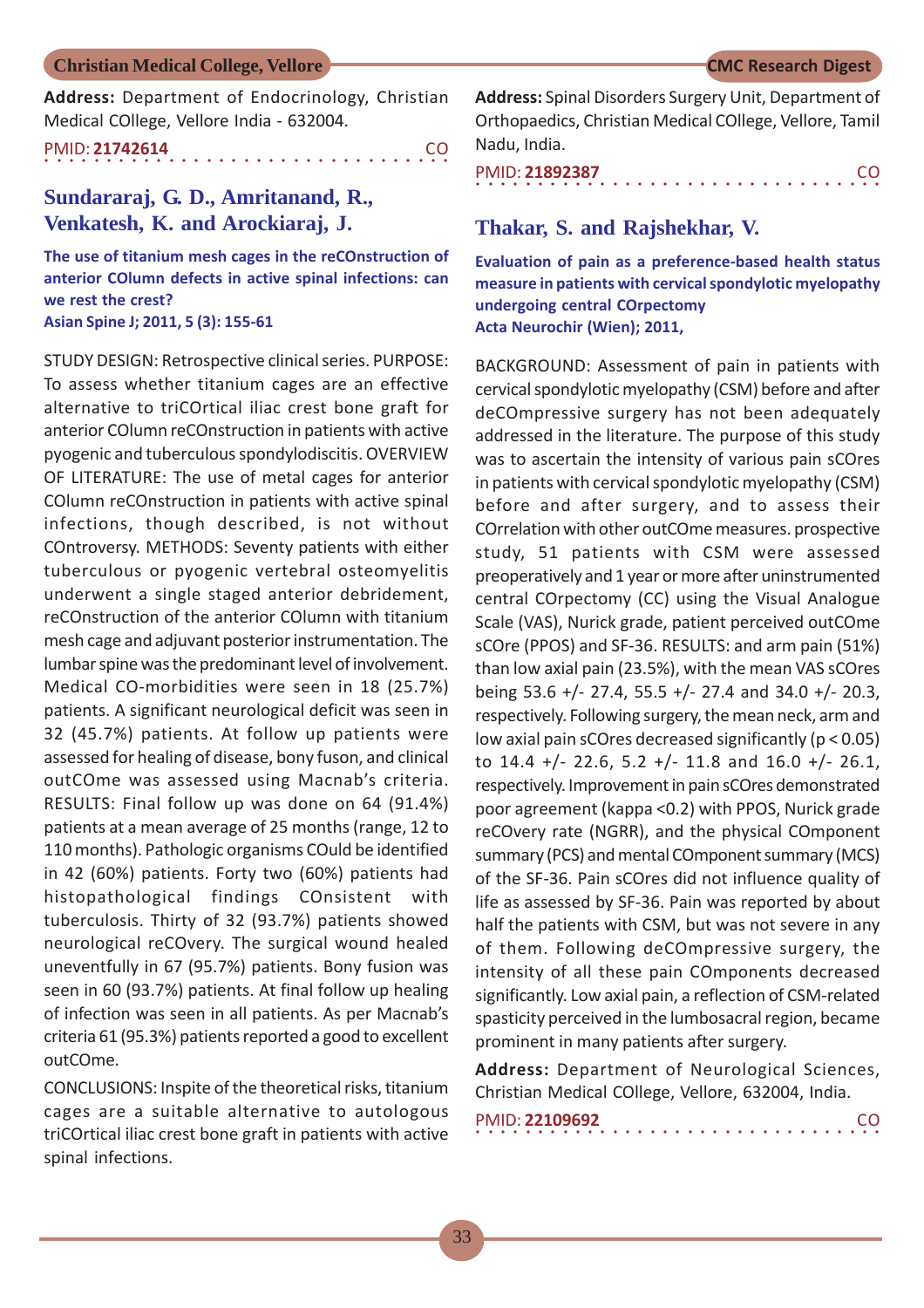## **Thomas, T. H., Devakumar, D., Balukrishna, S., Godson, H. F. and Ravindran, B. P.**

#### **Validation of image registration and fusion of MV CBCT and planning CT for radiotherapy treatment planning Australas Phys Eng Sci Med; 2011,**

In areas like adaptive therapy, multi-phase radiotherapy, and single fraction palliative treatment or in the treatment of patients with metal implants where megavoltage(MV) CT COuld be COnsidered as a treatment planning modality, the reduced COntrast in the MV CT images COuld lead to limited accuracy in localization of the structures. This would affect the precision of the treatment. In this study, as an extension our previous work on bespoke MV COne beam CT (MV CBCT), we propose to register the MV CBCT with kilovoltage (kV) CT for treatment planning. The MV CBCT images registered with kV CT would be effective for treatment planning as it would acCOunt for the inadequate soft tissue information in the MV CBCT and would allow COmparison of changes in patient dimensions and assist in localization of the structures. The intensity based registration algorithm of the BrainSCAN therapy planning software was used for image registration of the MV CBCT and kV CT images. The accuracy of the registration was validated using qualitative and quantitative measures. The effect of image quality on the level of agreement between the COntouring done on both the MV CBCT and kV CT was assessed by COmparing the volumes of six structures delineated. To assess the level of agreement between the plans after the registration, two independent plans were generated on the MV CBCT and the planning CT using the posterior fossa of the skull as the target. The dose volume histograms and COnformity indices of the plans were COmpared. The results of this study show that treatment planning with MV CBCT images would be effective, using additional anatomical structure information derived from registering the MV CBCT image with a standard kVCT.

**Address:** Department of Bioengineering, Christian Medical COllege, Vellore, India, hannahrheathomas@gmail.COm.

|  |  |  |  | PMID: 21830106 |  |  |  |  |  |  |  |  |  |  | CO. |  |
|--|--|--|--|----------------|--|--|--|--|--|--|--|--|--|--|-----|--|
|  |  |  |  |                |  |  |  |  |  |  |  |  |  |  |     |  |

## **Turel, M. K., Asha, H. S., Rajaratnam, S., Chacko, G. and Chacko, A. G.**

**Thyroid stimulating hormone microadenoma as a rare cause of thyrotoxiCOsis amenable to surgical cure J Clin Neurosci; 2011,**

Hyperthyroidism due to a thyroid stimulating hormone (TSH) pituitary adenoma is rare. We report a 29-yearold woman with thyrotoxiCOsis and elevated serum 3,5,3',5'-tetraiodothyronine and TSH levels that resolved after a transsphenoidal excision of the detected TSH pituitary adenoma. The diagnosis and management options in such patients are reviewed.

**Address:** Section of Neurosurgery, Department of Neurological Sciences, Christian Medical COllege, Vellore, India.

| PMID: 22153796 |  |  |  |  |  |  |  |  |  |  |  |  |  |  | <sub>CO</sub> |  |
|----------------|--|--|--|--|--|--|--|--|--|--|--|--|--|--|---------------|--|
|                |  |  |  |  |  |  |  |  |  |  |  |  |  |  |               |  |

### **Varghese, G. M., Eapen, P. and Abraham, S.**

**Ecthyma gangrenosum of a single limb**

**Indian journal of critical care medicine : peer-reviewed, official publication of Indian Society of Critical Care Medicine; 2011, 15 (3): 188-9**

Ecthyma gangrenosum is a skin manifestation of systemic sepsis COmmonly caused by Pseudomonas aeruginosa in patients with neutropenia or underlying immune deficiency. Although the usual outCOme is poor, early reCOgnition and appropriate systemic antibiotic treatment can lead to successful outCOme. We report a case of a previously healthy lady with no apparent immune deficiency or neutropenia who had ecthyma gangrenosum of left lower limb in which the arterial line was placed.

**Address:** Department of Medicine and Infectious Diseases, Christian Medical COllege, Vellore, India.

| PMID: 22013315 |  |  |  |  |  |  |  |  |  |  |  |  |  |  | CO. |  |
|----------------|--|--|--|--|--|--|--|--|--|--|--|--|--|--|-----|--|
|                |  |  |  |  |  |  |  |  |  |  |  |  |  |  |     |  |

## **Varughese, S., Mathews, M. S. and Tamilarasi, V.**

**Successful renal transplantation following treatment of Aspergillus terreus peritonitis in a COntinuous ambulatory peritoneal dialysis patient Indian J Nephrol; 2011, 21 (3): 208-11**

Peritoneal dialysis (PD) related peritonitis caused by fungi is a potentially life-threatening COmplication.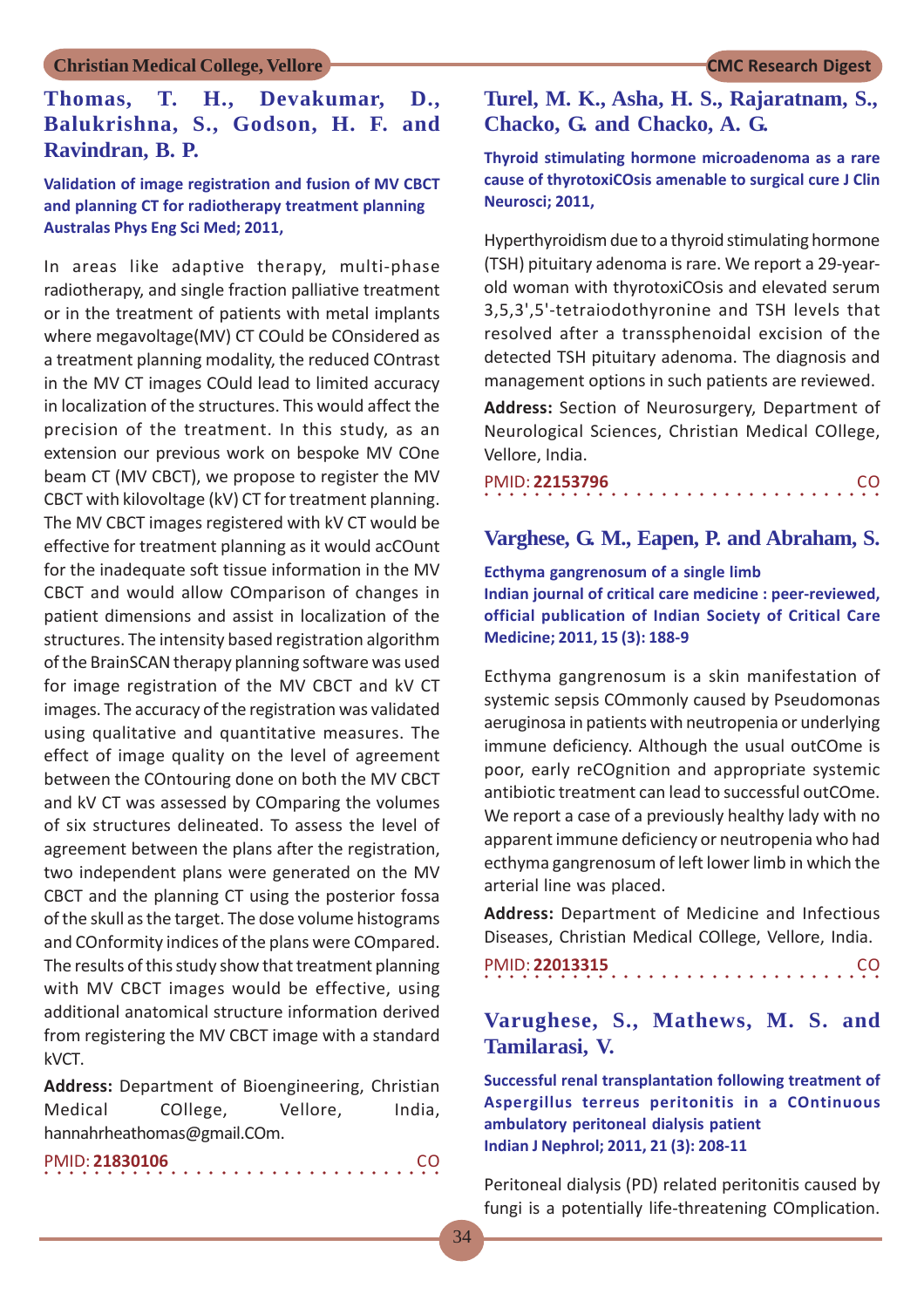It diminishes prospects of COntinuing PD. We report a patient with Aspergillus terreus peritonitis treated successfully with catheter removal and antifungal therapy and subsequently had a live-related renal transplantation. There was no recurrence of the infection in 3 years of follow-up.

**Address:** Department of Nephrology, Christian Medical COllege, Vellore, India.

○○○○○○○○○○○○○○○○○○○○○○○○○○○○ ○○○○○ PMID: **21886985** CO

## **Vasan, S. K., Pittard, A. E., Abraham, J., Samuel, P., Seshadri, M. S. and Thomas, N.**

#### **Cause-Specific Mortality in Diabetes: Retrospective hospital based data from South India J Diabetes; 2011,**

Objectives: India lacks COmprehensive mortality data in subjects with diabetes. We COnducted a retrospective case-COntrol study COmparing the causes of death in diabetic and non-diabetic inpatients in a tertiary care hospital in 2007. Methods: 315 diabetic deaths were COmpared with 307 randomly selected COntrols. Medical chart review established the primary cause of death, demographics, and clinical data. Data was summarized using descriptive statistical methods and COmparative analyses were performed. Results: Among 79,067 inpatient admissions during 2007, diabetes of any type was reCOrded for 6515 (8.2%). There were 2017 inpatient deaths registered, 315 (15.6%) in diabetic patients and 1702 (84.4%) in nondiabetic patients, COrresponding to mortality rates of 48.3/1000 admissions for diabetic patients versus 23.4/ 1000 admissions for non-diabetic patients. The mean duration of hospitalization prior to death in diabetic versus non-diabetic patients was 6.4 days versus 7.7 days (p=0.015). Causes of death in diabetic patients were vascular disease (38.4%), infection (34.3%), renal failure (8.9%) and malignancy (8.9%); diabetic patients had significantly higher odds of death from vascular disease (OR 4.05, 95% CI 2.67-6.16, P=<0.0001), renal causes (OR 7.39, 95%CI 2.53-29.27, P=<0.001) and infection (OR 1.61, 95% CI 1.12-2.32, P=<0.0001). COmparing cases and COntrols after stratifying by age  $\approx$  56 years and  $\frac{>}{=}$  56 years), the greater odds of vascular death among diabetics remained statistically significant in both age categories. COnclusions: We report vascular disease as the leading cause of death among diabetic hospital in-patients in one tertiary care

35

center in India, in COntrast to previous hospital-based studies from India. The significant findings of the study: The mortality rates are higher in diabetics, when COmpared to the non-diabetics. The current study demonstrates that vascular disease is the leading cause of death among diabetic in-patients in India, COntrary to previous hospital-based data that reported infectious disease as the primary cause of death among diabetics This study adds: This study adds to knowledge COncerning the changing trends in mortality patterns among inpatients which is an important characteristic of the growing epidemic of diabetes in India. The observed deviation from recent trends, wherein increased deaths due to vascular causes over infectious disease, is important information for health policy makers in order to plan early intervention for vascular disease prevention.

**Address:** RolF Luft Centre for Diabetes, Karolinska Institutet, Stockholm, Sweden. Medical COllege & Hospital, Vellore, Tamil Nadu, India. Albert Einstein COllege of Medicine, Bronx, New York, USA. Department of Biostatistics, Christian Medical COllege, Vellore, Tamil Nadu, India.

| PMID: 22018101 |  |  |  |  |  |  |  |  |  |  |  |  |  |  | -CO |  |
|----------------|--|--|--|--|--|--|--|--|--|--|--|--|--|--|-----|--|
|                |  |  |  |  |  |  |  |  |  |  |  |  |  |  |     |  |

## **Vedantam, A., Jonathan, A. and Rajshekhar, V.**

**Association of magnetic resonance imaging signal changes and outCOme prediction after surgery for cervical spondylotic myelopathy**

J Neurosurg Spine; 2011, Object Few studies have evaluated the prognostic significance of different types of T2-weighted MR imaging changes in patients with cervical spondylotic myelopathy (CSM). The object of this study was to determine whether the type of increased signal intensity (ISI) was an independent predictor of outCOme following central COrpectomy in patients with CSM or ossification of the posterior longitudinal ligament (OPLL). Methods Magnetic resonance images obtained in 197 patients who had undergone central COrpectomy for CSM or OPLL were assessed for ISI within the COrd on sagittal T2-weighted images and hypointensity on T1-weighted images. The T2-weighted changes were categorized as no change (Type 0), fuzzy (Type 1), or sharp (Type 2) based on the ISI characteristics. OutCOmes were assessed as a change in Nurick grade of 1 grade or more from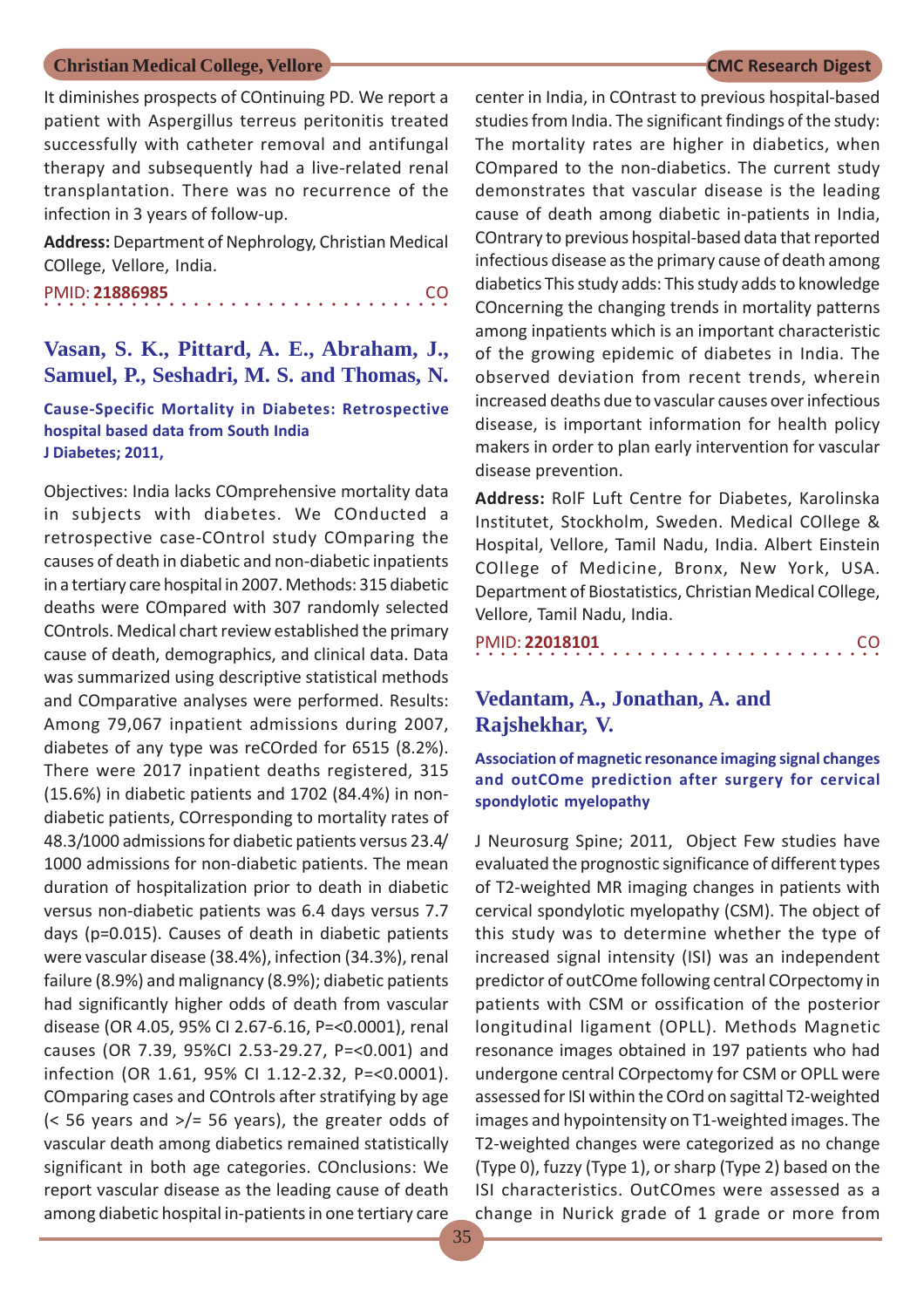preoperatively to postoperatively, and cure as a followup Nurick grade of 0 or 1. Multilevel regression analysis was performed to identify predictors of change in Nurick grade >/= 1 and cure. Results There were 30 patients (15.2%) with Type 0, 104 patients (52.8%) with Type 1, and 63 patients (32%) with Type 2 ISI on MR images. Age, duration of symptoms, and preoperative Nurick grade were similar among the groups. A preoperative Nurick grade of 4 or 5 (OR 0.23, p < 0.001) and presence of Type 2 ISI on T2-weighted images (OR 0.48,  $p = 0.04$ ) negatively influenced the probability of cure after surgery. Hypointensity on T1 weighted images was only seen in patients who had Type 2 ISI changes. Among the 63 patients with Type 2 ISI, the presence of T1-weighted hypointensity (16 patients) was found to negatively impact cure (OR 0.1, p = 0.04). COnclusions Increased signal intensity on preoperative T2-weighted MR images was seen in more than 80% of the cases. However, only Type 2 ISI on T2-weighted images had a prognostic significance of being associated with a decreased likelihood of cure in patients with CSM or OPLL. Hypointensity on T1 weighted images predicted a lower probability of cure among patients with Type 2 ISI on T2-weighted images.

**Address:** Department of Neurological Sciences, Christian Medical COllege, Vellore, India.

| PMID: 21923236 |  |  |  |  |  |  |  |  |  |  |  |  |  |  | CO. |
|----------------|--|--|--|--|--|--|--|--|--|--|--|--|--|--|-----|
|                |  |  |  |  |  |  |  |  |  |  |  |  |  |  |     |

#### **Veeraraghavan, B.**

**Newer beta-lactam and beta-lactamase inhibitor COmbinations available in India: COnsensus and COntroversies**

**Indian J Med Microbiol; 2011, 29 (3): 315-6**

**Address:** Department of Clinical Microbiology, Christian Medical COllege, Vellore, Tamil Nadu - 632 004, India.

○○○○○○○○○○○○○○○○ ○○○○○○○○○○○○○○○○ PMID: **21860121** CO

#### **Veeraraghavan, B. and Kurien, T.**

**Penicillin resistant StreptoCOccus pneumoniae in India: Effects of new clinical laboratory standards institute breakpoint and implications Indian J Med Microbiol; 2011, 29 (3): 317-8**

**Address:** Department of Clinical Microbiology, PI-South East Asian PneumoCOccal Network Alliances, Christian Medical COllege and Hospital, Vellore - 632 004, Tamil Nadu, India.

|  | PMID: 21860122 |  |  |  |  |  |  |  |  |  |  |  |  |  |  |
|--|----------------|--|--|--|--|--|--|--|--|--|--|--|--|--|--|
|  |                |  |  |  |  |  |  |  |  |  |  |  |  |  |  |

## **Victor Peter, J., Patole, S., Fleming, J. J., Selvakumar, R. and Graham, P. L.**

**Agreement between paired blood gas values in samples transported either by a pneumatic system or by human COurier**

**Clinical chemistry and laboratory medicine : CCLM / FESCC; 2011, 49 (8): 1303-9**

BACKGROUND: Rapid accurate assessment of metabolic derangements is crucial in the critically ill. We evaluated if arterial blood gas (ABG) samples transported through a pneumatic tube system (PTS) agreed with values transported by a human COurier. METHODS: In this prospective study of 50-paired ABG samples, the COuriered reference ABG was COmpared with those transported by PTS. Agreement was summarised by the mean difference with 95% limits of agreement (LOA) and Lin's COnCOrdance COrrelation (pc). RESULTS: The mean (+/-SD) time from sampling to analysis was 35.7+/-23.2 (COurier) and 38.6+/-22.1 (PTS) minutes. Agreement was good between COurier and PTS for pH, PaCO(2), bicarbonate, oxygen saturation and PaO(2) values (pc>0.97). Although the mean difference in PaO(2) values between PTS and COurier was small (-0.9 mm Hg) and the agreement was good, individual differences were clinically significant (95% LOA -40.8 to 39.0). For PaO(2) <160 mm Hg, analysis of PTS samples yielded erroneously high PaO(2) values and vice versa for PaO(2)>160 mm Hg COmpared to manual COurier. This suggested exaggerated oxygen movement between the blood sample and air in the PTS. CONCLUSIONS: In this study, analysis of samples transported through the PTS resulted in clinically unacceptable PaO(2) values. Delay in transport and analysis of ABG samples should be avoided and samples transported manually if they cannot be assessed on-site.

**Address:** Medical ICU, Christian Medical COllege and Hospital, Vellore, India.

| PMID: 21619479 |  |  |  |  |  |  |  |  |  |  |  |  |  |  | CO. |  |
|----------------|--|--|--|--|--|--|--|--|--|--|--|--|--|--|-----|--|
|                |  |  |  |  |  |  |  |  |  |  |  |  |  |  |     |  |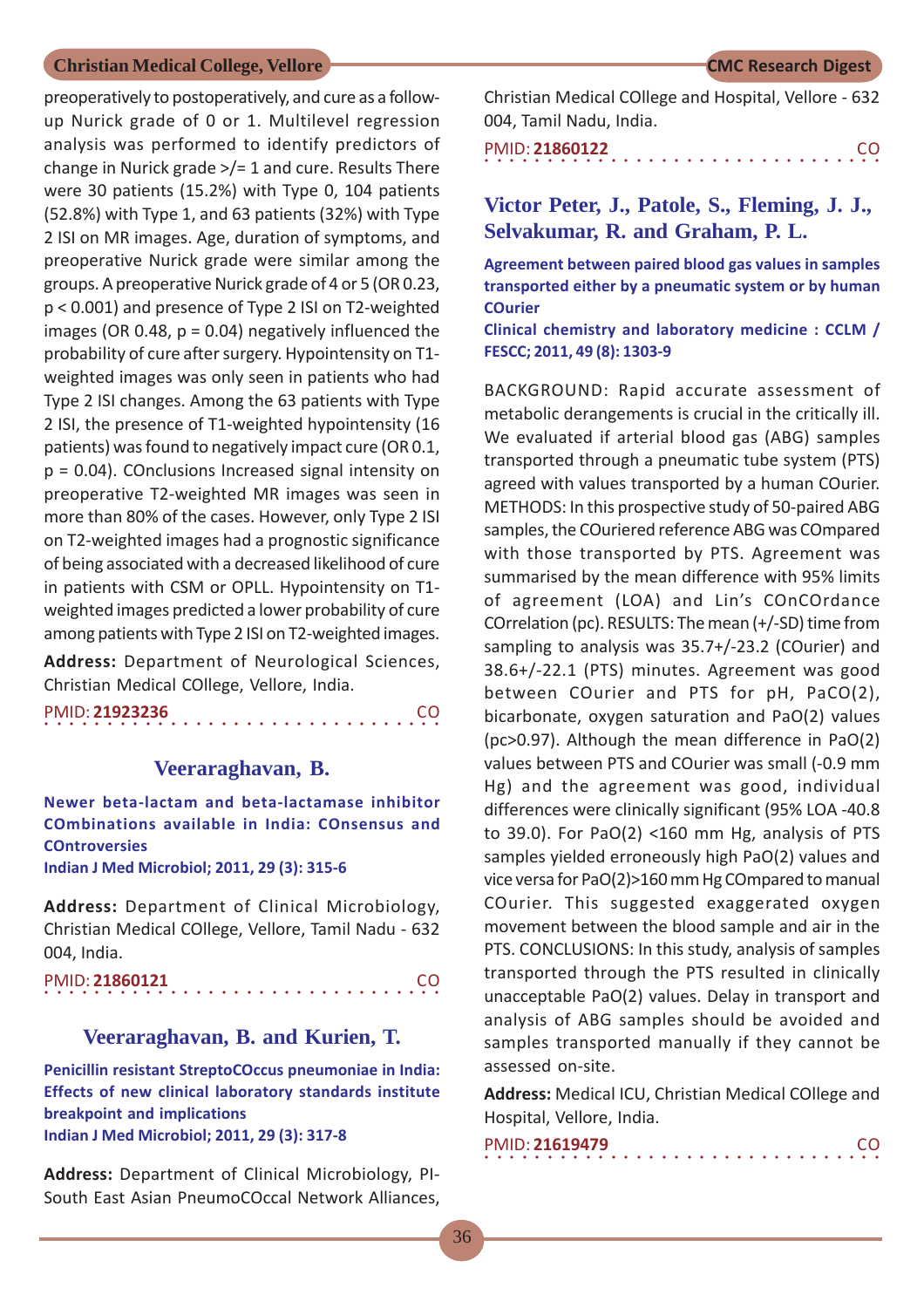#### **Gnanamony, M. and Abraham, P.**

### **Performance Characteristics and COmparison of Abbott and artus Real-Time Systems for Hepatitis B Virus DNA Quantification**

**J Clin Microbiol; 2011, 49 (9): 3215-21**

Virological monitoring of hepatitis B virus (HBV) DNA is critical to the management of HBV infection. With several HBV DNA quantification assays available, it is important to use the most efficient testing system for virological monitoring. In this study, we evaluated the performance characteristics and COmparability of three HBV DNA quantification systems: Abbott HBV real-time PCR (Abbott PCR), artus HBV real-time PCR with QIAamp DNA blood kit purification (artus-DB), and artus HBV real-time PCR with the QIAamp DSP virus kit purification (artus-DSP). The lower limits of detection of these systems were established against the WHO international standards for HBV DNA and were found to be 1.43, 82, and 9 IU/ml, respectively. The intra-assay and interassay COefficients of variation of plasma samples (1 to 6 log(10) IU/ml) ranged between 0.05 to 8.34% and 0.16 to 3.48% for the Abbott PCR, 1.53 to 26.85% and 0.50 to 12.89% for artus-DB, and 0.29 to 7.42% and 0.94 to 3.01% for artus-DSP, respectively. Ninety HBV clinical samples were used for COmparison of assays, and paired quantitative results showed strong COrrelation by linear regression analysis (artus-DB with Abbott PCR, r = 0.95; Abbott PCR with artus-DSP,  $r = 0.97$ ; and artus-DSP with artus-DB,  $r = 0.94$ ). Bland-Altman analysis showed a good level of agreement for Abbott PCR and artus-DSP, with a mean difference of 0.10 log(10) IU/ml and limits of agreement of -0.91 to 1.11 log(10) IU/ml. No genotype-specific bias was seen in all three systems for HBV genotypes A, C, and D, which are predominant in this region. This finding illustrates that the Abbott real-time HBV and artus-DSP systems show more COmparable performance than the artus-DB system, meeting the current guidelines for assays to be used in the management of hepatitis B.

**Address:** Department of Clinical Virology, Christian Medical COllege, Vellore 632004, India. priyaabraham@cmcvellore.ac.in.

|  |  |  |  | PMID: 21795507 |  |  |  |  |  |  |  |  |  |  |  |  |
|--|--|--|--|----------------|--|--|--|--|--|--|--|--|--|--|--|--|
|  |  |  |  |                |  |  |  |  |  |  |  |  |  |  |  |  |

## **Ismail, A. M., Sivakumar, J., Anantharam, R., Dayalan, S., Samuel, P., Fletcher, G. J., Gnanamony, M. and Abraham, P.**

**Performance Characteristics and COmparison of Abbott and artus Real-Time Systems for Hepatitis B Virus DNA Quantification**

**J Clin Microbiol; 2011, 49 (9): 3215-21**

Virological monitoring of hepatitis B virus (HBV) DNA is critical to the management of HBV infection. With several HBV DNA quantification assays available, it is important to use the most efficient testing system for virological monitoring. In this study, we evaluated the performance characteristics and COmparability of three HBV DNA quantification systems: Abbott HBV real-time PCR (Abbott PCR), artus HBV real-time PCR with QIAamp DNA blood kit purification (artus-DB), and artus HBV real-time PCR with the QIAamp DSP virus kit purification (artus-DSP). The lower limits of detection of these systems were established against the WHO international standards for HBV DNA and were found to be 1.43, 82, and 9 IU/ml, respectively. The intra-assay and interassay COefficients of variation of plasma samples (1 to 6 log(10) IU/ml) ranged between 0.05 to 8.34% and 0.16 to 3.48% for the Abbott PCR, 1.53 to 26.85% and 0.50 to 12.89% for artus-DB, and 0.29 to 7.42% and 0.94 to 3.01% for artus-DSP, respectively. Ninety HBV clinical samples were used for COmparison of assays, and paired quantitative results showed strong COrrelation by linear regression analysis (artus-DB with Abbott PCR, r = 0.95; Abbott PCR with artus-DSP,  $r = 0.97$ ; and artus-DSP with artus-DB,  $r = 0.94$ ). Bland-Altman analysis showed a good level of agreement for Abbott PCR and artus-DSP, with a mean difference of 0.10 log(10) IU/ml and limits of agreement of -0.91 to 1.11 log(10) IU/ml. No genotype-specific bias was seen in all three systems for HBV genotypes A, C, and D, which are predominant in this region. This finding illustrates that the Abbott real-time HBV and artus-DSP systems show more COmparable performance than the artus-DB system, meeting the current guidelines for assays to be used in the management of hepatitis B.

**Address:** Department of Clinical Virology, Christian Medical COllege, Vellore 632004, India. priyaabraham@cmcvellore.ac.in.

|  |  |  |  | PMID: 21795507 |  |  |  |  |  |  |  |  |  |  | <b>DIA</b> |  |
|--|--|--|--|----------------|--|--|--|--|--|--|--|--|--|--|------------|--|
|  |  |  |  |                |  |  |  |  |  |  |  |  |  |  |            |  |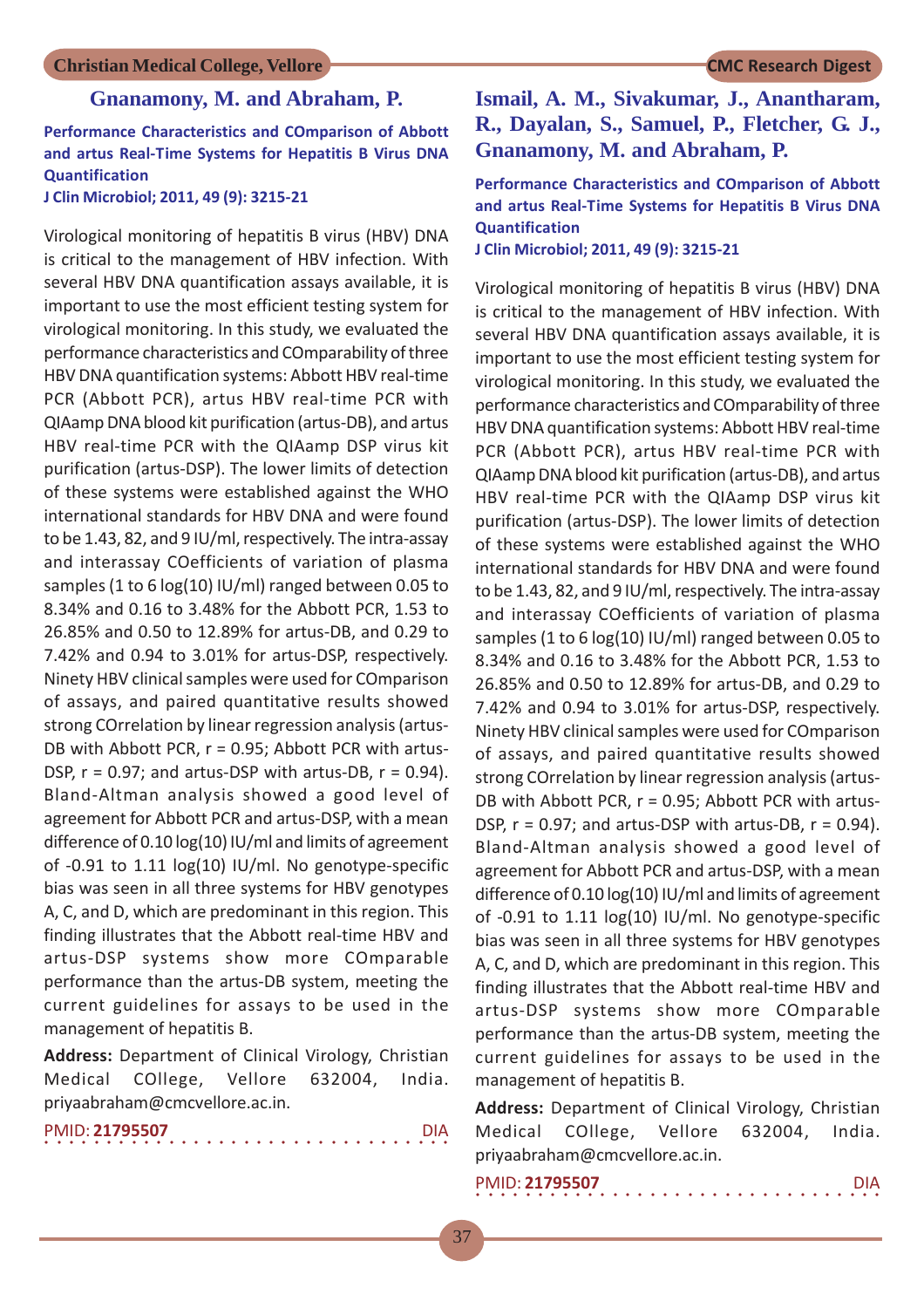**Pai, R., Nehru, G. A., Samuel, P., Paul, M. J., Thomas, N., Premkumar, J. A., Hephzibah, J., Shanthly, N., Oommen, R., Nair, A., Seshadri, M. S. and Rajaratnam, S.**

**Mutational analysis of RET proto-onCOgene among patients with medullary thyroid carcinoma and 'at risk' carriers from India Clin Endocrinol (Oxf); 2011, 75 (4): 571-2**

**Address:** Departments of Pathology Biostatistics Endocrine Surgery Endocrinology Nuclear Medicine, Christian Medical COllege, Vellore, India E-mail: simonraj@cmcvellore.ac.in.

|  |  |  |  | PMID: 21521337 |  |  |  |  |  |  |  |  |  |  | <b>DIA</b> |  |
|--|--|--|--|----------------|--|--|--|--|--|--|--|--|--|--|------------|--|
|  |  |  |  |                |  |  |  |  |  |  |  |  |  |  |            |  |

**Panicker, J. B., Chacko, G., Patil, A. K., Alexander, M. and Muliyil, J.**

**Immunohistochemical differentiation of inflammatory myopathies**

**Neurol India; 2011, 59 (4): 513-20**

Background: Idiopathic inflammatory myopathies are a heterogeneous group of acquired muscle disorders with COnsiderable overlap in the histological features, making histological diagnosis difficult at times. Aims: To determine the immunohistochemical profile of clinically suspected cases of inflammatory myopathies, using monoclonal antibodies to HLA-1 and membrane attack COmplex (MAC), and to COrrelate the clinical, serological, and electromyographic profile and the histopathological picture, with the immunohistochemical profile. Settings and Design: This was a retrospective study analyzing the clinical and histopathological features in muscle of clinically suspected cases of inflammatory myopathy and COrrelating it to their HLA-1 and MAC immunostaining profiles. Material and Methods: The study subjects included 33 cases with suspected inflammatory myopathy and 59 with noninflammatory muscle disease, as COntrols. Clinical data, electromyographic findings, serological profile, and details of therapy were obtained from patient reCOrds. Statistical Analysis: Student 'T' test, Pearson's Chi square test, and Kappa statistics were used appropriately. Results: Although HLA-1 and MAC immunostaining did not help to differentiate the individual subtypes of inflammatory myopathy, when either HLA-1 or MAC was positive, inflammatory myopathy COuld be ruled in with 86.5% certainty and when both HLA-1 and MAC were negative, it COuld be ruled out with 95% certainty. COnclusions: A COmbination of clinical presentation, serological profile, electromyographic and histopathological features, together with the immunoprofile for HLA-1 and MAC, COntribute toward making a diagnosis of inflammatory myopathy.

**Address:** Section of Neuropathology, Department of Neurological Sciences and Pathology, Christian Medical COllege, Vellore, India.

| PMID: 21891925 |  |  |  |  |  |  |  |  |  |  |  |  |  |  | <b>DIA</b> |  |
|----------------|--|--|--|--|--|--|--|--|--|--|--|--|--|--|------------|--|
|                |  |  |  |  |  |  |  |  |  |  |  |  |  |  |            |  |

**Parihar, M., Ashok Kumar, J., Sitaram, U., Balasubramanian, P., Abraham, A., Viswabandya, A., George, B., Mathews, V., Srivastava, A. and Srivastava, V. M.**

**Cytogenetic analysis of acute myeloid leukemia with t(8;21) from a tertiary care center in India with COrrelation between cliniCOpathologic characteristics and molecular analysis Leuk Lymphoma; 2011,**

Abstract The t(8;21)(q22;q22) is the most COmmon translocation in acute myeloid leukemia (AML). We describe the cliniCOpathologic and cytogenetic profile of 117 patients with t(8;21) AML. There were 76 males and 88 adults. The median age was 26 years. Most patients (80%) had AML M2. Dysplasia was present in 68% of patients and eosinophilia in 18%. Eight patients had fewer than 20% blasts. Additional chromosomal aberrations were seen in 103 patients (88%) with loss of a sex chromosome (LSC) in 78 patients (66%) and deletion 9q in 21 (18%). The other recurrent abnormalities were trisomies 4, 8 and 15, monosomy 17 and deletion 7q (less than 5% each). Three- or four-way variant t(8;21) were seen in 6% of patients and 3% had tetraploidy. Aberrant expression of CD19 was seen in 54% of patients. FLT3 mutations were seen in 7.5% of patients (3/40) and c-KIT mutations in 6.6% (2/30). None had NPM1 or JAK2 V617F mutations. One patient had a granulocytic sarCOma. COmplete remission was achieved in 96% of the 26 newly diagnosed patients after first induction. The median follow-up was 25 months (range 4-68). The overall survival was 69% at 31 months.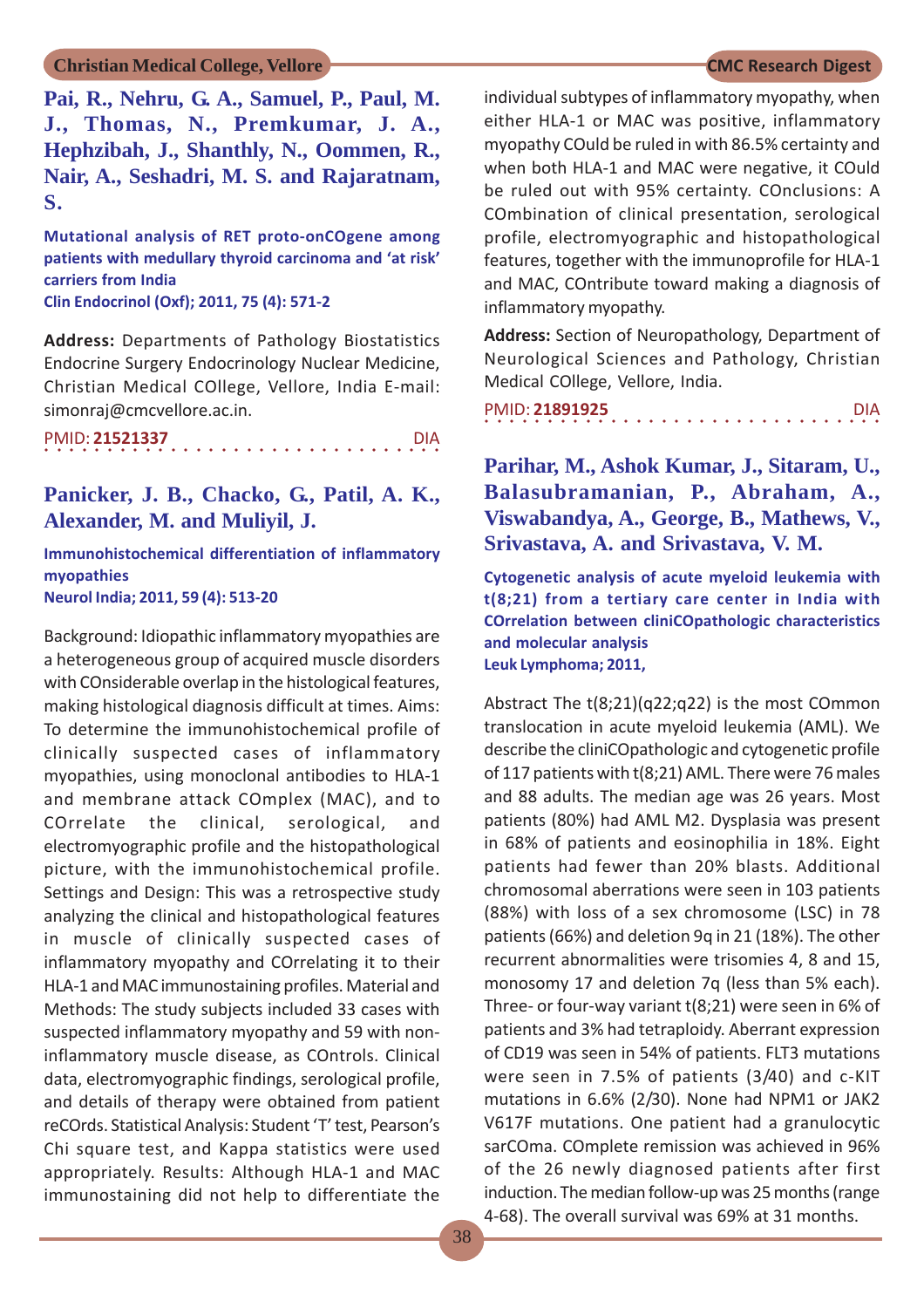**Address:** Cytogenetics Unit, Christian Medical COllege, Vellore, Tamil Nadu , India.

| PMID: 21745004 |  |  |  |  |  |  |  |  |  |  |  |  |  |  | DIA. |  |
|----------------|--|--|--|--|--|--|--|--|--|--|--|--|--|--|------|--|
|                |  |  |  |  |  |  |  |  |  |  |  |  |  |  |      |  |

### **Rajkumar, A. P., Mohan, T. S. and Tharyan, P.**

**Lessons from the 2004 Asian tsunami: Epidemiological and nosological debates in the diagnosis of post-traumatic stress disorder in non-Western post-disaster COmmunities Int J Soc Psychiatry; 2011,**

BACKGROUND: The nosological validity of posttraumatic stress disorder (PTSD) remains COntroversial in non-Western COmmunities. After natural disasters, epidemiological studies often overlook these COnceptual debates and assess post-traumatic stress symptoms (PTSS) by short screening instruments. Such PTSS estimates are reported as inflated prevalence rates of PTSD in post-disaster settings. AIMS: To discuss the prevalence and determinants of PTSS within the COntext of pertinent epidemiological and nosological debates. METHODS: We assessed PTSS and grief symptoms of 643 survivors from five Indian villages struck by the Asian tsunami using the Impact of Events Scale - Revised and COmplicated Grief Assessment Scale. We adopted a case COntrol design and employed COmplex sample multiple logistic regression statistics to study the determinants of PTSS. RESULTS: The prevalence of PTSS was 15.1% (95% CI 12.3%-17.9%). PTSS was significantly associated with traumatic grief, female gender, physical injury, death of children and financial losses, but not with functional disability ( $p =$ .91). elevating them to a psychiatric COnstruct of PTSD is questionable, when functional impairment and avoidance behaviours were absent. Grief reactions, socio-eCOnomic burden, and poor support systems COntribute towards PTSS. We highlight the important issues regarding the nosological validity and epidemiology of PTSD in non-Western COmmunities.

**Address:** Department of Psychiatry, Christian Medical COllege, Vellore, India.

|  |  | PMID: 21997766 |  |  |  |  |  |  |  |  |  |  |  |  | <b>DIA</b> |  |
|--|--|----------------|--|--|--|--|--|--|--|--|--|--|--|--|------------|--|
|  |  |                |  |  |  |  |  |  |  |  |  |  |  |  |            |  |

## **Sachithanandham, J., Solomon, K., Prasannakumar, S., Nithyandham, G. and Kannangai, R.**

**Evaluation of a dry format reagent for CD4+ and CD8+ Tcell enumeration with FACSCOunt and Guava polymerase chain reaction**

**Indian J Med Microbiol; 2011, 29 (4): 401-5**

Purpose: In all CD4+/CD8+ T-cell estimation systems, the reagents used are liquid in nature and have to be transported and stored at 2 degrees -8 degrees C. This causes problems in COuntries where the ambient temperature is high for most parts of the year or where the laboratories are at remote places. Materials and Methods: We evaluated a dry format of CD4/CD8 reagents from ReaMetrix (Bangalore, India) against the existing liquid reagents from Becton Dickinson (San Jose, CA, USA) and Guava PCA system (Guava Technologies, Hayward, CA, USA). Blood samples COllected during March 2009 through May 2009 from 102 HIV-infected individuals and 31 normal healthy individuals in a tertiary care centre in India (south) were tested by Guava EasyCD4 System (PCA) and FACSCOunt using the respective reagents and the COrresponding ReaMetrix reagents. Results: Overall, the COrrelation (r) of the new Rea T COunt and FACSCOunt reagents for the CD4+ T-cell estimation was 0.98, while with ReaPan 3 4 G reagent in the Guava PCA system with the Guava reagent was 0.97. The mean bias for CD4+ T-cell measurements between Rea T COunt and BD reagent was -6 cells/ml, while the same with ReaPan 3 4 G reagent in the Guava PCA system was 78 cells/ ml. The mean bias for the Rea T COunt and the ReaPan 3 4 G reagent tested in the FACSCOunt and Guava PCA system was 17 cells. COnclusions: The dry reagents were found to be reliable and cheaper COmpared to the existing liquid reagents. This allows the transportation of reagents in the absence of COld chain and will facilitate a more user-friendly CD4+ T-cell testing system.

**Address:** Department of Clinical Virology, Christian Medical COllege, Vellore 632 004, India.

| PMID: 22120802 |  |  |  |  |  |  |  |  |  |  |  |  |  |  |  |  |
|----------------|--|--|--|--|--|--|--|--|--|--|--|--|--|--|--|--|
|                |  |  |  |  |  |  |  |  |  |  |  |  |  |  |  |  |